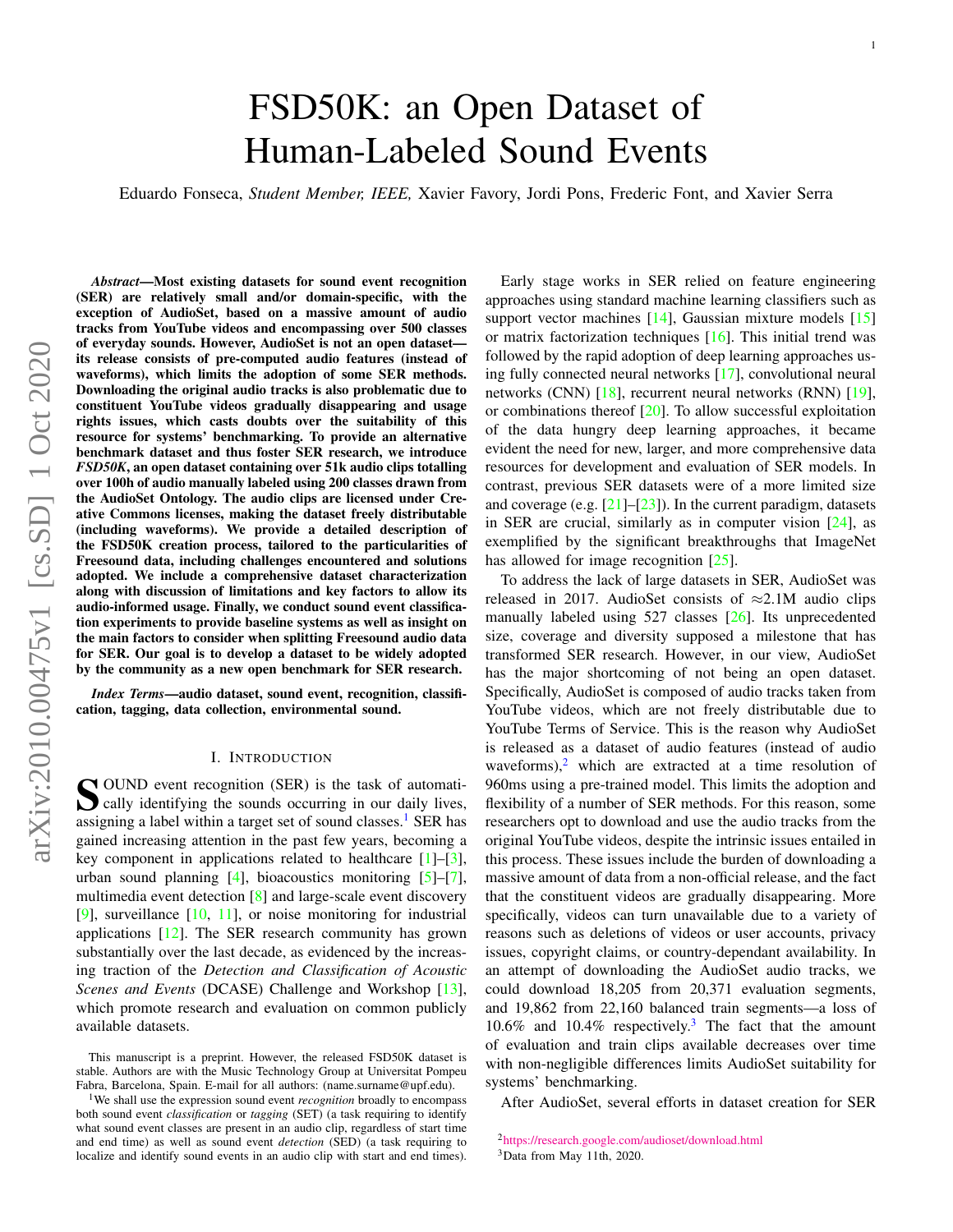have been made (e.g. [\[27\]](#page-20-23)–[\[34\]](#page-21-0)). Nonetheless, these recent datasets are task/domain-specific, or of a much more limited coverage (e.g., usually featuring few tens of classes), and some of them are composed of synthetic audio material. This contrasts with the computer vision field, where major efforts have been made to collect large and general-purpose datasets as alternatives to ImageNet (e.g.  $[35]$ – $[37]$ ), allowing benchmarking on complementary recognition problems. Thus, the SER field lags far behind in terms of dataset availability, and we believe that open and sustainable dataset creation initiatives are needed to foster SER research and, more generally, machine listening research. In addition, we think it is important to document at length the main aspects of data collection and curation when releasing a dataset—a common practice in computer vision  $[25, 37]$  $[25, 37]$  $[25, 37]$  that has also recently been proposed in audio research [\[38\]](#page-21-3). Making this information available allows researchers to incorporate data-informed decisions in the design of learning pipelines and in the analysis of results, and can also serve as inspiration for potential dataset creators.

To address these issues and foster SER resesarch, in this paper we introduce *FSD50K* (Freesound Dataset 50k): a dataset containing 51,197 audio clips totalling over 100h of audio manually labeled using 200 classes drawn from the AudioSet Ontology. The audio clips are gathered from Freesound and are licensed under Creative Commons (CC) licenses, which allow easy sharing and reuse, thereby making the dataset freely distributable (including audio waveforms). To our knowledge, this is the largest fully-open dataset of human-labeled sound events, and modestly the second largest after AudioSet.

## *A. Contributions*

Our contributions are as follows:

- 1) a human-labeled open dataset primarily designed for the development and evaluation of multi-label sound event classification systems, but that also allows a variety of sound event research tasks,
- 2) a detailed description of the FSD50K creation process tailored to the particularities of Freesound data, including challenges encountered and solutions adopted (Sec. [III\)](#page-2-0),
- 3) a comprehensive characterization of the dataset along with discussion of limitations and key factors to allow its audio-informed usage (Sec. [IV\)](#page-11-0), and
- 4) a set of sound event classification experiments to provide baseline systems as well as insight on the main factors to consider when splitting Freesound audio data for SER tasks (Sec. [V\)](#page-14-0).

The information here presented is useful to researchers using FSD50K (and in general using Freesound data for machine learning) as it allows making data-informed decisions for design choices of machine listening systems. It may also be useful for researchers working on the creation of largevocabulary datasets. In addition to the audio waveforms and ground truth, FSD50K includes metadata used during the creation process as well as Freesound metadata for the clips forming the dataset (Sec. [IV-A\)](#page-11-1). All of it can be downloaded from Zenodo.<sup>[4](#page-1-0)</sup> Likewise, code<sup>[5](#page-1-1)</sup> for baseline experiments and a companion site<sup>[6](#page-1-2)</sup> for FSD50K is also available.

#### II. RELATED WORK

<span id="page-1-3"></span>This Section discusses the most important datasets for SET.<sup>[1](#page-0-0)</sup> The analogous for SED datasets can be found in Appendix [A.](#page-18-0) The datasets listed here and in Appendix [A](#page-18-0) are selected based on number of Google Scholar citations, as well as popularity and/or size for the most recent ones. Table [I](#page-2-1) summarizes some aspects of a few most relevant SET datasets. For comparison, the proposed FSD50K is listed at the bottom. The basic common aspect in SET datasets is that labels are provided at the clip-level (without timestamps), usually regarded as *weak* labels. This contrasts with SED datasets, where sound events are labeled using also start and end times (usually regarded as *strong* labels).

## *A. Datasets Released Before AudioSet*

Before the release of AudioSet, the most widely used datasets for SET have been UrbanSound8K [\[39\]](#page-21-4), ESC-50 [\[22\]](#page-20-24), and to a lesser extent CHiME-home [\[21\]](#page-20-18). All of them feature short audio chunks and a total duration of less than 10h. Curiously, the two former are one of the few multiclass balanced datasets in SER—most datasets are unbalanced and/or multi-label—and also the most widely used (besides AudioSet). UrbanSound8K and CHiME-home count with a significant amount of clips per class; nonetheless, part of this abundance comes from the fact that many clips are actually slices coming from the same original recording. ESC-50 features a large vocabulary (50 classes) when compared to other datasets from the same time, but it suffers from data scarcity (only 40 clips/class). Common to all mentioned datasets is that they provide a k-fold cross validation setup—a practice that tended to disappear after the AudioSet release.

#### *B. AudioSet*

Google's AudioSet is the largest dataset of sound events ever released, consisting of  $\approx 2.1M$  audio clips manually labeled using 527 classes of the AudioSet Ontology [\[26\]](#page-20-22). AudioSet is the first dataset to put emphasis on generalpurpose SER, enabling sound event recognizers to describe a huge variety of sound classes, thus aiming at the transcription of most everyday sounds. AudioSet is split into a train and an evaluation set, and it is highly imbalanced, with some classes being particularly common (e.g. *Music* and *Speech*) while others are much more scarce (e.g. *Toothbrush*). The public release provides a balanced train partition of 22,176 clips in addition to the full unbalanced train set. While the dataset is manually labeled in full (which entails a tremendous endeavour), its unprecedented size and coverage inevitably comes at the expense of a less precise labeling. In particular, labeling error in AudioSet is estimated at above 50% for

<span id="page-1-2"></span><span id="page-1-1"></span><span id="page-1-0"></span><sup>4</sup><https://doi.org/10.5281/zenodo.4060432> <sup>5</sup>[https://github.com/edufonseca/FSD50K](https://github.com/edufonseca/FSD50K_baseline) baseline <sup>6</sup><https://annotator.freesound.org/fsd/release/FSD50K/>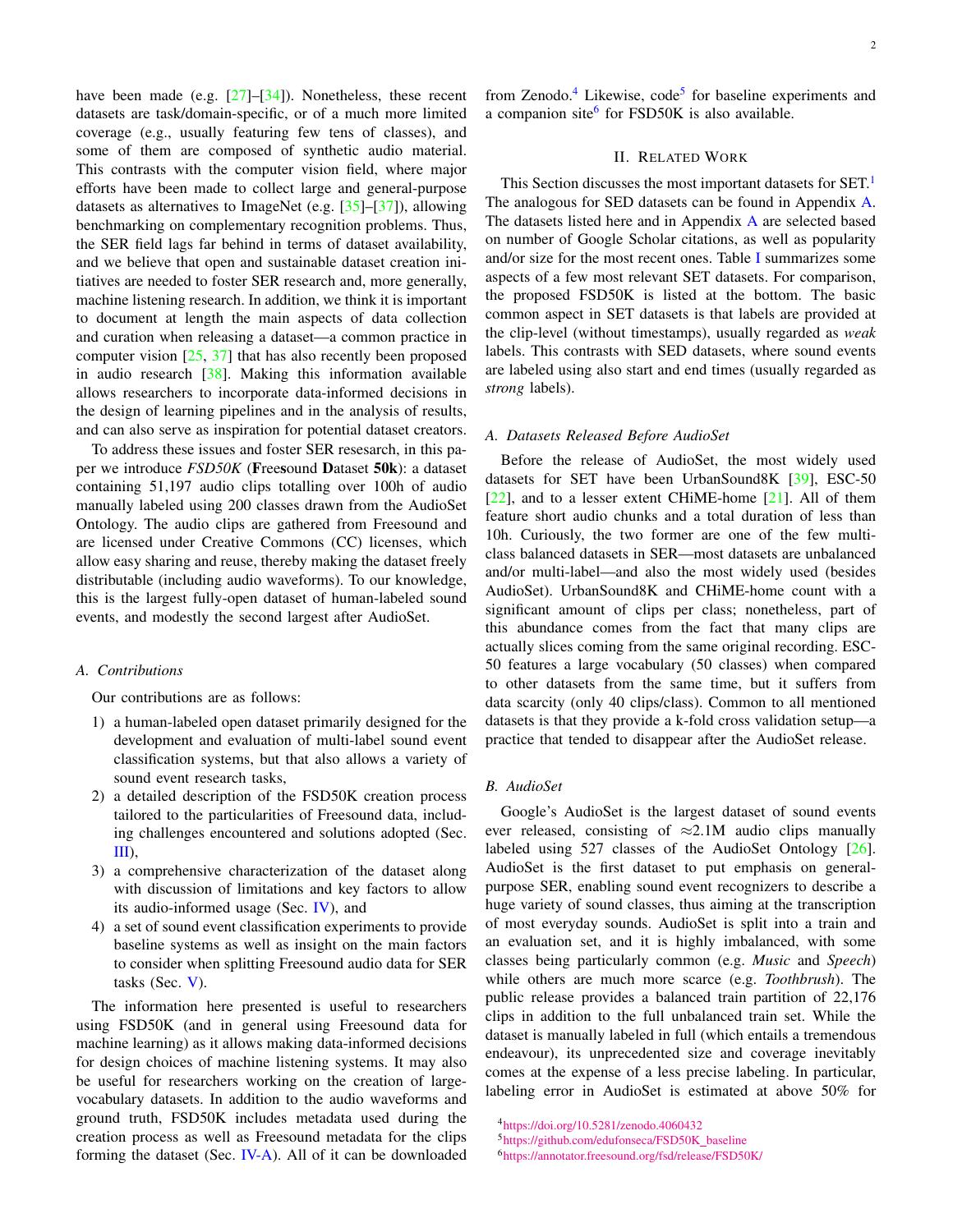TABLE I A SELECTION OF MOST RELEVANT DATASETS FOR SET. *m-c* AND *m-l* CORRESPOND TO MULTI-CLASS AND MULTI-LABEL.

<span id="page-2-1"></span>

| dataset                         | clips          | clip length   | duration         | classes       | task  | source         | domain/task                    |
|---------------------------------|----------------|---------------|------------------|---------------|-------|----------------|--------------------------------|
| UrbanSound8K [39] (2014)        | 8732           | $\leq$ 4s     | 8.8h             | $10$ bal      | $m-c$ | Freesound      | urban sounds                   |
| ESC-50 $\left[22\right]$ (2015) | 2000           | 5s            | 2.8 <sub>h</sub> | 50 bal        | $m-c$ | Freesound      |                                |
| CHiME-home [21] (2015)          | 6138           | 4s            | 6.8 <sub>h</sub> | 7 unbal       | $m-1$ | <b>CHIME</b>   | domestic sounds                |
| AudioSet (2017) [26]            | $\approx 2.1M$ | $\approx 10s$ | $\approx$ 5731h  | $527$ (un)bal | $m-1$ | YouTube        |                                |
| FSDnoisy18k [32] (2019)         | 18,532         | $0.3 - 30s$   | 43h              | 20 unbal      | $m-c$ | Freesound      | noisy labels                   |
| FSDKaggle2019 [33] (2019)       | 29,266         | $0.3 - 30s$   | 103h             | 80 unbal      | $m-1$ | Freesound/YFCC | noisy labels & domain mismatch |
| SONYC-UST-V2 [34] (2020)        | 18,510         | 10s           | 51h              | 31 unbal      | $m-1$ | SONYC.         | urban sounds                   |
| <b>FSD50K</b> (2020)            | 51.197         | $0.3 - 30s$   | 108h             | 200 unbal     | $m-1$ | Freesound      |                                |

 $\approx$ 18% of the classes.<sup>[7](#page-2-2)</sup> The AudioSet Ontology (a subset of which is used to organize FSD50K) is described in Sec. [III-C.](#page-3-0)

#### *C. Datasets Released After AudioSet*

After AudioSet, some of the released datasets for SET are task-dependent, designed to enable the study of particular SER problems. Examples include FSDnoisy18k [\[32\]](#page-21-5) or FS-DKaggle2019 [\[33\]](#page-21-6), focused on learning in conditions of noisy labels and/or acoustic mismatch. Other datasets are domainspecific, with a vocabulary focused on a specific scope, such as SONYC-UST-V2 for urban sounds [\[34\]](#page-21-0). Compared to pre-AudioSet datasets, these are slightly larger, especially in terms of duration as they feature longer clips (sometimes of variable length), but also in terms of vocabulary. In addition, they are unbalanced, and the default data split transitioned to a development/evaluation (or train/test) separation. Beyond those listed in Table [I,](#page-2-1) another large dataset is BirdVox-14SD for bird sounds [\[5\]](#page-20-3). Lastly, a recent large-vocabulary dataset with a substantial amount of data is VGGSound [\[40\]](#page-21-7), an audiovisual dataset consisting of  $\approx$ 200k video clips from YouTube encompassing 300 classes. However, VGGSound presents several shortcomings for SER. The focus is put on audiovisual correspondence due to which the dataset is created mostly through automatic computer vision techniques—hence some classes have a clear visual connotation, e.g., *people eating noodle*. Also, while the dataset is singly-labeled (one machine-generated label per clip), the authors recognize that clips can contain a mixture of sounds. Upon inspection of the VGGSound vocabulary, it seems likely that sound events from different classes co-occur in the same clip (of 10s length), thus creating missing labels—for example, *cat growling* and *cat meowing*, or a combination of *sea waves*, *sailing*, or *wind noise*. Missing labels is a form of label noise found to impact sound recognizers [\[41\]](#page-21-8). While measures can be taken to mitigate their effect on training, in evaluation they can lead to misleading results—an issue that we specifically address in FSD50K (Sec. [III-G\)](#page-7-0). In addition, VGGSound suffers from the intrinsic problems of being backed by YouTube (Sec. [I\)](#page-0-3).

To our knowledge, all datasets listed in Table [I](#page-2-1) are labelled manually (except a portion of FSDnoisy18k and FSDKaggle2019 which is purposefully included for the study of noisy labels).

## III. DATASET CREATION

#### <span id="page-2-3"></span><span id="page-2-0"></span>*A. Design Criteria*

As design criteria, we set three basic goals and another three specific goals. The basic goals are: *i)* the dataset must be open and fully distributable, *ii)* it must contain a large vocabulary of everyday sounds, and *iii)* it must be expandable in terms of data and vocabulary. To fulfil these basic goals, we turn to Freesound as a source of data, and to the AudioSet Ontology as a vocabulary to organize the data. Not only these resources feature a large amount of data and classes, respectively, but Freesound is constantly growing through user uploads, and the ontology is large and was designed to be expandable, allowing dataset expansions. They are described in Sec. [III-C.](#page-3-0)

In addition, we set three specific goals related to the labeling of the dataset and to the emphasis put on the evaluation set.

*1) Weak Labels:* We opt to label the dataset with weak labels. The main motivation is that gathering weak labels is simpler, less time consuming and less ambiguous than determining events' onset/offset (i.e., strong labels). Weakly supervised learning has demonstrated effectiveness to learn sound event recognizers, both for classification and detection [\[42\]](#page-21-9). Nonetheless, using weak labels imply certain limitations on training and evaluation, which we highlight in Sec. [IV-B.](#page-11-2)

*2) Label Quality and Dataset Size:* The SER field has witnessed a transition away from small and exhaustively labeled datasets (e.g.,  $[21, 22, 39]$  $[21, 22, 39]$  $[21, 22, 39]$  $[21, 22, 39]$  $[21, 22, 39]$ ), in favour of larger datasets that inevitably include less precise labelling, such as AudioSet [\[26\]](#page-20-22). This occurs mainly because it is not feasible to exhaustively annotate large amounts of sound event data. In our case, we want to seek a trade-off by prioritizing label quality while ensuring a certain amount of data. Yet, label noise problems also appear in FSD50K, as in any sound event dataset of certain size (Sec. [IV-C\)](#page-13-0).

*3) Emphasis on Evaluation Set:* This is perhaps the design criteria that mostly determines the creation of FSD50K. Essentially, an evaluation set defines the target behavior in a recognition task, which makes it possibly the most critical part of a dataset. Consequently, having a comprehensive, diverse, reliably annotated, and real-world representative evaluation set is the key to meaningful systems' benchmarking. The importance of reliable evaluation sets is highlighted by recent research in computer vision which focuses on improving the evaluation and/or validation sets of widely-used datasets— [\[43\]](#page-21-10) for CIFAR-10/-100 [\[44\]](#page-21-11); and [\[45,](#page-21-12) [46\]](#page-21-13) for ImageNet [\[47\]](#page-21-14). In addition, alternative learning paradigms to the traditional

<span id="page-2-2"></span><sup>7</sup>See <https://research.google.com/audioset/dataset/index.html> for details on how the quality is estimated, accessed 25th June 2020.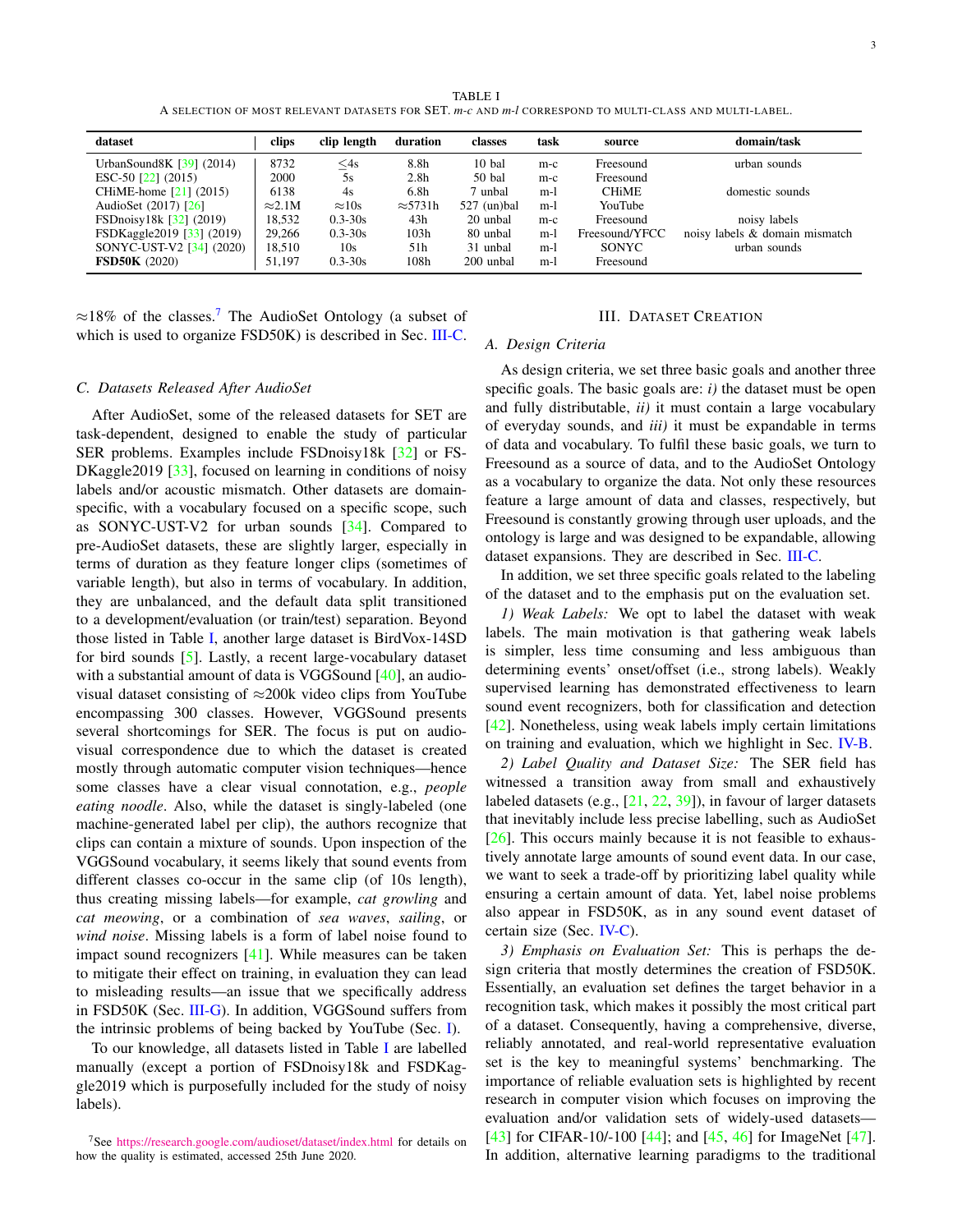

<span id="page-3-1"></span>Fig. 1. Overall process of the creation of FSD50K. The process starts from Freesound and the AudioSet Ontology. Stages in green involve automatic data mining, stages in orange correspond to manual annotation tasks, and stages in blue involve data processing to shape the dataset.

supervised learning (using reliably-labelled datasets) start to be promising nowadays. In particular, significant progress is being made in the development of sound event recognizers with noisy supervision  $[41]$  or self-supervision  $[48]$ . While these alternatives can minimize the gravity of labelling inaccuracies in the development set, or the need for a labeled development set at all, a carefully curated evaluation set is still critical for benchmarking. Relatedly, abundant data resources for training are already available, either from AudioSet, or directly from web audio repositories such as Freesound or Flickr (provided appropriate learning strategies are used). By contrast, to our knowledge, large-vocabulary, carefully-curated evaluation benchmarks are rare—the most prominent being AudioSet's evaluation set, which suffers from issues of label noise, stability and/or openness (Secs. [I](#page-0-3) and  $\text{II}$ ). By prioritizing the curation of the evaluation set, we contribute to fill this gap.

To tackle the task of labelling the dataset, two approaches are considered: *i)* manual annotation and *ii)* semi-automatic methods based on Active Learning (AL). Manual annotation is the conventional approach to dataset labelling, as done in AudioSet  $[26]$  or ImageNet  $[47]$ . While this option is very laborious and time consuming, when done properly, we believe it leads to more reliable results than involving automatic methods in the annotation loop. As an alternative, AL aims at maximizing performance with limited labelling budget by selecting the most informative data for the model to learn. Usually, AL is based on an iterative process involving humans in the loop where automatic methods select the samples to annotate. Often, portions of unlabeled data are automatically labelled via propagation of human-provided labels to similar examples, or with semi-supervised learning approaches. Recent works studying AL for SER [\[49\]](#page-21-16)–[\[52\]](#page-21-17) report reduced annotation effort with good performance which, in principle, makes AL appealing for dataset creation. However, these works focus on recognition tasks that are much simpler than ours, and extending the methods to such a large vocabulary setting is considered out of the scope of this work (albeit an interesting topic for future research). An overview of the applicability of AL for SER is provided in Appendix [B.](#page-19-0)

In order to obtain a high-quality labelling, and being aware of the amount of data to annotate and the budget available, we decide to annotate the dataset manually, similarly as done with AudioSet. While this means a higher human effort, it presents two advantages. First, manually annotating FSD50K gives us a deeper insight into the data that would not have gained otherwise. Second, it allows us to have a greater control of the labels gathered, as well as to specify not only

the labels but also an estimate of sound predominance (Sec. [III-E\)](#page-4-0). Furthermore, obtaining a set of labels as reliable as possible for this first release is a more favorable starting point for potential future expansions, which could rely on (semi-) automatic methods to scale up more efficiently at the expense of label noise.

## *B. Overall procedure*

The overall process of the creation of FSD50K is illustrated in Fig. [1,](#page-3-1) starting from Freesound and the AudioSet Ontology, and ending with FSD50K. In every intermediate stage, we progressively filter out a quantity of audio clips and classes in the vocabulary. Each stage is described in the next subsections.

#### <span id="page-3-0"></span>*C. Data acquisition*

The starting point for the creation of FSD50K is an abundant source of audio clips, a vocabulary to annotate them, and an infrastructure where they can be loaded and annotation tasks can be carried out. These items correspond to Freesound, AudioSet and Freesound Annotator respectively.

1) Freesound: Freesound<sup>[8](#page-3-2)</sup> is an online collaborative audio clip sharing site [\[53\]](#page-21-18), counting with more than 10 million registered users, over 460,000 audio clips, and an average of 3,400 new clips added every month.<sup>[9](#page-3-3)</sup> Audio clips shared in Freesound cover a wide variety of audio content, from music samples to environmental sounds, human sounds, audio effects, etc. In addition, the users who upload the clips also provide metadata, e.g., a title, several tags (at least three per clip), and textual descriptions. We use the user-provided tags in the creation of FSD50K (Sec. [III-D\)](#page-4-1). Since Freesound is collaboratively contributed, it is also very heterogeneous in terms of data origin, recording gears, and acoustic conditions. However, quality is prioritized over quantity in terms of audio recording and associated metadata. One of the most popular use cases of Freesound is the exchange of well-recorded audio samples for creative purposes. All of the content is CClicensed, which conveniently allows distribution and reuse. As we have seen above, several datasets containing Freesound audio have been widely used by the research community [\[22,](#page-20-24) [32,](#page-21-5) [33,](#page-21-6) [39,](#page-21-4) [54,](#page-21-19) [55\]](#page-21-20), showing its usefulness for dataset creation.

<span id="page-3-3"></span><span id="page-3-2"></span><sup>8</sup><https://freesound.org/> <sup>9</sup>Data from September 1st, 2020.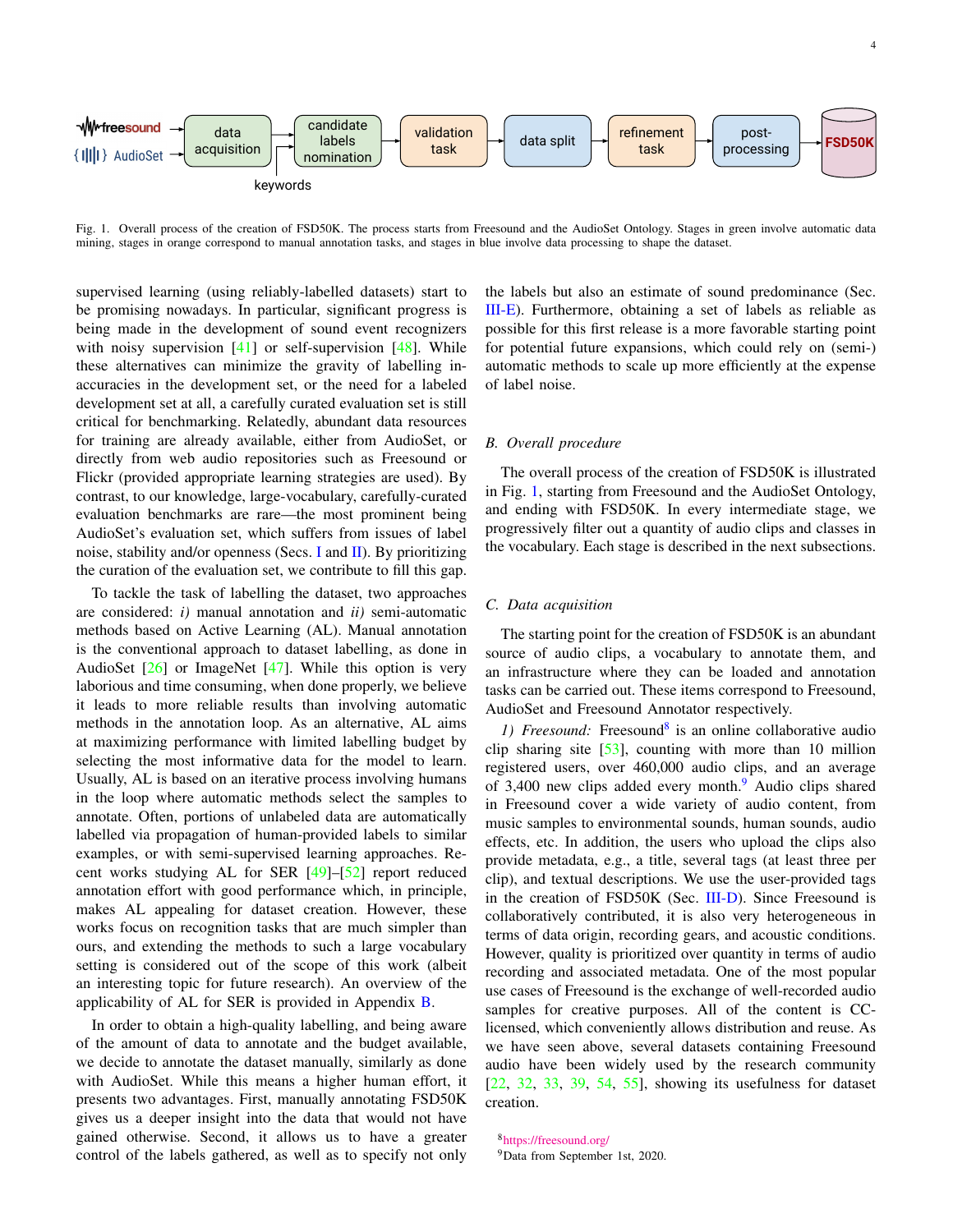*2) AudioSet Ontology:* It consists of 632 sound event classes arranged in a hierarchy with a maximum depth of 6 levels  $[26]$ .<sup>[10](#page-4-2)</sup> The set of classes covers a diverse range of everyday sounds, from human and animal sounds, to natural, musical or miscellaneous sounds. Within these main sound families, the content covered includes several facets. The predominant classes correspond to sound events produced by physical sound sources, but there are also some generated by sound production mechanisms (e.g., deformation or impact of materials). Then, there is a variety of classes that, strictly, do not correspond to sound events, such as acoustic scenes or classes describing attributes of sound. The ontology is provided as a list of 632 entries, $^{11}$  $^{11}$  $^{11}$  each of them including a textual description among other fields. Note that the AudioSet vocabulary is a subset of 527 classes drawn from the ontology, the remaining being blacklisted or excluded because of being abstract. We use the ontology because it is the most comprehensive vocabulary of everyday sounds available, which comes in handy to cover Freesound's heterogeneity. In addition, the rapid acceptance of AudioSet as a resource for SER research has made the AudioSet Ontology a *de facto* standard for everyday sound organization. Yet, upon careful inspection of the ontology, we realize that improvements could be made in order to make it more consistent as a resource for everyday sound vocabulary, and more suitable for organization of Freesound. However, this task is left out of the scope of this work. For FSD50K, we focus on a subset of the ontology oriented to most common physical sources, and less oriented to ambiguous or less represented classes in common everyday situations. Appendix [C](#page-19-1) clarifies relevant ontology-related nomenclature used in this paper (such as *leaf* or *intermediate* nodes).

3) *Freesound Annotator:* Freesound Annotator<sup>[12](#page-4-4)</sup> (FSA) is a website that allows the collaborative creation and curation of open audio datasets based on Freesound content. It serves mainly two goals: the management and exploration of datasets, and the creation and verification of annotations. Currently, it only hosts FSD50K. Originally released on 2017 as the *Freesound Datasets* platform in our previous work [\[56\]](#page-21-21), Freesound Annotator has been object of continuous development. It started by providing basic prototypes for exploring a taxonomy of audio classes and validating automatically generated annotations. Additional features were incorporated progressively, including annotation tools and quality control mechanisms (see Secs. [III-E](#page-4-0) and Sec. [III-G\)](#page-7-0). Monitoring tools allow inspection of a dataset progress as well as debugging capabilities. FSA is an open-source project. $13$ 

#### <span id="page-4-1"></span>*D. Candidate Labels Nomination*

We started building FSD50K by automatically populating the classes of the ontology with a number of candidate audio clips from Freesound. Candidate clips were selected by matching user-provided tags in Freesound to a set of keywords associated with every class. The goal was to automatically compile a list of candidate labels per clip, indicating potential presence of sound events. The process consisted of two steps.

First, we compiled a list of keywords for almost each class. These are terms related to the class label that are likely to be provided by Freesound users as tags when describing audio clips. Suitable keywords were determined by considering class names and descriptions provided in the ontology, and obtaining most frequent Freesound tags that co-occur with each target class label. After compiling a first version of the per-class keywords, we identified a few classes with very low precision due to pathological inclusion of false positives. To minimize this issue, a refinement process was performed by blacklisting some tags. As an example, the keywords for the *Meow* class are: "meow", "meowing", "mew", "miaow", and "miaou".

Second, each class was automatically populated with the corresponding Freesound clips. We use the compiled lists of keywords as a mapping between clips in Freesound and class labels in the ontology. Thus, for each clip, all user-provided tags are examined and, when a tag matches a keyword, the clip becomes a candidate clip for the dataset, and the corresponding class label is nominated as a candidate label for the clip. We employ the Porter Stemming algorithm for term normalisation to make our matching process more robust [\[57\]](#page-21-22).

In this way we were able to map more than 300,000 Freesound clips to the AudioSet classes. We decided to filter out clips longer than 90s to avoid very large audio clips (this length limit will be further reduced later on). This left us with a total of 268,261 clips with an average of 2.62 candidate labels. This label nomination system induces potential errors as it depends on factors such as class ambiguity and, especially, the choices of Freesound users when providing tags. However, it has the advantage of allowing easy and rapid retrieval for a large variety of classes without training any classifiers.

The outcome of this stage is a list of automaticallygenerated candidate labels per clip, indicating the potential presence of sound events.

## <span id="page-4-0"></span>*E. Validation Task*

The goal of this stage is to manually validate the candidate labels nominated in the previous stage.

*1) Initial Prototype of the Annotation Tool:* To this end, we designed and implemented an annotation tool that was deployed in FSA. Essentially, human raters are presented with a number of audio clips and, for each clip, they must assess the presence of a given sound class. For each class, the annotation process consists of two phases:

- 1) a training phase where raters get familiar with the class by looking at its hierarchical location, the provided textual description, and representative sound examples.
- 2) a validation phase, in which raters are presented with a series of audio clips from that class (up to 72 clips in 6 pages of 12 clips) and prompted the question: *Is* <*class*> *present in the following sounds?*. In this initial prototype, raters must select among "Present", "Not Present", and "Unsure", similarly as done in [\[26\]](#page-20-22).

<span id="page-4-2"></span><sup>10</sup>It can be explored at [https://research.google.com/audioset/ontology/index.](https://research.google.com/audioset/ontology/index.html)

[html.](https://research.google.com/audioset/ontology/index.html) Sometimes we shall refer to the AudioSet Ontology as *the ontology*.

<span id="page-4-3"></span><sup>11</sup><https://github.com/audioset/ontology>

<span id="page-4-4"></span><sup>12</sup><https://annotator.freesound.org/>

<span id="page-4-5"></span><sup>13</sup><https://github.com/MTG/freesound-datasets/>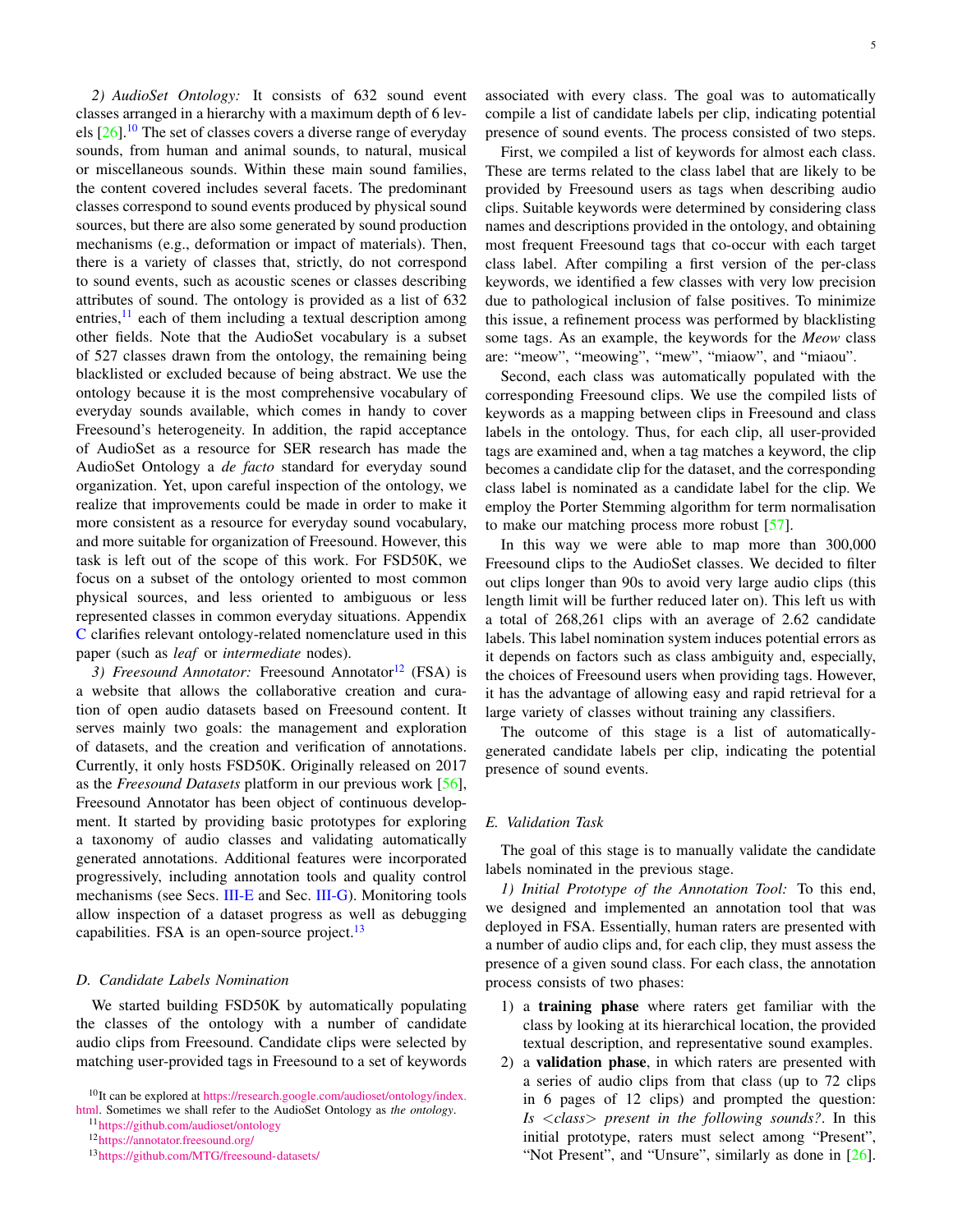Along with an audio player and its waveform, links to each clip's Freesound page were made available, where the original tags and descriptions could be inspected to aid the process.

*2) Internal Quality Assessment (IQA):* We used the initial prototype to run an Internal Quality Assessment (IQA) with the goal of *i)* assessing the quality of the candidates produced by the nomination system, and *ii)* collecting feedback about the prototype and annotation task for improvements. The IQA consisted of validating 12 candidates for every class, covering all classes available. It was carried out by 11 subjects, who could leave per-class comments through a text box. Analysis of the feedback collected in the IQA revealed that the annotation task is of high complexity due to factors such as ambiguity in some class descriptions or the difficulty of annotating sound events with very high inter- and intra-class variation.

*3) Final Prototype of the Annotation Tool:* Based on the insight from the IQA, we designed the final annotation tool (Figs. [2](#page-5-0) and [3\)](#page-5-1) which incorporates the following improvements with respect to the previous version:

| <b>Familiarize yourself with</b> | Sliding door<br>$\overline{\mathscr{L}}$                                                                                                                                                                                                                                                                                                                               | Choose another category |  |
|----------------------------------|------------------------------------------------------------------------------------------------------------------------------------------------------------------------------------------------------------------------------------------------------------------------------------------------------------------------------------------------------------------------|-------------------------|--|
| Hierarchy                        | Sounds of things > Domestic sounds, home sounds > Door ><br>효 ><br>Sliding door                                                                                                                                                                                                                                                                                        |                         |  |
| Description                      | The sound of a type of door which opens horizontally by sliding, usually parallel to a wall.                                                                                                                                                                                                                                                                           |                         |  |
| URI                              | http://en.wikipedia.org/wiki/Sliding_door                                                                                                                                                                                                                                                                                                                              |                         |  |
| Examples                         |                                                                                                                                                                                                                                                                                                                                                                        |                         |  |
| <b>Siblings</b>                  | Doorbell<br>Squeak<br>Knock<br>Tap<br>Slam                                                                                                                                                                                                                                                                                                                             |                         |  |
| <b>FAQ</b>                       | Are sounds of elevators considered 'Sliding door' sounds?<br>٠<br>Are regular door sounds considered 'Sliding door' sounds?<br>٠<br>Are 'Sliding door' sounds containing 'Slam' or 'Squeak' sounds considered Present and predominant sounds?<br>٠<br>Are non-domestic sounds (e.g., sliding door sounds from a prison or horse stall) considered 'Sliding door'?<br>٠ |                         |  |

<span id="page-5-0"></span>Fig. 2. Screenshot of the "Training phase" page used for the validation task.



Fig. 3. Screenshot of the "Validation phase" used for the validation task.

- <span id="page-5-1"></span>• Some AudioSet class descriptions were found ambiguous, allowing multiple interpretations and generating doubts as to the class scope. We decided to include a list of Frequently Asked Questions (FAQs) in each class description to help homogenize raters' judgment and gather more consistent annotations (see Fig. [2\)](#page-5-0). The full FAQ list is provided with the dataset.
- In some audio clips, several sound events co-existed with different predominance or salience levels, making the "Present" response rather ambiguous for raters. To

address this issue, we decided to split the "Present" response into "Present and predominant" (PP) and "Present but not predominant" (PNP), as specified in Table [II.](#page-6-0)<sup>[14](#page-5-2)</sup> A similar approach was used in [\[39\]](#page-21-4). The main motivation is to ease the annotation task by mitigating a systematic doubt. As an additional benefit, this distinction allows to roughly separate a subset of clips containing mostly isolated and clean sound events (PP ratings) vs. others featuring events from several classes and/or in more adverse acoustic conditions (PNP ratings). This could allow defining robustness tasks such as training or evaluating with a subset of data of more adverse conditions, similarly as done in [\[58\]](#page-21-23) for SED or with ImageNet-A for image recognition [\[59\]](#page-21-24). Further, the PP/PNP distinction can be useful for source separation studies [\[60\]](#page-21-25). We note, however, that this distinction is subjective and these ratings should be used as a rough indication.

- To automatically assess the reliability of the submitted responses, we added quality control mechanisms such as the periodic inclusion of verification clips. Whenever the response for one of these clips is wrong, the responses submitted in a given time span are discarded—a common practice in crowdsourcing platforms.
- To further ensure high quality annotations, we decided to require inter-annotator agreement. More specifically, each candidate label is presented to several raters until agreement by two different raters on a response type. Once an inter-annotator agreement is reached, the label is considered as *ground-truth* and it is no longer presented to other raters. A similar practice is done in [\[21,](#page-20-18) [27\]](#page-20-23).
- To facilitate the localisation and recognition of sound events within the audio clips, we added spectrogram visualizations, thereby easing the annotation task  $[61]$  (the initial prototype featured less-informative waveforms).
- Some audio clips can present highly variable loudness, which can be burdensome for the rater and may affect annotation quality. To mitigate this problem, we normalize the loudness of the sound files following the recommendation EBU R-128 [\[62\]](#page-21-27).
- To select which audio clips to present to each rater, we adopt a prioritization scheme that ranks clips according to: *i)* previously rated label-clip pairs that have not yet reached inter-annotator agreement are prioritized to obtain ground truth labels; *ii)* shorter clips are promoted over longer ones as shorter clips have a higher label density, which is considered more informative for learning.

Beyond these improvements, we took two additional measures to improve annotation efficiency. First, the selection of candidates in a number of classes had a very bad precision due to sub-optimality of the nomination system. Thus, we decided to discard classes with a rate of "Not Present" responses above 75%, as well as classes with very few candidates and others deemed highly ambiguous for annotation. This left a total of 395 sound classes (a reduction of  $\approx 35\%$ ). Second, the initial duration limit of 90s was proven burdensome for human validation, and of questionable utility due to the vague

<span id="page-5-2"></span><sup>14</sup>Hereafter, we shall use "Present" to refer to the union of PP and PNP.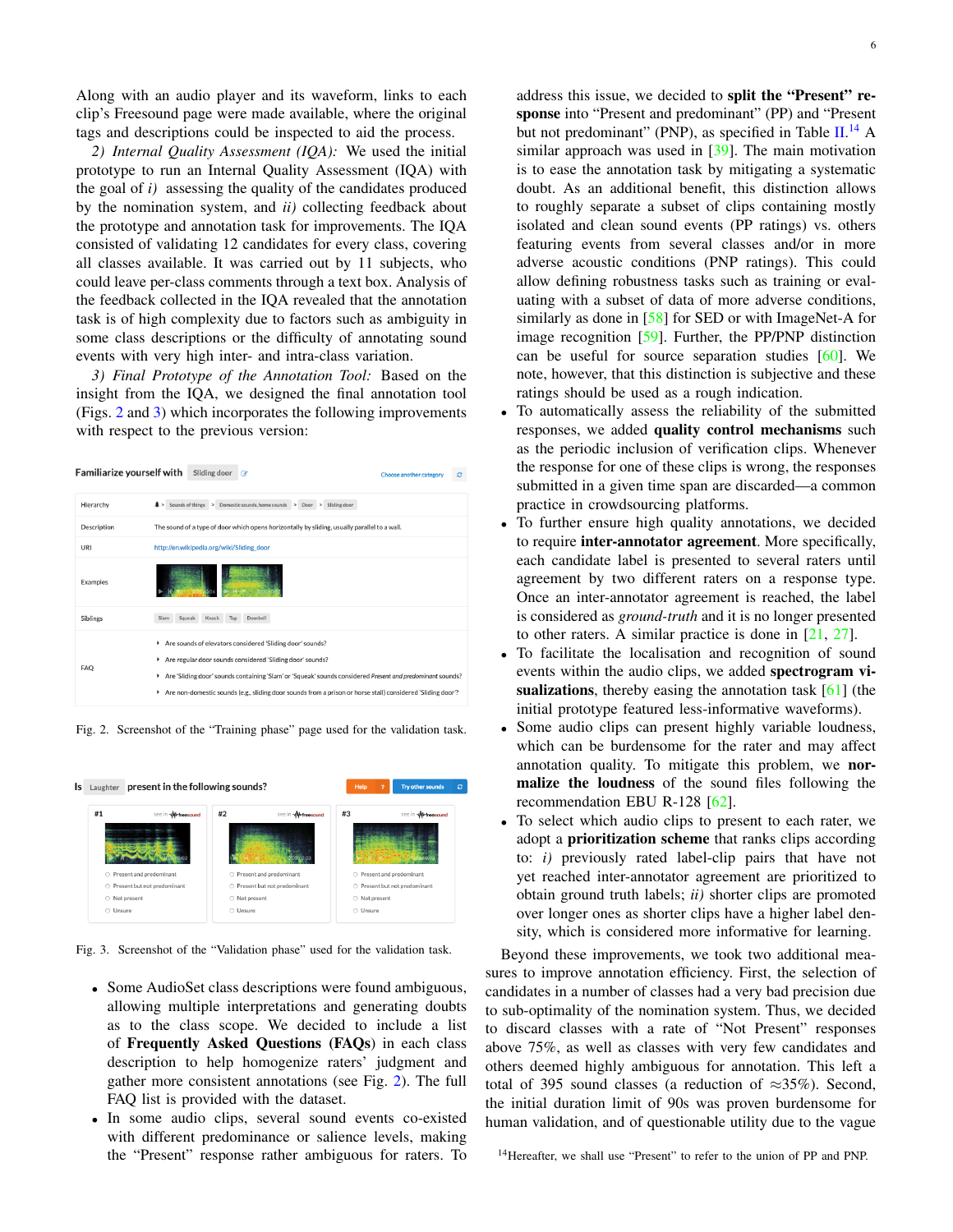TABLE II RESPONSE TYPES FOR THE VALIDATION TASK.

<span id="page-6-0"></span>

| Meaning                                                                                        |
|------------------------------------------------------------------------------------------------|
| The type of sound described is <b>clearly present</b> and <b>predominant</b> .                 |
| This means there are no other types of sound, with the exception of low/mild background noise. |
| The type of sound described is <b>present</b> , but the audio clip also                        |
| contains other salient types of sound and/or strong background noise.                          |
| The type of sound described is <b>not present</b> in the audio clip.                           |
| I am not sure whether the type of sound described is present or not.                           |
|                                                                                                |

TABLE III ANNOTATION STRATEGIES IN THE VALIDATION TASK.

<span id="page-6-1"></span>

| class difficulty | classes | annotation strategy              |
|------------------|---------|----------------------------------|
| easy             | 77      | crowdsourcing & hired annotators |
| medium           | 100     | crowdsourcing & hired annotators |
| difficult        | 218     | hired annotators                 |

supervision given by weak labels applied to such large lengths. Therefore, we decided to discard clips longer than 30s.

*4) Annotation Campaign:* With the final annotation tool, we launched an annotation campaign to validate the candidate labels at scale. Given that some classes were found much more difficult to annotate than others, we decided to gather annotations using both crowdsourcing and hired raters. We divided the classes according to an estimated level of difficulty, based on feedback from the IQA. Table [III](#page-6-1) lists the annotation strategies adopted for each subset of classes. Crowdsourcing consists on gathering validations contributed by any voluntary participant. We made the classes of easy and medium difficulty publicly accessible from  $FSA$ , <sup>[15](#page-6-2)</sup> which was promoted in Freesound forums and social media. The most difficult classes, where certain annotation experience was deemed important to provide reliable responses, were kept private. They were validated by a pool of hired raters who also complemented the crowdsourcing validations in the rest of the classes.

<span id="page-6-2"></span>In total, over 350 raters contributed, including voluntary participants, six hired raters, and the first three authors of this paper. The hired raters were subjects with background in audiovisual engineering, including mostly MSc and PhD students from our group, with self-reported healthy hearing. We opted for a small pool of raters in order to have more control on the annotation process and to obtain annotations as consistent as possible. We recognize this may induce a certain bias, but we rather have consistent annotations with agreed bias than a certain lack of consistency likely resulting from crowdsourcing annotations for the difficult classes. To this end, the hired raters were trained and closely monitored by the authors, discussing doubts and agreeing on the best course of action. The list of FAQs were gradually extended as more insight was obtained. For consistency, raters were asked to validate groups of related classes (e.g., sibling categories), so they could get familiar with specific sections of the ontology [\[63\]](#page-21-28). They were instructed to perform the task using highquality headphones in a quiet environment, and taking periodic breaks to mitigate fatigue. During the campaign, the hired raters acquired solid expertise on the annotation task and a deep knowledge of the ontology. Therefore, we consider them experts for this task.

The outcome of the annotation campaign was 51,684 clips considered valid for the dataset, that is, with at least one "Present" label. All the "Present" labels amount to 59,981, all of them being the result of inter-annotator agreement, except 3390 which include labels with: *i)* only one PP rating and one PNP rating (and nothing else). This can be considered inter-annotator agreement at the "Present" level; *ii)* only one PP rating (and nothing else); *iii)* only one PNP rating (and nothing else). The two latter do not meet our definition of ground truth and could be more prone to errors, but were still considered to slightly increase the amount of data. It must be noted that the set of labels at this point comes from the validation of candidate labels proposed by a simple nomination system, which ultimately relies on the user-provided Freesound tags. Hence, it is to be expected that some sound events are not covered by the user-generated tags, or they are not proposed by the nomination system, leading to missing "Present" labels, a common phenomenon in large sound event datasets [\[41,](#page-21-8) [64\]](#page-21-29). That is, the resulting pool of audio clips have human-validated labels albeit potentially incomplete, which is especially harmful in evaluation. To address this issue, after splitting the data into development and evaluation sets (Sec. [III-F\)](#page-6-3), the latter is refined using another annotation tool (Sec. [III-G\)](#page-7-0).

#### <span id="page-6-3"></span>*F. Data Split*

The input to this stage is a pool of 51,684 audio clips with mostly correct labels (albeit potentially incomplete). The goal is to split the data into two subsets: *development* and *evaluation*. The development set will be used for training and validation. The evaluation set will be used for system benchmarking after exhaustive annotation. As stated in Sec. [III-A,](#page-2-3) the evaluation set is our priority. A quality evaluation set must be comprehensive, varied, and representative  $[65]$ , while being free from contamination from the development set in order to allow testing models' generalization capabilities.

*1) Split Criteria:* We set four criteria for the split.

Non-divisibility of uploaders. The issue of *contamination* must be considered when splitting audio data, especially if portions of the data share a common pattern that brings acoustic similarity among its constituents. In Freesound, audio content is uploaded by users (in the following, *uploaders*). Some uploaders are *small*—they upload a small amount of audio clips—while other uploaders contribute with hundreds of clips. In the latter case, it can happen that some of the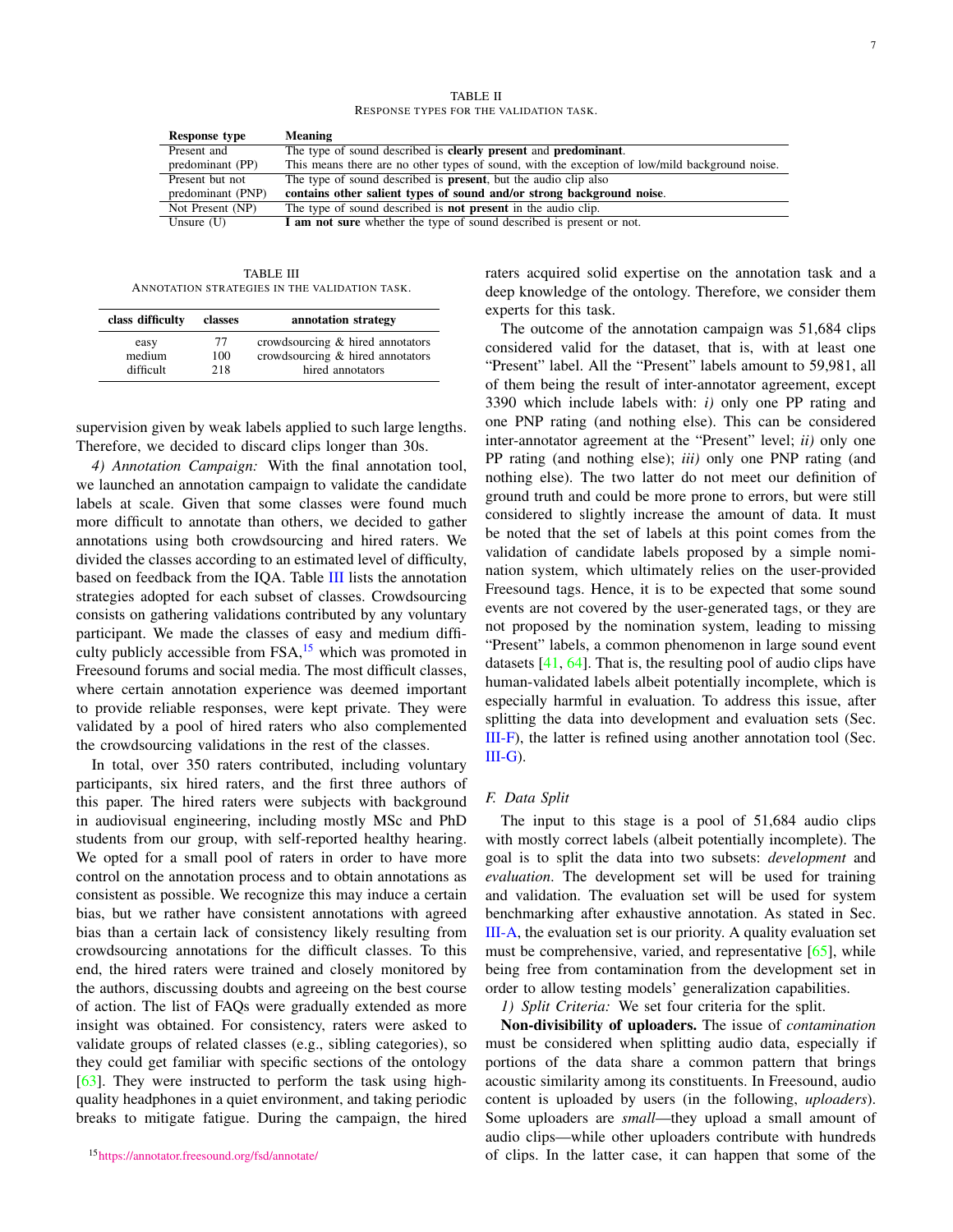uploaded clips share the same sound source and/or physical location and/or recording gear (e.g., several notes of the same music instrument or vocalizations of the same pet). If some of these recordings are used for training and others for evaluation, their similarity may lead to overly optimistic performance, reflecting the classifier's ability to overfit development examples. As a result, this classifier may suffer from performance drop when tested on unseen data. This issue can be called *weak contamination* between development and evaluation, although, for simplicity, we will refer to it as *contamination* hereafter.[16](#page-7-1) This phenomenon has been detected in computer vision benchmarks like CIFAR-10 and CIFAR-100 [\[43\]](#page-21-10). Another example of this in the field of music recognition is the denominated "album effect"  $[66, 67]$  $[66, 67]$  $[66, 67]$  or "artist effect"  $[68]$ . Another case of contamination happens when a group of clips captured with the same sensor is split in training and evaluation  $[27]$ . To avoid this issue, we make sure that *all* the content of each uploader is allocated either in the development or evaluation set. By doing this we promote that the evaluation performance reflects model's ability to generalize to new audio material and recording conditions.

Small uploaders for evaluation. To obtain a varied evaluation set, it seems reasonable to allocate the content from small uploaders as it guarantees a higher diversity of sound sources, acoustic environments and recording gears. In addition, a closer look at the Freesound data distribution revealed that recordings uploaded by small uploaders tend to be slightly longer. It can therefore be expected that, in general, these longer recordings tend to contain more sound events when compared to shorter clips—a considerable portion of Freesound consists of short clips of few seconds featuring a single event. Under this assumption, longer recordings would be more real-world representative. Also, this is a more interesting content to further annotate exhaustively, and also strongly (i.e., with timestamps) to allow future SED evaluations.

A coarse class distribution is enough. A fine-level split carefully matching a target class distribution is not needed at this point, as during the exhaustive labelling of the evaluation set we expect some classes to grow (Sec. [III-G\)](#page-7-0). This will create an imbalance that will need to be compensated.

Focus on leaf nodes. Among the classes available at this point, we focus on the subset of 113 leaf nodes with more than 100 clips as they are considered the most important classes.

*2) Split Method:* Given the many constraints, off-the-shelf methods such as random sampling, iterative stratification [\[69\]](#page-21-34) or combinatorial optimization algorithms like knapsack problems [\[5,](#page-20-3) [70\]](#page-21-35) are not well suited. Therefore, we implement an *ad hoc* approach consisting of iteratively allocating uploaders' content to the evaluation set after sorting them appropriately. First, we compute a score per uploader  $u$  as:

$$
score^{u} = n\_labels_{max}^{u} + \frac{1}{K_u} \sum_{k=1}^{K_u} n\_labels_{c_k}^{u}, \qquad (1)
$$

where  $n\_labels_{max}^u$  is the maximum number of labels provided by the uploader u in any class,  $n\_labels_{c_k}^u$  is the number of labels provided by u in the class  $c_k$ , and  $K_u$  is the number of classes *touched* by u (i.e., those to which u contributes). Uploaders are sorted in ascending score order and the content of low-score uploaders is transferred first. With the first term we prevent uploaders with abundant content concentrated in one specific class, and with the second term preference is given to users with low average number of labels per class for diversity. We found out that by splitting the target 113 leaf nodes, some content associated with the remaining classes is automatically allocated due to the scattering of uploaders across various classes. This content is deemed sufficient as a fine-level class distribution is not the target at this point. We then proceed to allocate data to the evaluation set following the process shown in Algorithm [1.](#page-7-2)

<span id="page-7-2"></span>

| <b>Algorithm 1:</b> Data allocation to evaluation set                          |  |  |  |  |
|--------------------------------------------------------------------------------|--|--|--|--|
| <b>Data:</b> Empty evaluation set per-class                                    |  |  |  |  |
| $E = \{e_{c_i} = 0\}_{i=1}^C$ , uploaders ranking u                            |  |  |  |  |
| 1 for class $c_i \in C$ do                                                     |  |  |  |  |
| get current evaluation target $t_{c,i}$<br>$\overline{2}$                      |  |  |  |  |
| while $e_{c_i} < t_{c_i}$ do<br>3                                              |  |  |  |  |
| get next uploader u in ranking u with data in $c_i$<br>$\overline{\mathbf{4}}$ |  |  |  |  |
| $e_{c_i} \leftarrow e_{c_i}$ + data from u in $c_i$<br>5                       |  |  |  |  |
| <b>for</b> class $c_k \in K_u$ do<br>6                                         |  |  |  |  |
| $\left  e_{c_k} \leftarrow e_{c_k}$ + data from u in $c_k$<br>$\overline{7}$   |  |  |  |  |
| $\bf8$<br>end                                                                  |  |  |  |  |
| $\bf{Q}$<br>end                                                                |  |  |  |  |
| 10 end                                                                         |  |  |  |  |
| <b>Result:</b> A candidate evaluation set                                      |  |  |  |  |
|                                                                                |  |  |  |  |

We traverse the  $C = 113$  classes starting from the leastrepresented ones since they have less flexibility for data allocation. For each class, we progressively allocate content from the ranked uploaders until a target amount of data is reached. This target ranges from 50 to 100 labels per class, depending on total class label count. By default, the maximum uploader size per class is set to 10% of the evaluation set. Thanks to the proposed sorting, uploaders in the evaluation set do not reach such a maximum in the majority of classes (they often provide one single clip)—if they do, excess clips are discarded in most cases. However, due to the very high uploader diversity, the maximum uploader size had to be increased in a few exceptions. Using the proposed scheme, we processed all the 7229 uploaders and we allocated 2794 of them to the evaluation set, totalling 11,466 clips.

The result is two pools of clips disjoint in terms of uploaders: a candidate development set and a candidate evaluation set. The latter is exhaustively labeled in the refinement task.

#### <span id="page-7-0"></span>*G. Refinement Task*

As mentioned in Sec. [III-E,](#page-4-0) in some clips, the current label sets could be an underrepresentation of the audio content, biased by the idiosyncrasies of the labeling pipeline. This is especially harmful in evaluation, as classifiers would be penalized when predicting a correct label that happens to be missing from the ground truth. This critical issue would limit the utility of the dataset for system's benchmarking. To address

<span id="page-7-1"></span><sup>16</sup>This should not be confused with *data leakage*, which happens when the *same* (not similar) examples are used for both training and evaluation.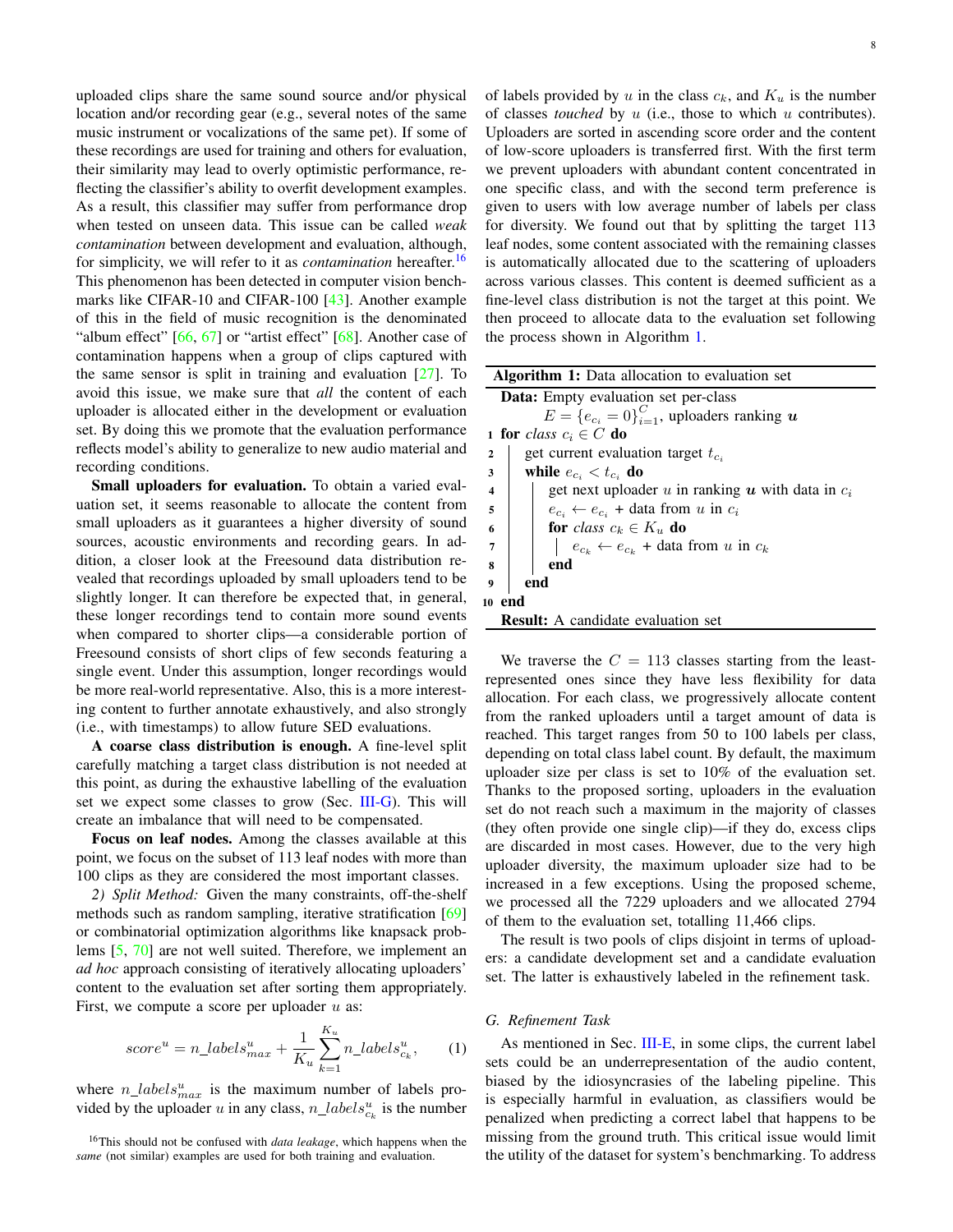this issue, we refine the labels in the evaluation set. The goal is to obtain an *exhaustive* labelling, that is, a labelling as close as possible to the correct and complete transcription of the audio content (for the considered vocabulary of 395 classes).

*1) Annotation Tool:* We designed and implemented an annotation tool that allows two subtasks: *i)* to review the existing labels, and *ii)* to add missing "Present" labels. The second subtask, in particular, has a considerable complexity since audio clips can sometimes contain unrelated sound events. Therefore, the success of this task relies on two key factors: *i)* raters with a deep understanding of the ontology, the agreed FAQs, and the particularities of the audio material; *ii)* an interface that facilitates exploration of the large vocabulary of the ontology. In regard to the first factor we turn to the pool of hired raters (4 of the initial 6), who acquired a solid expertise by extensive participation in the validation task (Sec.  $III-E$ ). As for the second factor, the refinement task we implemented in FSA includes a tool to interactively explore different depth levels of the ontology (Fig. [4\)](#page-8-0). This tool is



<span id="page-8-0"></span>Fig. 4. Table for exploring the ontology in the refinement task.

based on a previous version described in [\[71\]](#page-21-36). A search input box allows to quickly navigate to classes in the table, where their hierarchical context is shown. For each class, textual descriptions and representative sound examples are displayed. The interface facilitates the comparison of different classes by simultaneously displaying their information.

*2) Annotation Process:* Clips were presented grouped by sound class to facilitate the task. For every class:

- 1) raters were instructed to go through a training phase (same as in the validation task—see Fig. [2\)](#page-5-0).
- 2) For every clip, they would first review existing labels and modify them if needed. Then, they would add any missing labels by exploring the ontology (Fig. [4\)](#page-8-0).

Raters were instructed to provide the most specific labels possible (typically leaf labels) as they are the most informative type of supervision. The quality practices described for the validation task were also applied in the refinement task. Following this procedure, each evaluation label was verified or reviewed by between two and five independent annotators (considering both validation and refinement tasks), including at least one expert. As a result, labels are expected to be correct and complete in the vast majority of cases. The exhaustive labelling carried out has two implications. First, absence of labels means absence of sound events (except human error)—a desired feature. Second, some classes are now much more represented than before as they are prevalent but were underrepresented, thus creating a class imbalance.

The outcome of this stage is a pool of exhaustively labeled clips (for the considered vocabulary), the majority of which will form the evaluation set.

#### <span id="page-8-2"></span>*H. Post-processing*

This stage starts from two sets of data: a candidate development set with correct but potentially incomplete labels, and an exhaustively-labeled candidate evaluation set. The vocabulary used so far comprises 395 classes, yet many of them have few data (few tens of clips). While they are not adequate for common machine learning standards (e.g., deep learning), they can be useful for other practices requiring less data (e.g., few shot learning [\[72\]](#page-21-37)). Likewise, this information can provide insight as to the specific content of the dataset. Therefore, we provide two different formats for the annotations in FSD50K:

- 1) The raw outcome of the annotation process, featuring all generated class labels without any restriction. These include classes with few data. We call this the sound *collection* format.
- 2) The outcome of curating the raw annotations into a machine learning dataset with emphasis in sound event recognition tasks. This process involves, mainly, merging low prior classes into their parents thus ensuring a minimum amount of per-class data. This is the *ground truth* for FSD50K, with a vocabulary of 200 classes.

Next, we explain the post-processing carried out to obtain what's finally released as FSD50K (consisting of a set of audio clips and the corresponding ground truth). Further technical details about the sound *collection* format can be found in FSD50K's Zenodo page.<sup>[4](#page-1-0)</sup>

*1) Determine FSD50K vocabulary:* We define *valid* leaf nodes as those meeting two requirements: a minimum of 100 clips and without extreme development/evaluation imbalance. This is a trade-off between abundant per-class data and pre-serving a lot of leaf nodes.<sup>[17](#page-8-1)</sup> We take the following measures.

Merge non-valid leaf nodes with their parents. There are two variants of this process, depending on the type of branch in the hierarchy. First, non-valid siblings of valid leaf nodes are merged with their parents. In these branches, the level of specificity is fixed by the valid sibling. For instance, *Yip*, a class with few data which is sibling of *Bark* and child of

<span id="page-8-1"></span><sup>17</sup>Given the particularities of some classes, the requirements to consider a leaf node *valid* are relaxed in a few exceptions.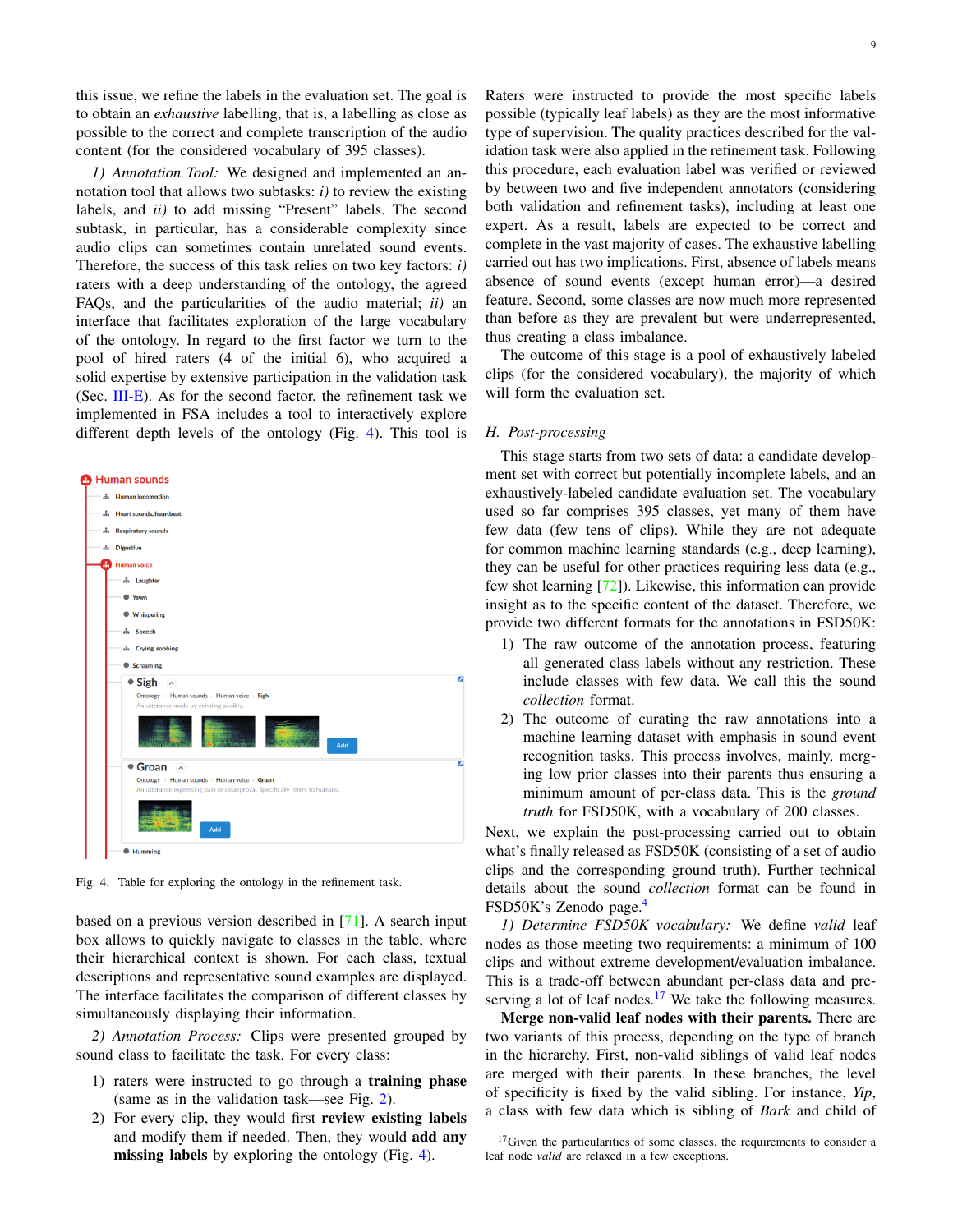*Dog*, is merged with *Dog* and the most specific label in this branch is the valid leaf *Bark*. Then, in branches without any valid leaf nodes, all leaf nodes are merged with their parents, which in turn become new leaf nodes (since they no longer have children). This process is repeated recursively, pruning the branch by moving upwards in the hierarchy, until a new leaf node becomes valid. While we ideally want to prune the branches as little as possible to preserve the most specific nodes, some low-level nodes are inevitably merged with nonspecific parents, e.g., *Domestic sounds, home sounds*. The minimum data requirement is enforced at the leaf node of every branch, but not at its ancestors, which are intrinsically valid because the leaf node provides enough data. This means that, occasionally, the data explicitly associated with one ancestor may be scarce. This is due to the nomination system and annotation processes, which favour more specific labels.

Remove some valid leaf nodes to obtain a more semantically consistent vocabulary. As a result of the pruning, some parents with various children in the ontology end up having very few children in the candidate dataset. In most cases, this is not a problem as children are rather independent semantically. However, in other cases, children constitute a pre-established subset of closely related classes that makes more sense when all of them co-exist, e.g., the classes *Light engine (high frequency)*, *Medium engine (mid frequency)*, and *Heavy engine (low frequency)*, where only the former is valid. Thinking on the real operation of trained models, the fact that only one of these children is valid could potentially lead to unnatural predictions biased by the choice of the vocabulary. To prevent this issue, we merge some "isolated" valid leaf nodes with their parents. Hence, despite having a substantial number of light engine sounds, they are not part of the vocabulary—only *Engine* is. Note however that these more specific annotations are indeed available in the sound collection format.

Discard some intermediate nodes. This includes classes of abstract nature or with ambiguous children and few data, e.g., *Digestive* or *Arrow*, respectively. The outcome is a vocabulary of 200 classes (144 leaf nodes and 56 intermediate nodes).

*2) Balancing development/evaluation sets:* As a result of exhaustive labelling the evaluation set, the proportion of some frequently occurring sound events arose substantially, sometimes surpassing the labels in the development set. To address this issue, we first identified a set of 40 leaf nodes which benefit from transferring data from evaluation to development. Then, we selected a set of evaluation clips such that: *i)* their content encompasses mainly the 40 target classes with a minimal impact on the remaining ones—note the clips are multilabel; *ii)* they are disjoint from the remaining set of clips in terms of uploaders. Specifically, we transferred 1182 clips, resulting in an evaluation set of 10,231 clips, and a perclass development/evaluation proportion ranging from 50/50% to 75/25% in the vast majority of leaf nodes. The per-class split proportion depends on data availability, ubiquity of the sound events, degree of multilabelness of the audio clips, and non-divisibility of content from the same uploader. Exceptions include *Chatter*, *Chirp, tweet* and *Male speech, man speaking*, for which there are more evaluation than development labels due to the exhaustive labelling of these ubiquitous events. With this transfer, we also make available some exhaustively labeled content for validation.

*3) Validation Set:* Some recent large audio datasets do not provide predefined validation sets [\[26,](#page-20-22) [73\]](#page-21-38) allowing dataset users to create their own. Nonetheless, for easier dataset consumption and reproducibility we propose a candidate split of the development set into train and validation. We consider that a validation set should ideally meet the following criteria:

- Proportion. The validation set should amount to a specified proportion of the development set, typically between 10 and 20%. Note that due to the multilabel and variablelength nature of Freesound audio, the proportion can be different in terms of audio clips, labels, and duration.
- Stratification. The class label distribution should be similar in both train and validation sets.
- Contamination. As explained in Sec. [III-F,](#page-6-3) contamination across splits should be minimized.

Typical ways to make train/validation splits include random sampling or iterative stratification [\[69\]](#page-21-34). Both can produce desired data proportions and class distributions, the latter being popular for multilabel data.<sup>[18](#page-9-0)</sup> However, they fail to keep nondivisibility of uploaders' content, thus generating contamination. The distribution of number of clips per uploader is very varied in the development set. However, since we already allocated a large amount of small uploaders into the evaluation set (Sec. [III-F\)](#page-6-3), preserving uploader non-divisibility at this point means deviating from the target class distribution. In other words, it is difficult to strictly meet the three above criteria simultaneously, hence we need to relax their application.

We focus on the contamination criteria and distinguish two types of contamination: *i) within-class* contamination (WC, when content from the same uploader *and* belonging to the same class is placed at both train and validation sets); *ii) between-class* contamination (BC, when content from the same uploader *but not* from the same class is placed at both train and validation sets). We hypothesize WC is more harmful as it could imply having the same sound source, physical location and/or recording gear in both sets. By contrast, BC would have less impact as, in most cases, the audio material would be different, and also possibly the acoustic environment. Under this hypothesis, we focus on minimizing WC contamination while being flexible with BC. To do this, we employ a method similar to that of Sec. [III-F.](#page-6-3) We first define the content from one uploader labeled with the same class label as the minimum non-divisible unit. Then, we adopt an iterative process in which, after sorting the uploaders per-class appropriately, we progressively allocate their content to the validation set.

As preprocessing, we initialize the validation set with most of the data transferred from evaluation to development this content is well suited for evaluation purposes as it is exhaustively labeled. We then compute a score per uploader and per class. The score for uploader  $u$  in class  $c_i$  is given by:

$$
score_{c_i}^u = \alpha n\_labels_{c_i}^u + \beta \frac{1}{K_u} \sum_{k=1}^{K_u} n\_labels_{c_k}^u,\qquad(2)
$$

<span id="page-9-0"></span><sup>18</sup>Random sampling does not account for stratification per se, but a workaround is to compute many train/validation splits and choose the one that minimizes a distance between the respective class distributions.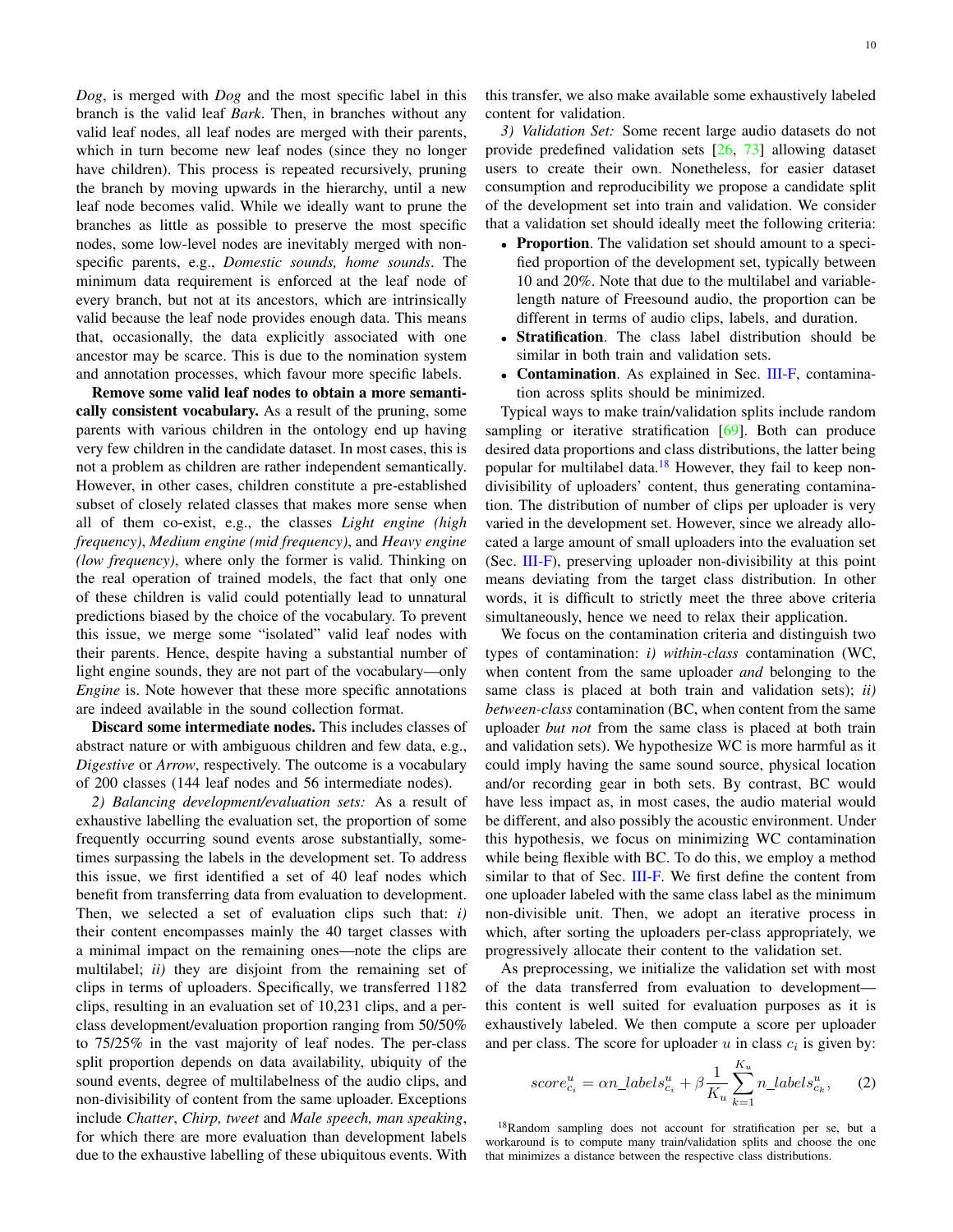where  $n\_labels_{c_i}^u$  represents the number of labels provided by uploader u in class  $c_i$ ,  $K_u$  is the number of classes touched by u, and  $\alpha$  and  $\beta$  are tunable weights to set the relevance of each term, both  $\in [0, 1]$ . The first term is the amount of data in  $c_i$  by  $u$ , whereas the second term is the average number of labels per class, accounting for the scattering of  $u$  across classes. Uploaders are sorted in ascending score order and the content of low-score uploaders is transferred first. By tuning  $\alpha$  and  $\beta$  we aim to promote the uploaders providing a small amount of data in the class under question,  $c_i$ , with minimal or no scattering. This facilitates the adjustment to a target class distribution while minimizing contamination (both WC and BC). This first group of uploaders is followed by others with smooth scattering across classes, avoiding uploaders with large contributions concentrated in specific classes. This again facilitates adjusting to a target distribution while minimizing the need to split content from the same uploader in one class (i.e., WC contamination), but allowing BC contamination.

<span id="page-10-0"></span>Once the validation set is initialized and the uploaders are sorted per-class, we allocate data to the validation set as shown in Algorithm [2.](#page-10-0) We traverse the classes in several passes,

| <b>Algorithm 2:</b> Data allocation to validation set    |  |  |  |  |  |
|----------------------------------------------------------|--|--|--|--|--|
| <b>Data:</b> Initialized validation data per-class       |  |  |  |  |  |
| $V = \{v_{c_i}\}_{i=1}^C$ , uploaders ranking in         |  |  |  |  |  |
| development set per-class $U = \{u_{c_i}\}_{i=1}^C$      |  |  |  |  |  |
| <b>1 for</b> pass $n = 1, 2,  N$ <b>do</b>               |  |  |  |  |  |
| for class $c_i \in C$ do<br>$\mathbf{2}$                 |  |  |  |  |  |
| get current validation target $t_{c_i}$<br>3             |  |  |  |  |  |
| while $v_{c_i} < t_{c_i}$ do<br>$\overline{\mathbf{4}}$  |  |  |  |  |  |
| get next uploader u in ranking $u_{c_i}$<br>5            |  |  |  |  |  |
| $v_{c_i} \leftarrow v_{c_i}$ + data from u in $c_i$<br>6 |  |  |  |  |  |
| <b>if</b> data is multilabel to class $c_j$ then<br>7    |  |  |  |  |  |
| $v_{c_i} \leftarrow v_{c_i}$ + data from u in $c_j$<br>8 |  |  |  |  |  |
| end<br>9                                                 |  |  |  |  |  |
| end<br>10                                                |  |  |  |  |  |
| end<br>11                                                |  |  |  |  |  |
| 12 end                                                   |  |  |  |  |  |
| <b>Result:</b> A candidate validation set                |  |  |  |  |  |

and, for each class, we progressively allocate content from the ranked uploaders until a target data amount is reached. Note that when separating the class  $c_i$ , the algorithm does not care about a given uploader  $u$  contributing to another class  $c_i$  (BC contamination), unless there is at least one clip bearing labels for both  $c_i$  and  $c_j$ . WC contamination can be produced in lines 6 and 8. We designed the step in line 6 so that, if adding the content from  $u$  implies exceeding the validation target,  $t_{c_i}$ , by more than 15%, two things can happen. If the current validation amount is  $v_{c_i} > 0.75t_{c_i}$ , the content is not transferred,  $v_{c_i}$  is deemed sufficient and the procedure halted for  $c_i$ . This flexibility allows to minimize WC contamination at the expense of deteriorating stratification. Else, if  $v_{c_i} \leq 0.75 t_{c_i}$ , the content from u in  $c_i$  is split and the amount needed to reach  $t_{c_i}$  is allocated, causing WC contamination. Similar heuristics are adopted for the step in line 8.

Using the proposed scheme, we process clips from the 4936 uploaders in the development set. Due to the high variability of users, the process needs initial babysitting with a subset of classes in order to tune the weights  $\alpha$  and  $\beta$ . We finally use  $\alpha = 0.4$  and  $\beta = 0$  when an uploader contributes only to one class, and  $\alpha = 0.3$  and  $\beta = 0.7$  otherwise. We use  $N = 2$  passes starting from classes in need of more validation data, which allows us to reach a reasonable stratification. The target validation proportion is 15% of the development labels per-class, except for the largest 17 classes where we reduced this percentage progressively. The first-pass target is to fill 60% of the 15%-target, which is the goal in the second-pass. We only consider the leaf nodes for this process ( $C = 144$ ). This is done for simplicity and because the leaf nodes are the most specific data that will receive labels from the rest of the ontology levels upon propagation to their ancestors. In this way, validation data at all levels of the ontology is guaranteed.

The outcome is a validation set which represents a tradeoff between stratification and contamination. Composed of 4170 audio clips, it amounts to 13.3% of the content associated with leaf nodes and 10.2% of the entire development set. Its main stats are listed in Table [IV.](#page-10-1) Out of the 2224 uploaders

<span id="page-10-1"></span>TABLE IV MAIN STATS FOR CANDIDATE VALIDATION SET.

| clips |      | duration uploaders |
|-------|------|--------------------|
| 4170  | 9.9h | 2224               |

with content in the validation set, 641 also have content in the train set—mostly corresponding to BC contamination. Sec. [V-C](#page-16-0) describes SET experiments comparing the proposed split to others obtained with off-the-shelf split approaches. This candidate split is the result of a number of design choices. However, other choices might be desirable (e.g., proportion, contamination, usage of intermediate nodes, etc.) depending on researchers' needs. Alternative validation sets can be created using the clip metadata provided in FSD50K, which includes uploader information.

*4) Ground Truth Hierarchical Propagation:* At this point, the labels in train, validation and evaluation sets are usually from classes corresponding to lower levels of the ontology, especially for the evaluation set (see Sec. [III-G\)](#page-7-0). To obtain an exhaustive labelling hierarchy-wise, we need to propagate the current labels in the upwards direction to the root of the ontology, determining the ancestors in the hierarchical path and automatically assigning them to the corresponding audio clips. This label propagation process is sometimes referred to as *label smearing* [\[74\]](#page-21-39) and its specifics are covered in Appendix [D.](#page-19-2) The number of labels before/after the propagation process can be seen in Table [V](#page-11-3) (*unpropagated* and *smeared*, respectively). The outcome is a set of *smeared* labels consistently encompassing all relevant levels of the ontology. Note the considerable increase of labels, despite we are ignoring parts of the ontology. This is the final ground truth provided for FSD50K.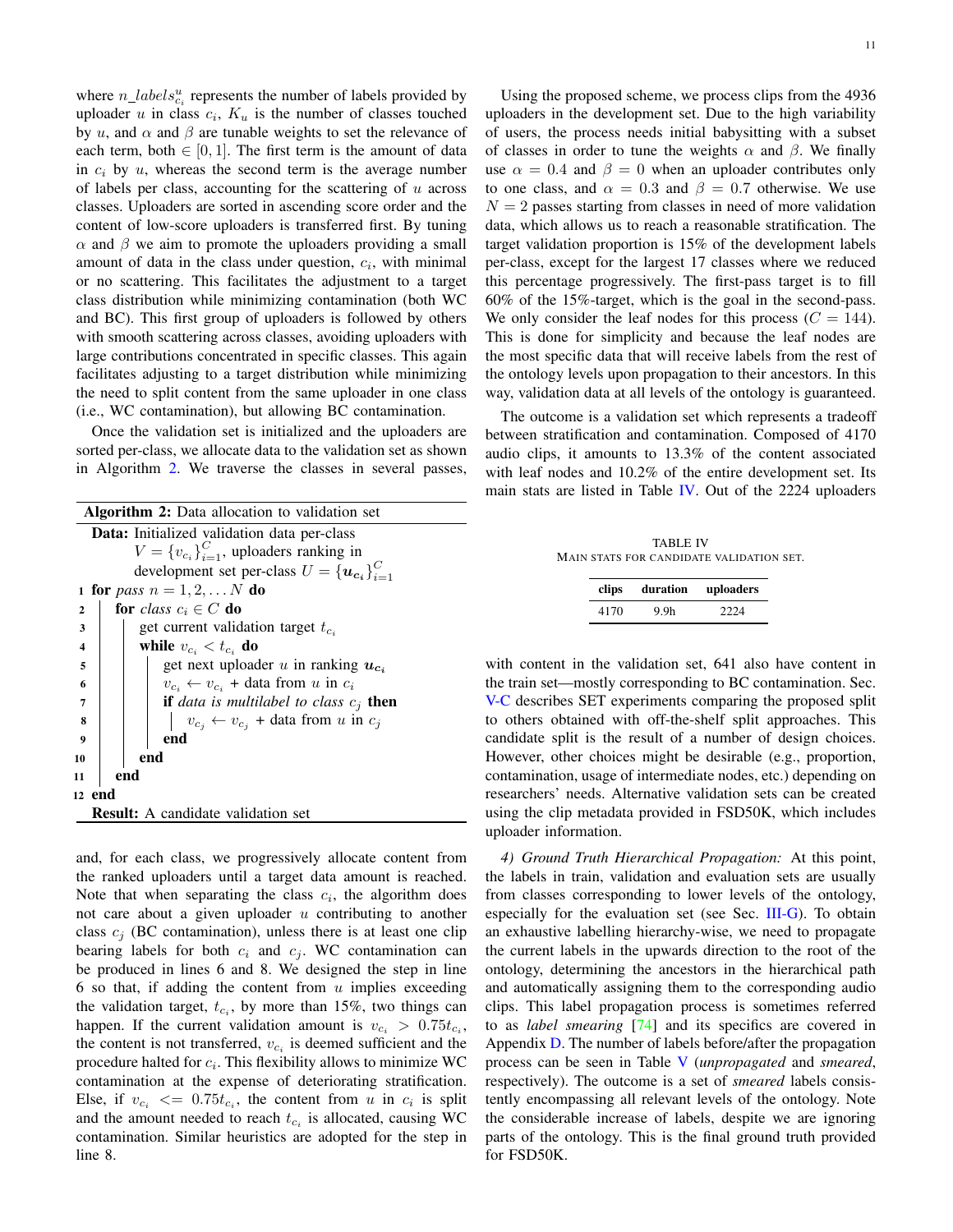#### IV. DATASET DESCRIPTION

<span id="page-11-0"></span>FSD50K is an open dataset of human-labeled sound events containing 51,197 clips unequally distributed in 200 classes drawn from the AudioSet Ontology. The dataset is freely available from Zenodo.[4](#page-1-0) Hereafter, we refer to *development* (composed of *training* and *validation*) and *evaluation* sets described in the previous Sections as *dev*, *train*, *val*, and *eval*.

## <span id="page-11-1"></span>*A. Characteristics*

FSD50K is composed mainly of sound events produced by physical sound sources and production mechanisms. Hence, the main focus is on the *casual listening* perspective of sound, as defined by Schaeffer [\[75\]](#page-22-0). It also includes some classes that can inherently encompass several more specific sources (*Train*), some classes that do not relate to a specific source but to the perception of sound (*Clatter*), and few abstract classes (*Human group actions*). The dataset has 200 sound classes (144 leaf nodes and 56 intermediate nodes) hierarchically organized with a subset of the AudioSet Ontology [\[26\]](#page-20-22). The vocabulary can be inspected in Fig. [7.](#page-17-0) Note, however, that in some cases one leaf node in FSD50K (*Camera*) may be an intermediate node in AudioSet due to the merge of low prior classes (*Single-lens reflex camera*) with their parents. Following AudioSet Ontology's main families, the FSD50K vocabulary encompasses mainly *Human sounds*, *Sounds of things*, *Animal*, *Natural sounds* and *Music*. The vast majority of the content corresponds to recorded sounds, while a small portion corresponds to sounds generated with devices, typically in the context of musical instruments, e.g., some bass drums are generated with drum machines.

The main characteristics of FSD50K in terms of number of clips, labels, duration and uploaders are listed in Table [V.](#page-11-3)

TABLE V MAIN STATS FOR FSD50K.

<span id="page-11-3"></span>

|                          | total   | dev            | eval           |
|--------------------------|---------|----------------|----------------|
| clips                    | 51,197  | 40,966 (80%)   | 10,231(20%)    |
| labels (unpropagated)    | 62,657  | 45,607 (72.8%) | 17,050 (27.2%) |
| avg labels/clip          | 1.22.   | 1.11           | 1.67           |
| labels (smeared)         | 152,867 | 114,271        | 38.596         |
| clips $w/$ leaf label(s) | 40,461  | 31,310         | 9151           |
| duration                 | 108.3h  | 80.4h (74.2%)  | 27.9h (25.8%)  |
| avg duration/clip        | 7.6s    | 7.1s           | 9.8s           |
| uploaders                | 7225    | 4936           | 2289           |

The audio clips are grouped into a dev split and an eval split such that they do not have clips from the same uploader. Eval is exhaustively labeled, that is, annotations are correct and complete for the considered vocabulary. In dev, a small amount of content is exhaustively labeled, but the vast majority is composed of labels that are correct but could be occasionally incomplete (Sec. [III-E\)](#page-4-0). The number of labels is expressed in *unpropagated* and *smeared* forms. The number of unpropagated labels includes only the most specific labels per clip. It must be noted that this way of counting labels ignores a few labels in cases where a sound event co-occurs with: *i)* events from low prior siblings that were merged with their parent; *ii)* events that do not fit semantically in any other sibling

provided by the ontology, hence they are annotated with their parent. While these cases are not frequent, the true number of human-provided labels describing sound events would be slightly larger than the one reported here. Smeared labels refer to the labels after hierarchical propagation (Sec. [III-H\)](#page-8-2). We use the unpropagated version to compute the average number of labels per clip. Note the increased amount of labels per clip in eval due to the exhaustive labelling process, as can also be seen by comparing the label distributions in Fig. [5.](#page-12-0) A total of 31,310 clips are labeled with, at least, one leaf label in dev—the remaining 9656 clips are labeled only with intermediate node labels. This proportion changes significantly in eval, where the majority of clips have leaf labels (9151 out of 10,231)—this is due to the label specificity policy used in the refinement task (Sec. [III-G\)](#page-7-0). All provided ground truth labels are smeared, i.e., consistently propagated to their ancestors in the hierarchy. PP/PNP ratings are provided for the labels validated in the validation task. Out of the 108.3 hours of human-labeled audio, 31.5 are exhaustively labelled, most of them used for evaluation purposes (eval and val). The audio clips are of variable length ranging from 0.3 to 30s. Note the increased average duration of eval clips due to the allocation process (Sec. [III-F\)](#page-6-3), which can also be noticed by comparing the clip length distributions in Fig. [6.](#page-12-1) The ground truth labels are provided at the clip-level (i.e., weak labels). The dataset is nourished from 7225 Freesound users and the content was uploaded from Freesound's launch in 2005 until early 2019.

The number of clips per leaf class varies, roughly, from 40 to 200 in eval, and from 50 to 500 in dev, with a few exceptions. The number of clips in the intermediate nodes grows much more depending on the hierarchy. Therefore, class imbalance comes from two sources: non-uniform class distribution and variable-length of clips. The dataset is licensed under CC-BY license—nonetheless, each clip has its own specific license (all of them CC variants). All clips are provided as uncompressed PCM 16 bit 44.1 kHz mono audio files. Further details about data licenses, ground truth format, and additional provided metadata can be found in the FSD50K Zenodo page.[4](#page-1-0)

#### <span id="page-11-2"></span>*B. Discussion*

*1) Variable Clip Length and Weak Labels:* Labels in FSD50K are provided at the clip-level (i.e., weak labels). However, unlike other sound event datasets featuring audio clips of (quasi-) constant length (e.g.,  $[26, 39, 76]$  $[26, 39, 76]$  $[26, 39, 76]$  $[26, 39, 76]$  $[26, 39, 76]$ ), FSD50K is composed of variable-length clips in the range [0.3, 30] seconds (see Fig. [6\)](#page-12-1). This provides FSD50K with a particular feature. On the one hand, some clips contain sound events where the acoustic signal fills almost the entirety of the file, which can be understood as strong labels. To give a sense of this, 12,357 clips in the dev set are shorter than 4s and bear one single label validated only with PP ratings. Thus, we estimate that the dev set is composed mainly of weakly labeled data and a portion of strongly labeled data, in a rough proportion of 70%/30%. On the other hand, another small portion of the data presents a much weaker supervision—e.g., 9494 dev clips are longer than 10s (see Fig. [6\)](#page-12-1). The longer the clips, the higher the the so-called *label density noise* [\[77\]](#page-22-2)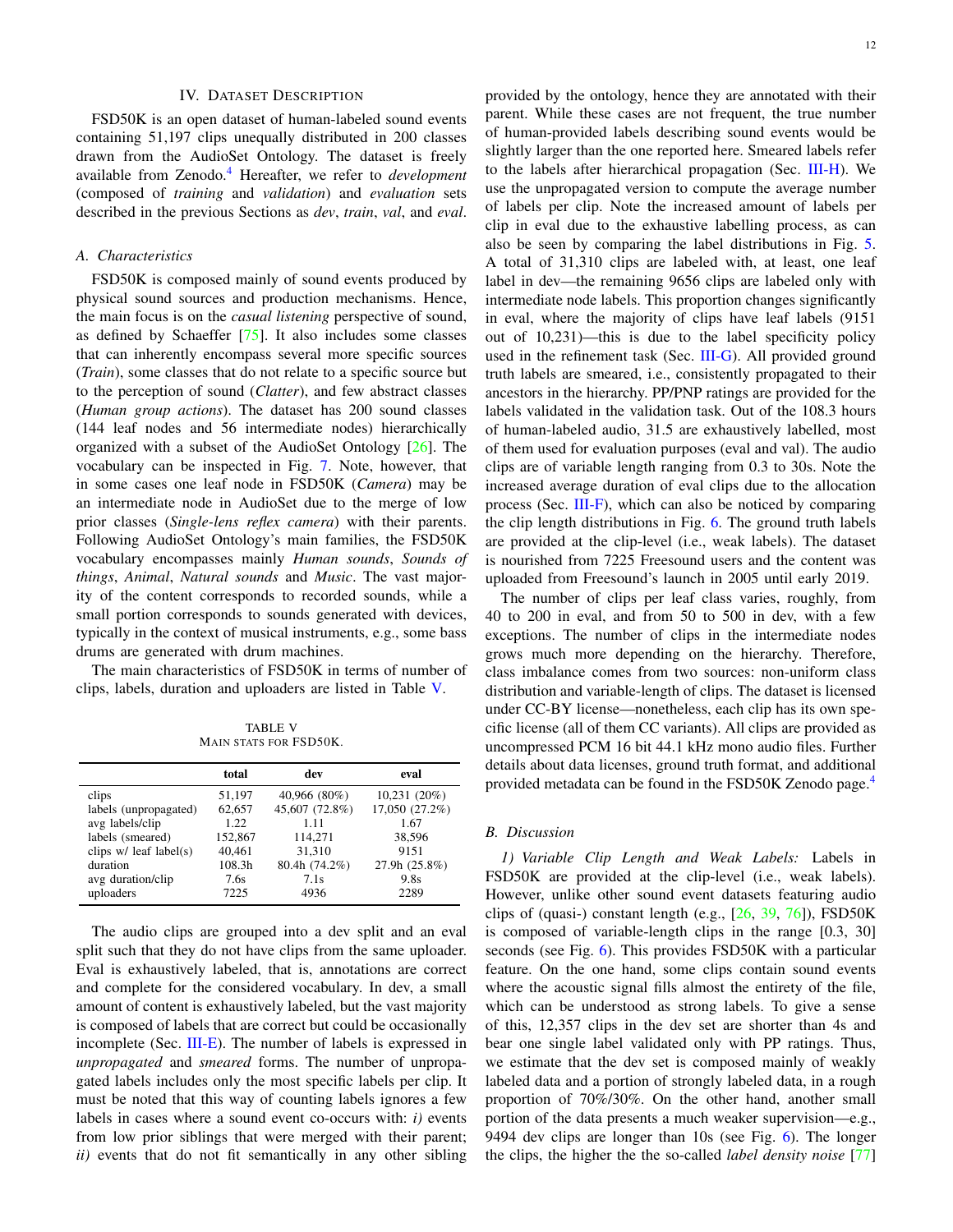

<span id="page-12-0"></span>Fig. 5. Label distributions in dev (left) and eval (right) sets. Clips in eval tend to have more labels (by dataset curation). Xaxis scale is logarithmic. Number of labels is reported in the *unpropagated* form. Note that visualization span differ among plots.



<span id="page-12-1"></span>Fig. 6. Audio clip length distributions in dev (left) and eval (right) sets. Clips in eval tend to last slightly longer (by dataset design). Bins correspond to 1/3 second. Note that visualization span differ among plots.

as there is less certainty of where the labeled event is actually happening. The impact and limitations of weak labels in SER are discussed in  $[32, 78]$  $[32, 78]$  $[32, 78]$ . In the context of deep networks, clips' variable length implies that audio processing must be done either using fixed-length patches or utilizing variablelength inputs. The former approach implies two issues: *i)* in training, the weak labels must be inherited by every patch (a practice called *false strong labeling* in [\[79\]](#page-22-4)), which can generate false positives if the label is not active in a given patch; *ii)* in evaluation, patch-level scores must be aggregated into clip-level predictions to be compared against the weak labels. The latter approach is free from these nuisances, but entails certain architectural constraints, such as using fully convolutional networks or appropriate pooling strategies.

*2) Audio Quality:* Given the high diversity of Freesound audio it is difficult to make strong claims about audio quality in FSD50K. Nonetheless, upon inspection of the clips' metadata, it can be seen that many Freesound users utilize (semi-) professional recording equipment (e.g., microphones or preamplifiers of brands such as *Neumann*, *Rode* or *Tascam*). Our experience after annotating the dataset is that the audio is, generally, of mid to high quality. To put this into context it is important to note that the notion of audio quality in sound recognition datasets has changed over time. In early DCASE Challenges, datasets recorded with professional equipment dominated, some of them being recorded with one single microphone model [\[13,](#page-20-10) [23,](#page-20-19) [80,](#page-22-5) [81\]](#page-22-6). Then, AudioSet became popular, in which a huge variety of devices are used for recording YouTube *videos* (where audio quality is not necessarily a priority), and often including lower SNR conditions. After having used and listened to a portion of some of these datasets, we speculate that the overall audio quality of FSD50K lies somewhere between the two aforementioned cases.

*3) Real-world Audio:* Many clips in Freesound are realworld recordings of sound events happening in the wild, e.g., a car passing by. However, it is not uncommon that some sound events are recorded under careful conditions in order to obtain clean and isolated high-quality sounds, as in a foley sound setting (e.g., the sound of tearing paper carefully located in front of a microphone). Further, a few clips in Freesound consist of sound events purposefully generated with the sole objective of being recorded, e.g. a faked laughter. While these recordings are valuable for sound design, in some cases they could feature a lack of naturalness or acoustic mismatch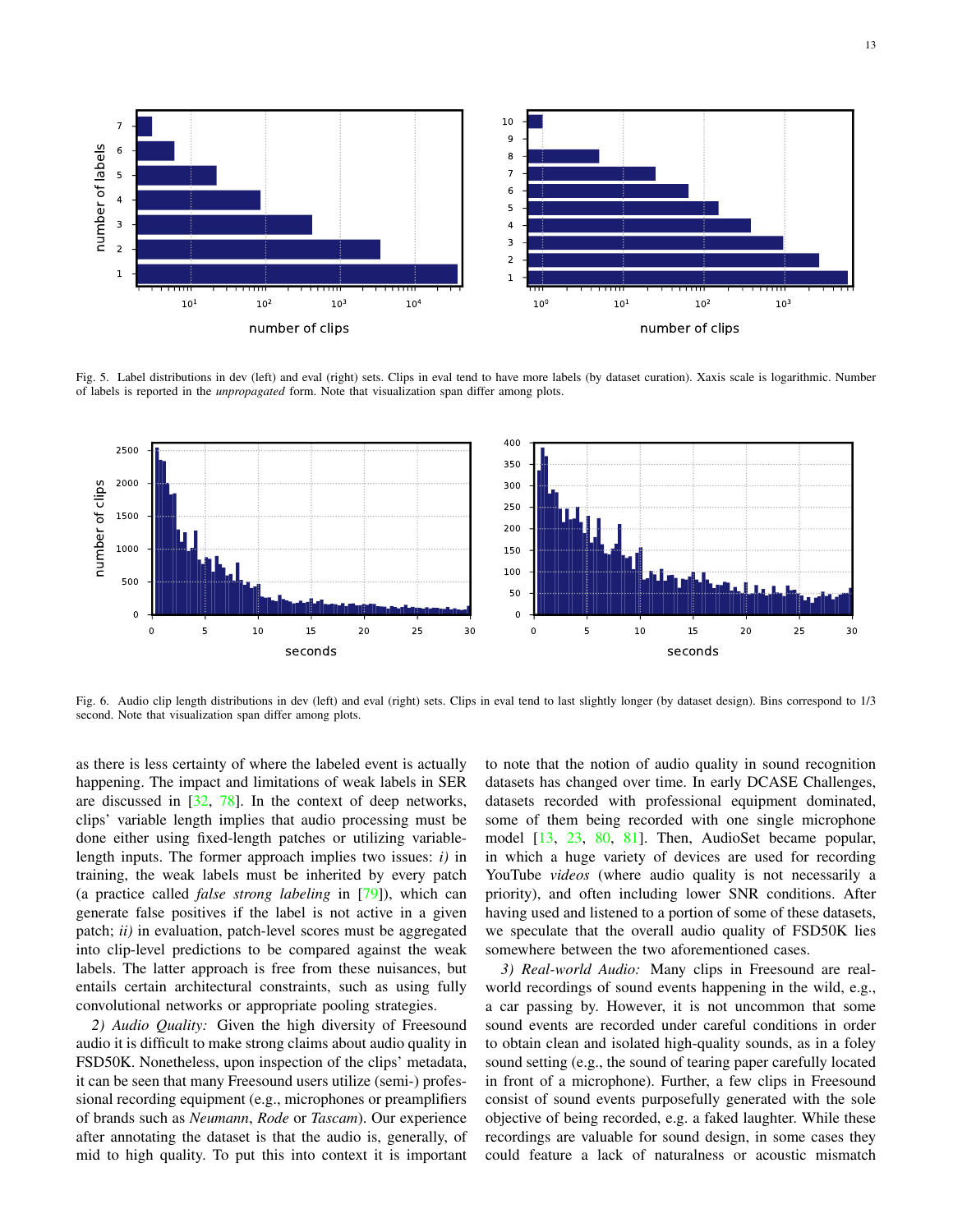with respect to sound events in the wild. This may question the suitability of a portion of the data for learning sound recognizers to be deployed in the wild, where more adverse generation and recording conditions can be encountered. To what extent this affects models' generalization to adverse scenarios is an open question. Mitigating this potential issue could be a research problem involving, for example, data augmentation  $\lceil 82 \rceil$  or domain adaptation  $\lceil 83 \rceil$  techniques.

## <span id="page-13-0"></span>*C. Limitations*

*1) Label Noise:* Throughout this paper we have discussed the correctness/completeness of labels in the dataset. While we aimed at full label correctness and completeness, this is somewhat unrealistic as it would mean perfect accuracy of the candidate nomination system and of the human-provided labels. In fact, as supervised learning research moves towards larger datasets, issues of label noise become inevitable. For instance, labeling error in AudioSet is estimated at above 50% for  $\approx 18\%$  of the classes.<sup>[7](#page-2-2)</sup> Similarly, ImageNet data are often presumed to have correct labels, but it has been recently estimated that at least 100k images could be labeled incorrectly [\[84\]](#page-22-9). In SER, label sets in not-small datasets are inherently noisy due to reasons like sub-optimality of automatic methods used in the creation, or the difficulty of annotating audio—especially without visual cues, with large vocabularies, and because the annotation process is, sometimes, inherently subjective and ambiguous. Consequently, recent works have shown the efficacy of label noise treatment in large datasets such as AudioSet [\[41,](#page-21-8) [85\]](#page-22-10) and mid-size datasets [\[32,](#page-21-5) [86,](#page-22-11) [87\]](#page-22-12).

Despite our efforts to mitigate label noise in FSD50K, there are still a few label noise problems. The main problem is the existence of *missing* "Present" labels (false negatives). These are labels that would be included in an ideal exhaustive annotation but which are missing from the current set. Recent work identifies this as a pathology in AudioSet as well, and proposes a method to tackle it [\[41\]](#page-21-8). This problem affects more the dev set due to the annotation process based on validation of nominated labels (Sec. [III-E\)](#page-4-0). This may happen with sound events that tend to be less represented by the Freesound user-provided tags, such as human or bird sounds when they are not the most relevant events in a clip. Because the eval set received exhaustive annotation, this problem is minimized there. To a much lesser extent, two additional sources of missing labels exist. First, the impossibility of propagating labels in the hierarchy when multiple ambiguous paths are encountered (Sec. [III-H](#page-8-2) and Appendix [D\)](#page-19-2)—again, this affects more the dev set. Second, missing labels can occur as a result of annotating with a finite vocabulary there may be additional acoustic content *out-of-vocabulary*. Apart from missing labels, the other label noise problem is *incorrect* "Present" labels (a false positive, and potentially a false negative if the true class is *in-vocabulary*). This would be the result of human annotation errors. Because we adopted mechanisms to bootstrap human annotation quality (Secs. [III-E](#page-4-0) and  $III-G$ ), we expect incorrect labels to be rare. Both missing and incorrect labels would be class-conditional as some classes are clearly more ambiguous than others. When labelling errors occur, the non-existent true labels can be either in-vocabulary or out-of-vocabulary, which pose different problems. Further details about label noise characterization can be found in [\[32\]](#page-21-5). Labelling errors in FSD50K can be reported via its companion site.<sup>[6](#page-1-2)</sup> In this way, future dataset releases can include fixes reported in a collaborative way.

*2) Data Imbalance:* While some classes are abundant, others are much less represented due to the data scarcity in Freesound and/or low performance of the nomination system. Another source of imbalance is the variable length of clips some classes tend to contain shorter/longer clips depending on the sound events and the preferences of Freesound users when recording them. Finally, the hierarchy of the ontology favours data imbalance between classes at different levels.

*3) Data Bias in Development Set:* Because we prioritized the eval set over the dev set, the development portion of a few classes is dominated by a few large uploaders. Under the assumption that this signifies similar training examples in certain cases, this could create a data bias, which could be learnt by models [\[88\]](#page-22-13). This happens mainly in a few instruments, e.g., *Trumpet*. Further analysis would be needed to determine if and how much this potential bias causes lack of generalization for these classes.

*4) Lack of Specificity in the Vocabulary:* Some leaf nodes in the ontology were merged to their parents due to data scarcity. For instance, leaf nodes such as *Blender*, *Chopping (food)*, and *Toothbrush* had to be merged with their parent *Domestic sounds, home sounds*. This motivated us to keep the latter as a valid class despite it being originally blacklisted in the ontology. A natural extension of FSD50K is to grow these merged leaf nodes by adding more data.

## *D. Applications*

FSD50K allows evaluation of approaches for a variety of sound recognition tasks. The most evident is multilabel sound event classification with large vocabulary [\[33\]](#page-21-6). In this context, the proposed dataset supports several approaches such as learning sound event representations directly from waveforms [\[89,](#page-22-14) [90\]](#page-22-15); analysis of label noise mitigation methods leveraging the non-exhaustive labeling of the dev set  $[32, 41, 86]$  $[32, 41, 86]$  $[32, 41, 86]$  $[32, 41, 86]$  $[32, 41, 86]$ ; multimodal approaches using audio and text information (e.g., using the provided Freesound tags, title, and textual description for the clips) [\[91,](#page-22-16) [92\]](#page-22-17); evaluation of hierarchical classification via ontology-aware learning frameworks [\[5,](#page-20-3) [93,](#page-22-18) [94\]](#page-22-19); or approaches specifically combining strong and weak labels [\[95\]](#page-22-20). By leveraging the common vocabulary between FSD50K and AudioSet, we hope that a number of tasks become possible, such as experimenting with domain adaptation techniques [\[96\]](#page-22-21), or cross-dataset evaluation [\[97\]](#page-22-22) under different acoustic conditions. Other tasks include search result clustering in large vocabulary datasets [\[98\]](#page-22-23) or universal sound separation [\[99\]](#page-22-24). In addition, the collection of these data has already accomplished several high-impact milestones. A subset of the data curated has been used for a number of smaller datasets for sound event classification  $[32, 33, 55]$  $[32, 33, 55]$  $[32, 33, 55]$  $[32, 33, 55]$  $[32, 33, 55]$  and source separation [\[60\]](#page-21-25). Likewise, from the beginning of its creation, subsets of FSD50K have enabled several sound recognition Challenges specifically, DCASE 2018 Task 2 [\[55\]](#page-21-20), DCASE 2019 Tasks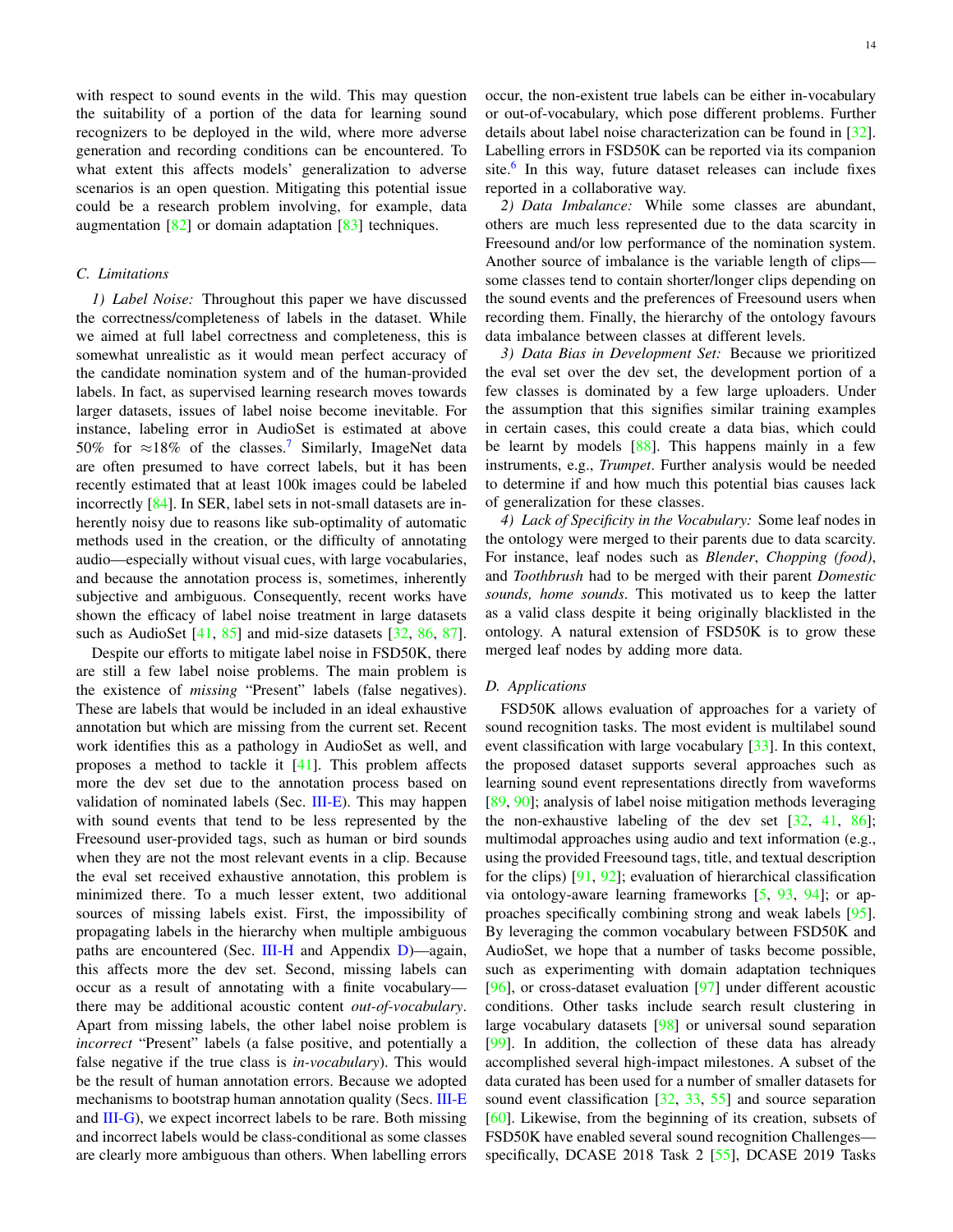2 [\[33\]](#page-21-6) and 4 [\[28\]](#page-20-25), and DCASE 2020 Task 4 [\[100\]](#page-22-25). These multiple contributions showcase the value of this effort.

#### *E. FSD50K and AudioSet*

Because FSD50K and AudioSet are based on the same ontology and thus are partially compatible, we discuss the main similarities and differences between both. Table [VI](#page-14-1) summarizes some of them.

<span id="page-14-1"></span>TABLE VI COMPARISON OF SOME PROPERTIES OF FSD50K AND AUDIOSET.

|               | <b>FSD50K</b>   | <b>AudioSet</b> |
|---------------|-----------------|-----------------|
| classes       | 200             | 527             |
| content       | waveform        | features        |
| dev clips     | 40,966          | $\approx$ 2M    |
| eval clips    | 10.231          | 20.383          |
| clip length   | $0.3 - 30s$     | $\approx 10s$   |
| dev labeling  | CpI             | CpI             |
| eval labeling | exhaustive      | CpI             |
| source        | Freesound audio | Youtube video   |

Both datasets use the AudioSet Ontology for organization, however FSD50K uses a smaller subset. All classes in FSD50K are represented in AudioSet, except *Crash cymbal* as well as four classes that are blacklisted in AudioSet but not in FSD50K (*Human group actions*, *Human voice*, *Respiratory sounds*, and *Domestic sounds, home sounds*). The official AudioSet release consists of audio features pre-computed at a time resolution of 960ms, released under CC-BY-4.0 license. FSD50K provides audio waveforms under several CC licenses as decided by Freesound users. In terms of stability, FSD50K is downloadable as several zip files from its Zenodo page.<sup>[4](#page-1-0)</sup> AudioSet features can be downloaded as a tar.gz file from the AudioSet website.<sup>[2](#page-0-1)</sup> The original YouTube video soundtracks, however, are gradually disappearing as they are subject to deletions and other issues (Sec. [I\)](#page-0-3). As seen in Table [VI,](#page-14-1) AudioSet's dev set is significantly larger than FSD50K's whereas AudioSet's eval set is roughly twice that of FSD50K. Since AudioSet has a vocabulary 2.6 times larger, this means that in some classes there is more evaluation content in FSD50K. Clips in AudioSet last  $\approx$ 10s, whereas in FSD50K their length varies from 0.3 to 30s. Hence, label weakness is more homogeneous in AudioSet, whereas it varies significantly in FSD50K, yielding quasi-strong labels as clips get shorter, and much weaker labels in the longest clips.

In terms of labeling, FSD50K provides event predominance annotations while AudioSet only provides presence annotations. While it is not easy to objectively compare label quality in both datasets, we speculate that the labeling of both dev sets could be regarded as *Correct but Potentially Incomplete* (CpI), i.e., both dev sets would be affected by a certain amount of missing labels. However, it seems reasonable to assume that, in the FSD50K portion of rather short sounds with PP annotations (see Sec. [IV-B\)](#page-11-2), the amount of missing labels is minimal. The eval set of FSD50K was exhaustively annotated; therefore, absence of labels means absence of sound events (except human error). By contrast, the eval annotations in AudioSet would be CpI. Unlike AudioSet, FSD50K consistently provides all relevant labels in a hierarchical path, except in a few specific cases of ambiguous ancestors. As additional resources, we provide additional metadata (e.g., Freesound tags and class-wise annotation FAQs) and allow flagging labeling errors.<sup>[6](#page-1-2)</sup>

Finally, despite both datasets being highly heterogeneous, we make the following conjectures. Freesound clips are typically recorded with the goal of capturing audio, which is not necessarily the case in YouTube videos. Additionally, given the AudioSet size, its audio clips are presumably recorded with a higher diversity of devices. This would provide AudioSet with a higher diversity of audio qualities, often including more realworld and lower SNR conditions than Freesound audio. Thus, a certain acoustic mismatch between both datasets may be expected. In our view, both datasets suppose complementary resources for sound event research.

### V. EXPERIMENTS

<span id="page-14-0"></span>In this Section, we conduct a set of multi-label SET experiments to give a sense of the performance that can be achieved with FSD50K using a baseline pipeline (Sec.  $V-B$ ), and to learn about the main challenges to consider when splitting Freesound audio for SER tasks (Sec. [V-C\)](#page-16-0). For reproducibility, implementation details of evaluation metrics, learning pipeline, and networks can be inspected in the open-source code.<sup>[5](#page-1-1)</sup>

#### *A. Evaluation*

Some common evaluation metrics for SET (e.g., F-score or overall error ratio) depend on an operating point, i.e., a decision threshold applied on the per-class output scores. These metrics encompass evaluation of the model's performance *and* of the decision threshold tuning. However, we believe that decoupling these two factors is desirable as, strictly, they are two different issues and the optimality of the latter can be application-dependent. Thus, we propose metrics able to evaluate a model's performance globally, integrating all possible operating points such that setting a decision threshold is not needed. This trend has been adopted in other fields such as speaker recognition [\[101\]](#page-22-26) and also recently in SED [\[102\]](#page-22-27).

On the one hand, we use common within-class metrics, i.e., metrics that rank all test samples according to the classifier score for one given class. These metrics deal with only one classifier output at a time, such that calibration across different classifier outputs is irrelevant. Following [\[26,](#page-20-22) [103\]](#page-22-28), we use mean Average Precision (mAP) and  $d'$ . mAP is the mean across classes of the Average Precision (AP), which summarises the precision-recall (PR) curve as the classifier decision threshold is varied. AP is calculated as the Precision (i.e., the proportion of positive samples in a ranked list) averaged across all the lists just long enough to recall a new positive sample [\[103,](#page-22-28) [104\]](#page-22-29). AP is very similar to the area under precision-recall curve (PR-AUC), both being the most common ways of summarising a PR curve—the difference between them lies in implementation details  $[105, 106]$  $[105, 106]$  $[105, 106]$ .  $d'$ (d-prime) can be computed as a monotonic transform of ROC-AUC, and measures the separation between the means of two unit-variance normal distributions (corresponding to the scores for positive and negative examples) that would achieve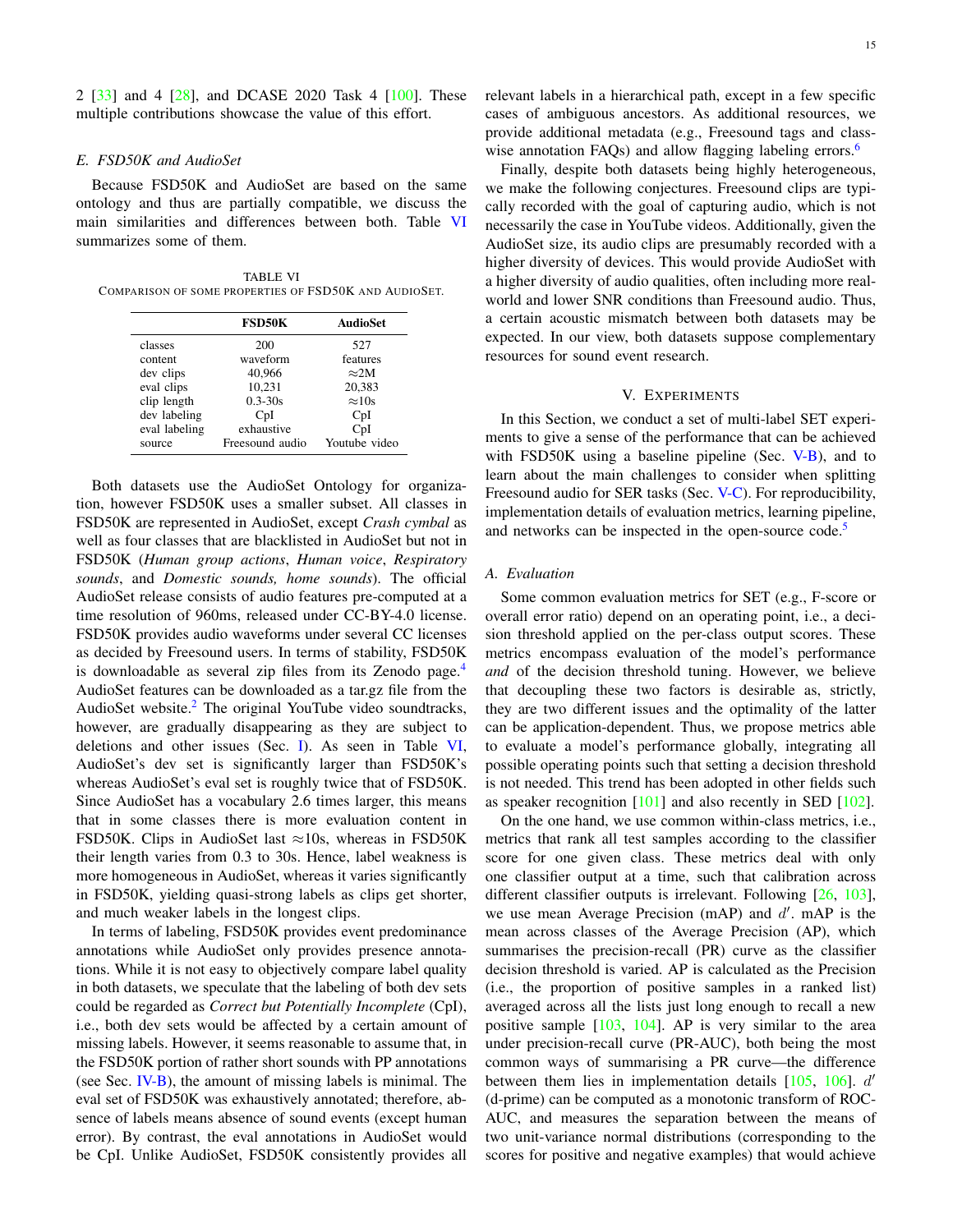the same ROC-AUC. More details about  $d'$  can be found in [\[103,](#page-22-28) [107\]](#page-22-32). To complement the within-class metrics, we propose to use a between-class metric, i.e., which evaluates the overall ranking across all classifier outputs for every test sample. Specifically, we use Label-weighted label-ranking average precision (abbreviated as *l*ω*lrap* and pronounced "lol wrap"), which was recently introduced for DCASE 2019 Task 2 [\[33\]](#page-21-6). *lωlrap* measures, for every ground truth test label c, what fraction of the predicted top-ranked labels down to  $c$  are among the ground truth.

For all metrics, larger is better. mAP  $\in$  [0, 1], nonpathological  $d' \in [0, \infty)$ , and  $l \omega \text{ trap } \in [0, 1]$ . All metrics are computed on a per-class basis, then averaged with equal weight across all classes to yield the overall performance (i.e., *balanced* a.k.a. *macro* averaging), as in [\[26,](#page-20-22) [41,](#page-21-8) [103\]](#page-22-28).

#### <span id="page-15-0"></span>*B. Baseline Systems*

*1) Learning Pipeline:* Incoming audio is downsampled to 22.050 Hz and transformed to 96-band, log-mel spectrogram as input representation. To deal with the variable-length clips, we use time-frequency (T-F) patches of 1s (equivalent to 101 frames of 30ms with 10ms overlap)—thus the input to all models is of shape TxF=101x96. Clips shorter than 1s are replicated while longer clips are trimmed in several patches with 50% overlap inheriting the clip-level label (a.k.a. false strong labeling [\[79\]](#page-22-4)). We adopt the train/val split designed in Sec. [III-H.](#page-8-2) Models are trained using Adam optimizer [\[108\]](#page-22-33) to minimize binary cross-entropy loss, with initial learning rate depending on the network (see Table [VII\)](#page-16-1), which is halved whenever the validation PR-AUC plateaus for 5 epochs. Models are trained up to 100 epochs, earlystopping the training whenever the validation PR-AUC is not improved in 10 epochs. We use a batch size of 64 and shuffle training examples between epochs. Once the training is over, the model checkpoint with best validation PR-AUC is selected to predict scores and evaluate performance on the eval set. We optimize PR-AUC (instead of other metrics based on ROC curves) because PR curves can be more informative of performance when dealing with imbalanced datasets [\[109\]](#page-22-34). Likewise, we use PR-AUC (instead of mAP) for simplicity as it is a built-in metric in TensorFlow. For inference, we pass each (eval or val) T-F patch through the model to compute output scores, which are then averaged per-class across all patches in a clip to obtain clip-level predictions, as in  $[26, 41]$  $[26, 41]$  $[26, 41]$ . We note this aggregation must be done also for validation—preliminary experiments validating at patch-level using inherited clip-level labels revealed misleading results. Hyper-parameter tuning (beyond learning rate) is not conducted. The system is implemented in TensorFlow [\[110\]](#page-22-35).

*2) Network Architectures:* Current trends in SER encompass mainly CNNs [\[103,](#page-22-28) [111\]](#page-22-36)–[\[113\]](#page-22-37) and CRNNs [\[20,](#page-20-17) [114\]](#page-22-38). We run experiments with the following networks, all of them ending with a fully connected layer of 200 units (the vocabulary size) with sigmoid activation to support multi-label classification.

CRNN. This is one of the most used architectures for SED  $[20]$ , and to a lesser extent for SET  $[115]$ . This model has three convolutional layers of 128 filters with a receptive field of (5,5), each of them followed by Batch Normalization (BN) [\[116\]](#page-23-0), ReLU activation and max-pooling. The max-pooling sizes are  $(t, f) = (2, 5), (2, 4)$  and  $(2, 2)$ —since we are not interested in detecting events' timestamps, we pool also in the time dimension which reduces dimensionality without harming performance in our experiments. To model events' temporal structure in the incoming feature maps, the convolutional stack is followed by a bidirectional GRU layer of 64 units, returning the last output of the output sequence.

VGG-like. VGG-based architectures have been widely used for both SET  $[117]$  and SED  $[118]$ . We use a model inspired by the original architecture [\[119\]](#page-23-3) from computer vision, but shrank to a much smaller size. In particular, this model has three convolutional layers of 32 filters, two convolutional layers of 64 filters, and one convolutional layer of 128 filters. All convolutional layers have a receptive field of (3,3) and are followed by BN and ReLU activation. Between each group of convolutional layers with same number of filters, max-pooling of size (2,2) is applied. Output feature maps are summarized by concatenating global max pooling and global average pooling per channel. Summarizing the learnt audio representation via combination of these two poolings provided a small mAP boost with respect to using either of them individually. Then, the outcome is passed through a fully connected layer of 256 units.

Finally, we also experiment with two architectures taken off-the-shelf from the computer vision literature. While the two previous networks received some tuning in its design, the next ones are the original architectures without any tuning whatsoever—only the input/output shapes to match our task.

ResNet-18. ResNets [\[120\]](#page-23-4) have been sucessfully used for SER [\[41,](#page-21-8) [48,](#page-21-15) [111\]](#page-22-36).

DenseNet-121. DenseNets are reported to outperform ResNets for image recognition  $[121]$ , and have been recently used for SET [\[86,](#page-22-11) [87\]](#page-22-12).

*3) Results:* Table [VII](#page-16-1) lists the results for the considered architectures, along with the learning rates used (after basic tuning) and the number of weights. Each experiment trial is run three times with different seeds. We report average evaluation performance and standard deviation across trials. Interestingly, the best overall model across all metrics is VGG-like, despite being less modern and more lightweight than the other architectures. This result accords with similar recent findings in music genre recognition  $[122]$ . The VGG-like model is closely followed by DenseNet-121, which counts with many more weights, and then by the CRNN, which shows the best *l*ω*lrap*. ResNet-18 is found to be the worst performing model. Curiously, we also observe that the optimal learning rates tend to be rather low for this architecture. We also tried ResNet-34 in preliminary experiments, obtaining similar results (at the expense of many more weights). These results contrast with the successful results of  $[111, 123]$  $[111, 123]$  $[111, 123]$  for AudioSet classification. Factors possibly influencing this different behaviour include the different amount of training data (much larger in AudioSet) as well as the data itself. Results in Table [VII](#page-16-1) suggest that smaller models with basic tuning and audio-informed design choices can outperform much larger off-the-shelf computer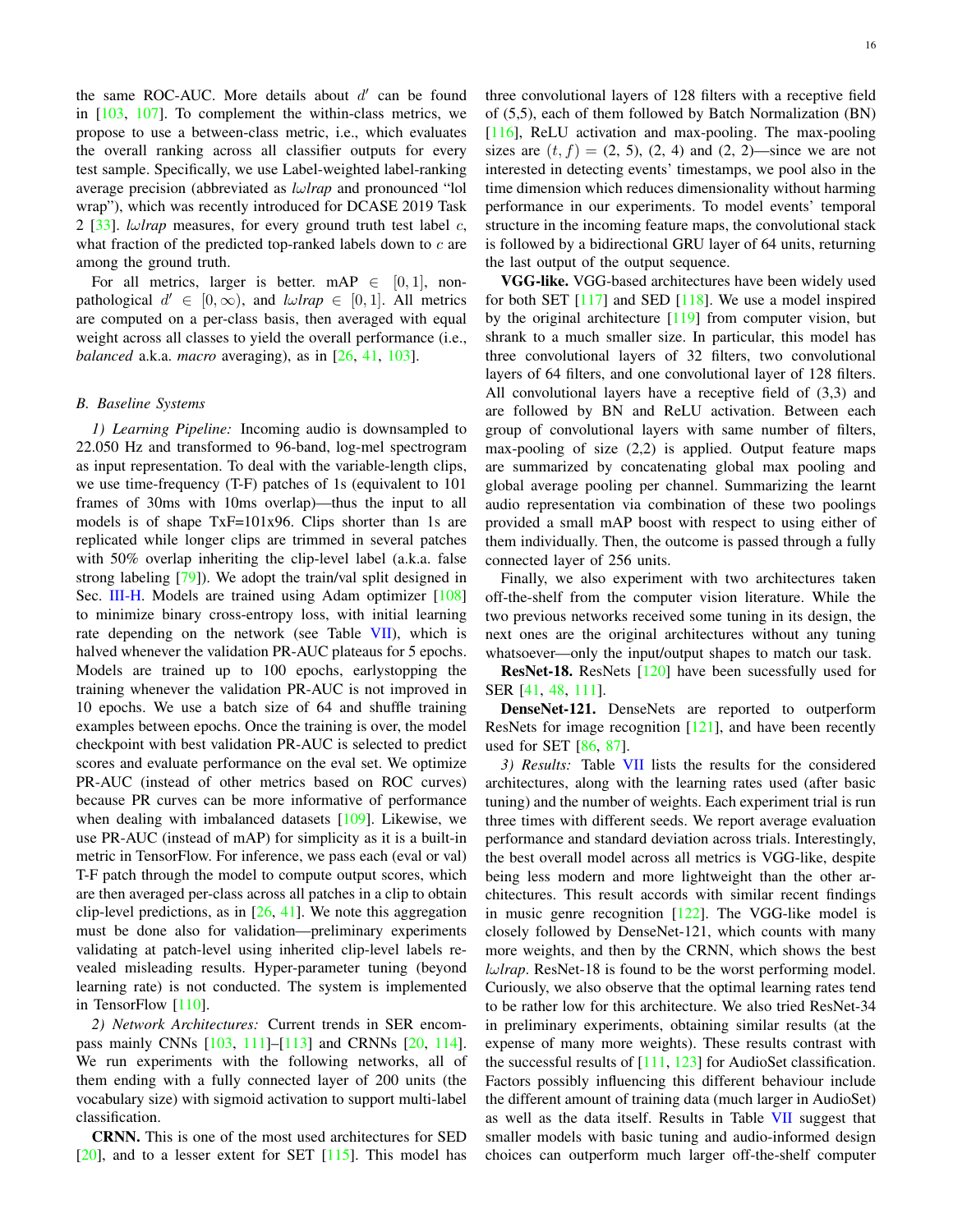TABLE VII EVALUATION PERFORMANCE FOR THE ARCHITECTURES CONSIDERED.

<span id="page-16-1"></span>

| Model        | <b>Ir</b> | weights | mAP             | ď               | $l\omega$ <i>rap</i> |
|--------------|-----------|---------|-----------------|-----------------|----------------------|
| <b>CRNN</b>  | $5e-4$    | 0.96M   | $0.417 + 0.003$ | $2.068 + 0.015$ | $0.519 + 0.002$      |
| VGG-like     | $3e-4$    | 0.27M   | $0.434 + 0.002$ | $2.167 + 0.011$ | $0.514 + 0.003$      |
| ResNet-18    | $1e-5$    | 11.3M   | $0.373 + 0.001$ | $1.883 + 0.020$ | $0.465 + 0.001$      |
| DenseNet-121 | 5e-5      | 12.5M   | $0.425 + 0.002$ | $2.112 + 0.032$ | $0.505 + 0.004$      |

vision architectures; however, DenseNet-121 with no tuning provides good performance.

Fig. [7](#page-17-0) shows the per-class AP (averaged across three trials) for all classes in FSD50K, using the best-performing VGGlike model (dark blue), and the CRNN model (light blue). Leaf nodes with top recognition include *Applause*, *Burping, eructation*, *Purr*, and *Computer keyboard*, with AP over 0.75. The worst performance is shown in *Boat, Water vehicle*, *Cowbell*, *Speech synthesizer*, *Tap* and *Tick*. After inspection of the latter classes, we conjecture this is due to aspects such as high intra-class variation, confound with other similar classes, ambiguity in the class definitions, or very short length of sound events—all of them being relevant challenges in SER. Finally, it can be seen that most per-class APs by the CRNN are slightly lower than those of the VGG-like model—as expected since VGG-like has a higher overall mAP. However, there are a few exceptions in which the CRNN performs better, such as in different types of speech (either spoken, sung, screamed, yelled or whispered). This is interesting as CRNNs were originally proposed for speech recognition [\[124\]](#page-23-8) before being adapted for SER [\[20\]](#page-20-17). Other exceptions include some human sounds and animal vocalizations of marked temporal behaviour, e.g., types of laughter (*Chuckle, chortle* or *Giggle*), *Gasp*, or *Crying, sobbing*; *Bark*, *Meow* or *Chicken, rooster*. This highlights the different behaviour, for some classes, of a model including a recurrent layer with respect to another relying only on convolutional layers.

#### <span id="page-16-0"></span>*C. Impact of Train/Validation Separation*

In Sec. [III-H](#page-8-2) we discussed some factors to consider when splitting Freesound audio data for machine learning, and we designed a validation set emphasizing the issue of data contamination. Here, we experimentally analyze the impact of contamination in this setting. Let us consider three candidate validation sets obtained with different approaches:

- 1) val random is computed via *random* sampling. We run 3000 trials of a train/validation separation and we select the validation set with minimum Jensen-Shannon (JS) divergence $19$  with respect to the development set.
- 2) val is is computed via *iterative stratification* [\[69\]](#page-21-34). We run 3000 trials of a train/validation separation and we select the validation set with the minimum number of shared uploaders between training and validation. $20$

3) val is the validation set proposed in Sec. [III-H.](#page-8-2)

In all cases, the validation set is initialized with most of the data transferred from evaluation to development (Sec. [III-H\)](#page-8-2) since this content is exhaustively labeled, it is well suited for evaluation purposes. The main characteristics of the three validation sets are listed in Table [VIII.](#page-16-4) The sets *val random* and

TABLE VIII MAIN STATS FOR THE CONSIDERED VALIDATION SETS.

<span id="page-16-4"></span>

| <b>Validation Set</b> | clips | duration         | .JS        | shared<br>uploaders | <b>PR-AUC</b><br>drop |
|-----------------------|-------|------------------|------------|---------------------|-----------------------|
| val_random            | 4697  | 9.7 <sub>h</sub> | $1.8e - 2$ | 930                 | 0.15                  |
| val is                | 4543  | 9.3 <sub>h</sub> | $6.8e - 3$ | 857                 | 0.14                  |
| val (proposed)        | 4170  | 9.9 <sub>h</sub> | $2.1e-2$   | 641                 | $\approx 0$           |

*val\_is* amount to  $\approx 15\%$  of the development data associated with leaf nodes; *val* is slightly lower (13.3%) due to allocating less validation data for the most abundant classes as well as some approximations (Sec. [III-H\)](#page-8-2). All validation sets have a similar duration. In terms of stratification, the split done through iterative stratification, *val is*, yields more similar class distributions than the other two, which are on par. The main differences lie in the uploaders "shared" between train and validation, both in number and in their nature. In particular, *val random* and *val is* suffer from WC and BC contamination as no measure was taken to prevent them. By contrast, *val* was designed to minimize WC contamination while being relatively flexible with BC contamination. Therefore, not only is the number of shared uploaders less in the proposed *val*, but also the contamination is limited mostly to BC.

To compare the candidate splits, we train the CRNN of the previous Section using the three of them (in this case, with a learning rate of 1e-4 and no learning rate scheduling). Fig. [8](#page-18-1) illustrates the learning curves (PR-AUC for train, validation, and evaluation) using each of the splits. We display 60 training epochs allowing validation and evaluation performance to roughly stabilise. From Fig. [8](#page-18-1) and Table [VIII](#page-16-4) several observations can be made. The left and middle plots of Figure [8](#page-18-1) show the "uploader effect" (following the analogy of the "album effect" [\[67\]](#page-21-32) or "artist effect" [\[68\]](#page-21-33)) in which the classifier performs significantly better on validation when trained and validated on clips from the same uploader *and* the same class (WC contamination). In Table [VIII,](#page-16-4) it can be seen that the number of uploaders shared between train and validation is directly proportional to the validation-evaluation PR-AUC drop. In the cases of *val random* and *val is* we observe substantial performance drops, whereas with *val* the performance drop is negligible. This demonstrates that, when contamination is considered and minimized, validation perfor-

<span id="page-16-2"></span><sup>&</sup>lt;sup>19</sup>The JS divergence is based on the Kullback-Leibler divergence but it is symmetric. We use it as a distance metric to measure similarity between the development and validation distributions, similarly as in [\[5\]](#page-20-3).

<span id="page-16-3"></span><sup>&</sup>lt;sup>20</sup>Minimizing the JS divergence is not needed here as stratification is already the objective of this method, hence all separations have a fairly consistent JS divergence.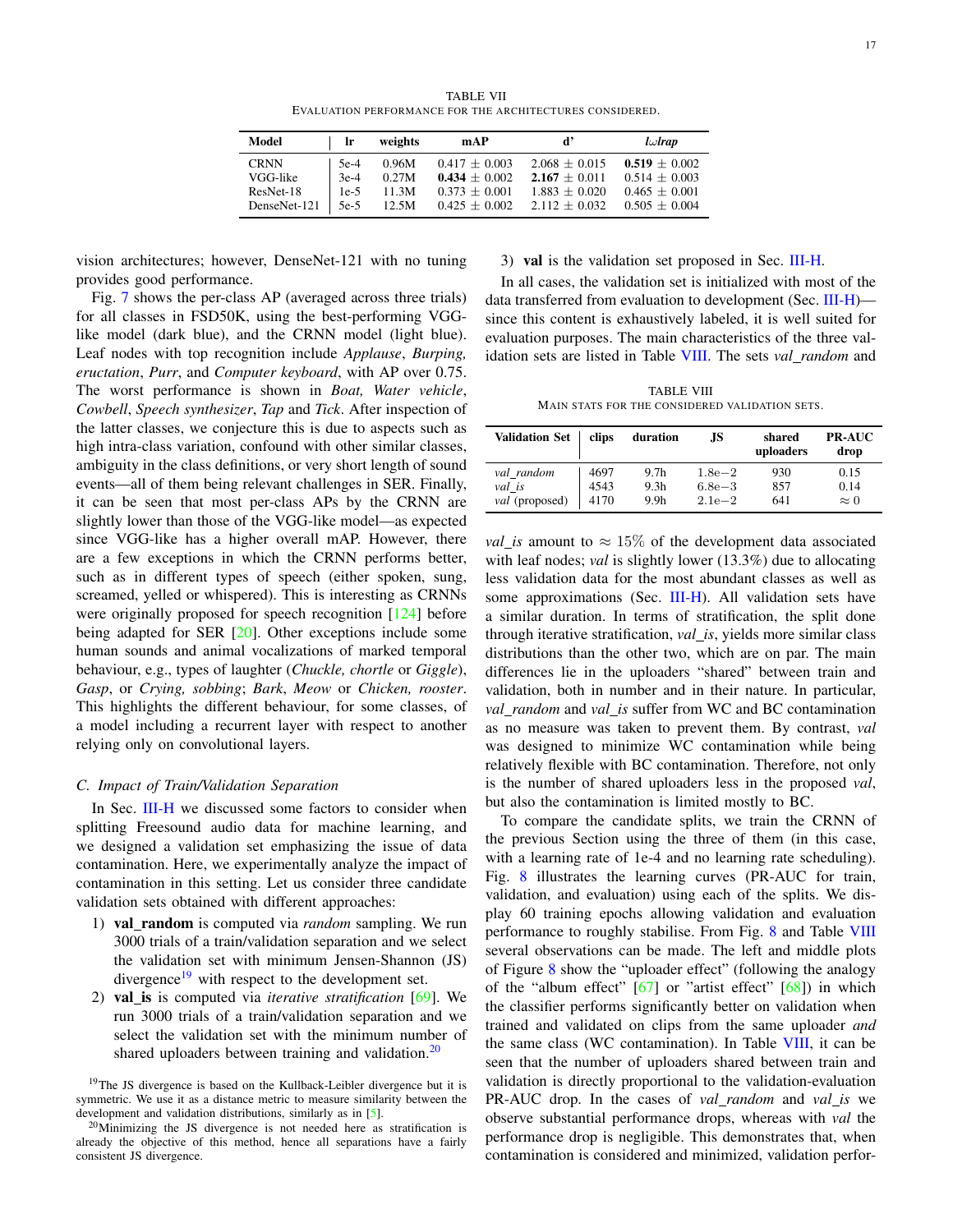

<span id="page-17-0"></span>Fig. 7. Per-class average precision for all classes in FSD50K, using the best-performing VGG-like model (dark blue) and the CRNN model (light blue). Top 3 rows show the 144 leaf nodes and bottom row comprise the 56 intermediate nodes.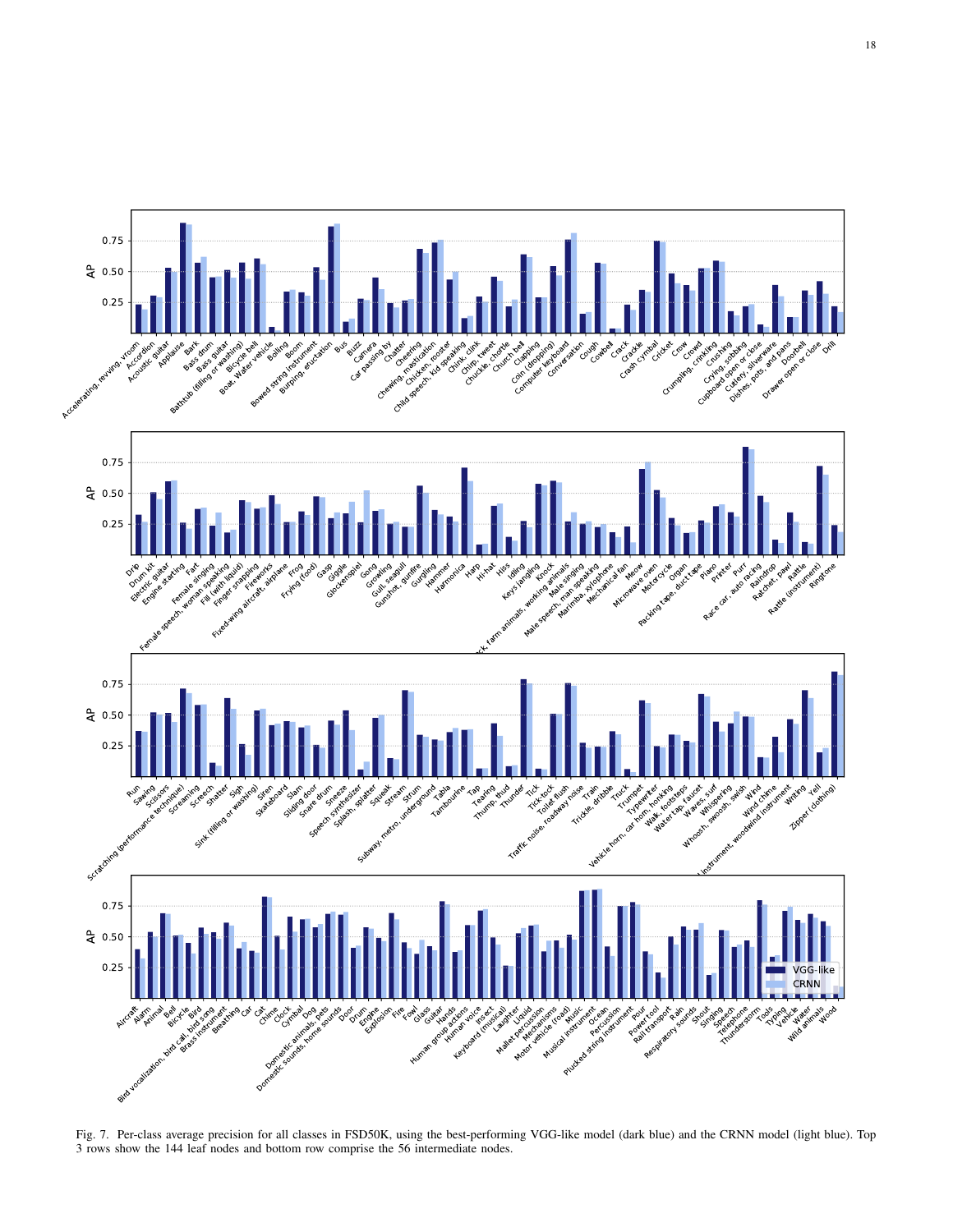

<span id="page-18-1"></span>Fig. 8. Learning curves (PR-AUC for train, validation, and evaluation) for the CRNN model during 60 epoch using the three train/validation splits specified in Table [VIII](#page-16-4) (*val random* (left), *val is* (middle), and the proposed *val* (right)).

mance is a good proxy of evaluation performance—otherwise, it can be overly optimistic. Consequently, if the model is tuned using the validation set it may occur that, depending on the type and amount of contamination, the tuning reflects model's ability to partially overfit train data rather than to generalise to unseen data. In addition, results indicate that the distinction between WC and BC contamination seems reasonable in the context of Freesound audio organized with a large vocabulary, confirming our initial hypothesis that WC is the most harmful type while BC has lesser impact (Sec. [III-H\)](#page-8-2).

Lastly, we observe a slightly higher train performance and slightly lower validation and eval performances when using *val* (right plot of Fig. [8\)](#page-18-1), which content comes mostly from a variety of small uploders. Under the assumption that not all training examples are equally informative (which is the basis for disciplines like instance selection  $[125]$ ), this may occur because the content transferred to *val* includes some highly informative or *hard* examples. Yet, we propose this train/validation split as we deem it more methodologically correct than the others for systems' benchmarking. In summary, carefully splitting Freesound audio is important as it can have a non-negligible impact on learning and performance. Therefore, for reproducibility and fair comparability of results, system benchmarking should be done explicitly specifying the validation split that was used.

#### VI. SUMMARY AND CONCLUSION

In this paper, we introduced *FSD50K*, a dataset containing 51,197 Freesound clips totalling over 100h of audio manually labeled using 200 classes drawn from the AudioSet Ontology. The audio clips are CC-licensed, thereby making the dataset freely distributable (including audio waveforms). We proposed a methodology for creating datasets of sound events based on human validation and refinement, and using a mixture of crowd-sourcing and recruited trained annotators. In this process, we experienced how human labeling of a large vocabulary of everyday sounds is a laborious and complex task. Special emphasis was put on the careful curation of the evaluation set content and labels, so that it can serve as a reliable evaluation benchmark. We showed how it is important to adapt the dataset creation process to the specifics of the source data—in our case, Freesound audio and metadata, and the AudioSet Ontology—and how a deep knowledge of these data is crucial to identify data challenges and limitations, and to avoid pitfalls in the creation of the dataset. Finally, through experimental results, we showed that smaller models with basic tuning and audio-informed design choices can outperform larger off-the-shelf computer vision architectures. We also showed that within-class data contamination must be considered when splitting Freesound audio as it can have a considerable effect on the evaluation of sound event classifiers. FSD50K is an open and stable dataset aimed at complementing AudioSet in order to foster reproducible large-vocabulary SER research.

In the future, dataset extensions could be carried out. More data could be added via semi-automatic methods by leveraging models trained on FSD50K to scale up efficiently. Likewise, the vocabulary could be extended by growing the merged leaf nodes in FSD50K. We expect FSD50K and its creation process to be useful as an example model for open audio datasets.

## <span id="page-18-0"></span>APPENDIX A DATASETS FOR SOUND EVENT DETECTION

Early stage datasets for SED were rather small as they were curated through manual annotation of sound events using start and end times (*strong* labels)—this process is especially laborious and sometimes ambiguous. Examples include TUT Sound events 2016 [\[23\]](#page-20-19) and TUT Sound events 2017 [\[81\]](#page-22-6), each totalling  $\approx$ 2h of annotated audio. To overcome this limitation, synthetic datasets became popular for SED, where soundscapes are generated by mixing a set of target sound events taken from other datasets with additional acoustic material. The main advantage of this approach is the larger control of many dataset aspects—in particular, sound event start/end times are reliable as they are determined by dataset construction. Further, provided the generation scripts are available, this paradigm allows for increasing dataset size arbitrarily. The main downside of this approach is that the synthesized soundscapes may not always be representative of real-world recordings, as pointed out by [\[76\]](#page-22-1). This depends on factors such as the user-defined specifications for the generation, or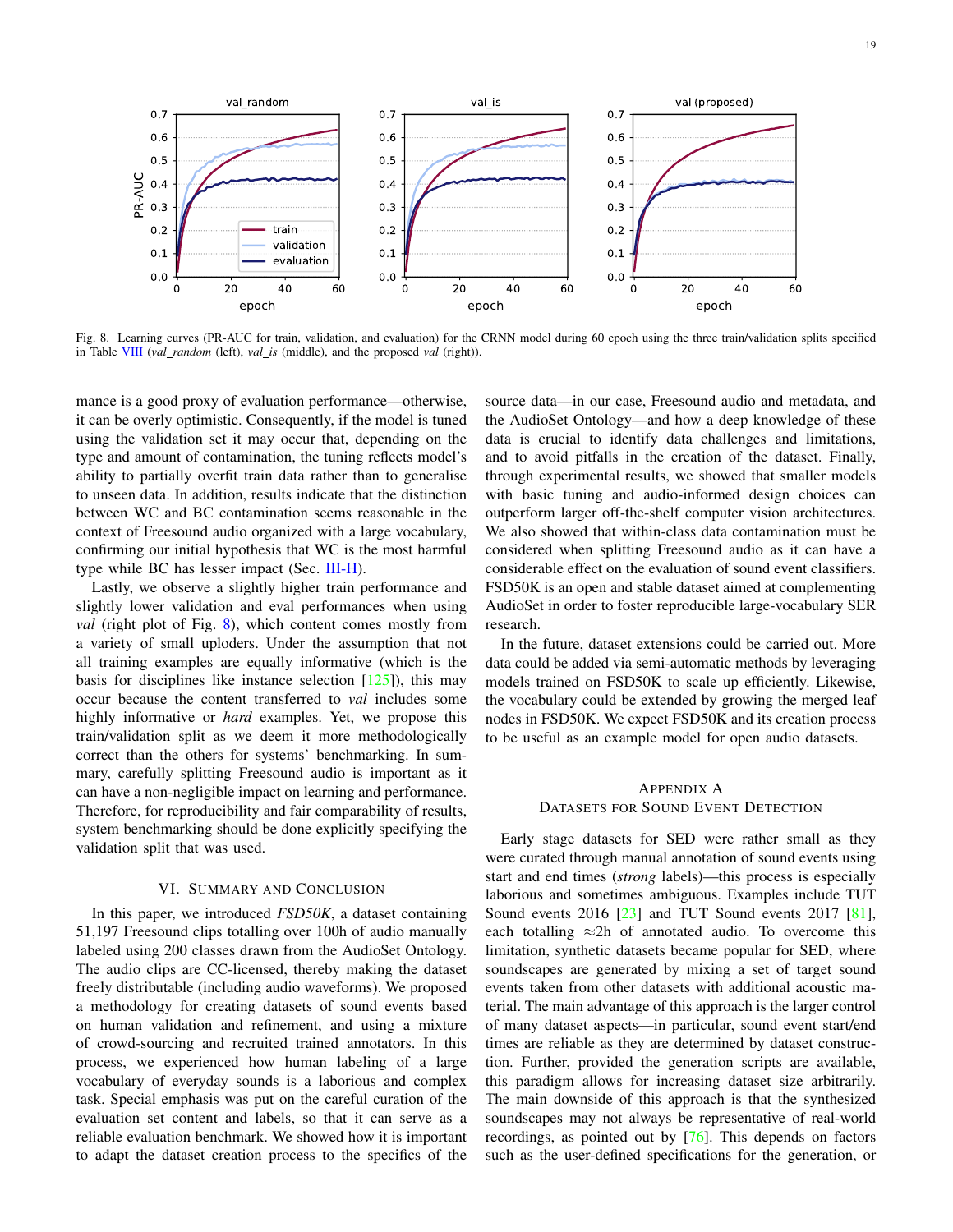the fact the generated soundscapes are based on combinations of a limited amount of sound event instances.

An early example of this approach is TUT Rare Sound Events 2017 [\[81\]](#page-22-6). URBAN-SED [\[76\]](#page-22-1) is a dataset synthesized by mixing sound events from the 10 classes of UrbanSound8K with Brownian noise using the Scaper library. An increasingly popular dataset is DESED [\[28\]](#page-20-25), covering 10 classes of domestic sounds. This dataset is composed of a set of recorded soundscapes from AudioSet (including unlabeled, weakly labeled, and strongly labeled portions), and a synthetic set constructed by mixing sound events from Freesound with additional material. Other instances of this approach include TAU Spatial Sound Events 2019 [\[29\]](#page-20-26), for sound event detection and localization, and VOICe [\[30\]](#page-20-27) for the study of domain adaptation in SED. All SED datasets mentioned are unbalanced, pose a multi-label problem, and feature less than a dozen classes (except TUT Sound events 2016, with 18).

#### <span id="page-19-0"></span>APPENDIX B

#### AL FOR LARGE VOCABULARY SER

AL aims at maximizing a model's performance with a limited labelling budget by selecting the most informative data for the model to learn. Usually AL is based on an iterative process involving humans in the loop where automatic methods are used to select the samples to annotate. Annotated samples are commonly used to train models that in turn help to select a new batch of samples to annotate. Often, portions of the nonselected unlabeled samples are automatically labelled via propagation of human-provided labels to similar examples, or with semi-supervised learning approaches. Recent works studying AL methods for SER [\[49\]](#page-21-16)–[\[52\]](#page-21-17) report reduced annotation effort with good model performance which, in principle, makes AL appealing for dataset creation. However, these works focus on recognition tasks with less than a dozen classes, and most of them deal with single-label classification and use pre-labeled datasets, where the human annotation step is simulated by a simple assignment of the existing ground truth. In addition, it seems the success of these methods is somewhat problemspecific, depending on factors such as the complexity of the classification task or the annotated data available to train automatic methods, as noted in [\[49,](#page-21-16) [52\]](#page-21-17). This casts doubts on the applicability of AL to our more complex scenario, requiring multi-label annotation of samples with a vocabulary of hundreds of classes (some of them rather ambiguous). In this respect, previous work in image recognition evaluates an AL method on two datasets of 10 classes and on CIFAR-100 (of 100 classes)  $[126]$ . The proposed method is found less effective in CIFAR-100 due to the larger number of classes. To our knowledge, there is not any released sound event dataset that has used AL strategies in its creation under similar circumstances to ours, and AL in large vocabulary settings has not been studied in SER. Thus, this is considered a research problem out of the scope of this work.

## <span id="page-19-1"></span>APPENDIX C

## ONTOLOGICAL NOMENCLATURE

We clarify next some basic (albeit relevant) ontology-related terms used in this paper. We shall refer to the 632 classes in the ontology as *nodes* (either *leaf* nodes when they are located at the very bottom of the hierarchy, or *intermediate* nodes otherwise). We shall also use the ontological terms *children* and *parents*, as widely used in ontology-related genome research [\[127\]](#page-23-11). Note that, by definition, leaf nodes do not have children nodes, while the intermediate nodes do. Similarly, given a node, we refer to all the parent nodes connecting it to the root of the ontology as *ancestors*. As an example, let us consider the hierarchical path: *Root* → *Natural sounds*  $\rightarrow$  *Thunderstorm*  $\rightarrow$  *Thunder*. In this path, *Thunder* is a leaf node; *Natural sounds* and *Thunderstorm* are both intermediate nodes; *Thunderstorm* is child of *Natural sounds* and parent of *Thunder*; and *Thunderstorm* and *Natural sounds* are all the ancestors of *Thunder*.

## <span id="page-19-2"></span>APPENDIX D

## LABEL SMEARING

In most cases, label *smearing* (or the process of propagating the current labels in the upwards direction to the root of the ontology) is a straightforward process as there is one single unequivocal path from a given low-level node to the root. However, in other cases, nodes and root are connected by more than one path. Among these multiple-path cases, some have all the paths valid by default according to the semantics of the node. This allows straightforward propagation as in the single-path case, e.g., *Doorbell* can be directly propagated to *Door* and *Alarm*. However, in the majority of cases, only a subset of the paths is valid (often only one path), or even none of the paths is valid by default due to the parents-node relationship. For instance, *Buzz* cannot be directly propagated to its parents *Fly, housefly* or *Bee, wasp, etc.* unless we have explicit information about the source of the buzz sound. In these cases, we need knowledge of the correct immediate parent(s) to unambiguously infer ancestors for a complete hierarchical labelling. Parents disambiguation can be carried out in different ways depending on the annotation task. In the clips annotated only with the validation task, the disambiguating parents will exist iff the nomination system proposed them. For the clips annotated also with the refinement task, raters were instructed to specify the disambiguating parents when needed; however, we detected that they were not always specified.

As a result, in these cases, ancestors cannot be inferred from the leaf node, leading to hierarchical paths featuring missing parts. For example, *Growling* is connected directly to *Animal* in several cases where information of the source animal is not available. The policy followed in case of ambiguous ancestors was to not include these labels (hence potentially creating missing "Present" labels in the mid- or high-levels of the ontology) instead of possibly generating incorrect labels. In the development set, these cases are provided as is since it is less critical. By contrast, because the cases in the evaluation set are more critical, they were partially reviewed and corrected. The potential impact of missing intermediate nodes is restricted to some instances of class labels with multiple-paths where the disambiguating parents could not be determined, and thus we expect this to have a minimal impact.

To finalize the label smearing process we filter out the outof-vocabulary labels (labels beyond the 200 selected). In the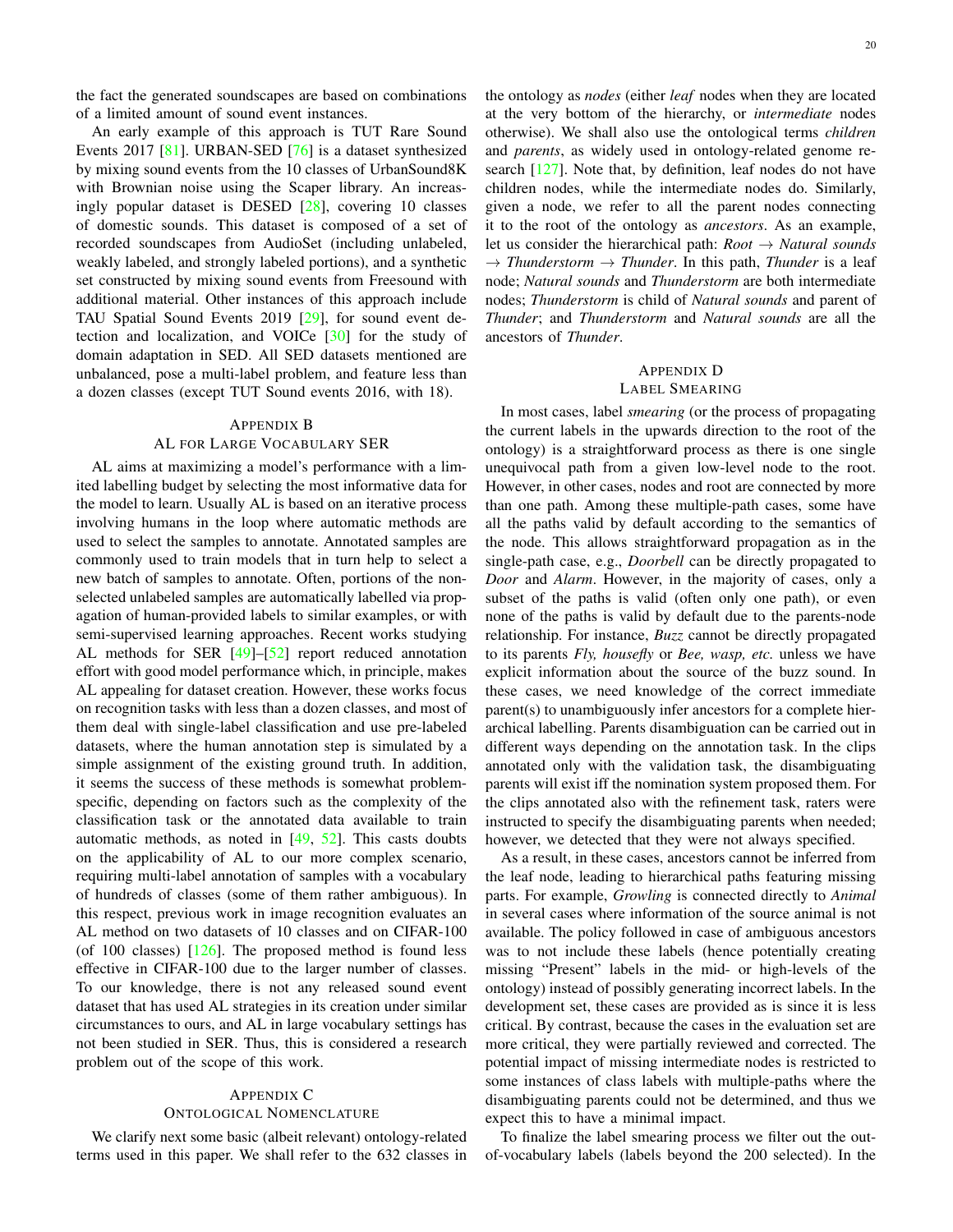majority of cases, these correspond to abstract or blacklisted classes. This is another reason why some clips have labels up to the ontology root while others only have a portion of it or even one single label. For example, *Whoosh, swoosh, swish* has no hierarchy as all class labels in its path were either removed previously due to specified constraints (*Arrow*) or removed in this last step (as classes above *Arrow* are abstract). This can be easily spotted in the provided ground truth CSV files.<sup>[4](#page-1-0)</sup>

## ACKNOWLEDGMENT

The authors would like to thank everyone who contributed to FSD50K with annotations, and especially Mercedes Collado, Ceren Can, Rachit Gupta, Javier Arredondo, Gary Avendano and Sara Fernandez for their commitment and perseverance. The authors would also like to thank Daniel P.W. Ellis and Manoj Plakal from Google Research for valuable discussions. This work is partially supported by the European Union's Horizon 2020 research and innovation programme under grant agreement No 688382 AudioCommons, and two Google Faculty Research Awards 2017 and 2018, and the Maria de Maeztu Units of Excellence Programme (MDM-2015-0502). The authors would also like to thank NVidia for the donation of GPUs.

#### REFERENCES

- <span id="page-20-0"></span>[1] T. Drugman, J. Urbain, N. Bauwens, R. Chessini, A.-S. Aubriot, P. Lebecque, and T. Dutoit, "Audio and contact microphones for cough detection," *arXiv preprint arXiv:2005.05313*, 2020.
- [2] A. Hüwel, K. Adiloğlu, and J.-H. Bach, "Hearing aid research data set for acoustic environment recognition," in *ICASSP 2020-2020 IEEE International Conference on Acoustics, Speech and Signal Processing (ICASSP)*. IEEE, 2020, pp. 706–710.
- <span id="page-20-1"></span>[3] E. Messner, M. Fediuk, P. Swatek, S. Scheidl, F.-M. Smolle-Jüttner, H. Olschewski, and F. Pernkopf, "Multi-channel lung sound classification with convolutional recurrent neural networks," *Computers in Biology and Medicine*, p. 103831, 2020.
- <span id="page-20-2"></span>[4] J. P. Bello, C. Silva, O. Nov, R. L. DuBois, A. Arora, J. Salamon, C. Mydlarz, and H. Doraiswamy, "Sonyc: A system for monitoring, analyzing, and mitigating urban noise pollution," *Communications of the ACM*, vol. 62, no. 2, pp. 68–77, 2019.
- <span id="page-20-3"></span>[5] J. Cramer, V. Lostanlen, A. Farnsworth, J. Salamon, and J. P. Bello, "Chirping up the right tree: Incorporating biological taxonomies into deep bioacoustic classifiers," in *ICASSP 2020-2020 IEEE International Conference on Acoustics, Speech and Signal Processing (ICASSP)*. IEEE, 2020, pp. 901–905.
- [6] V. Lostanlen, J. Salamon, A. Farnsworth, S. Kelling, and J. P. Bello, "Robust sound event detection in bioacoustic sensor networks," *PloS one*, vol. 14, no. 10, p. e0214168, 2019.
- <span id="page-20-4"></span>[7] K. Xu, H. Cai, X. Liu, Z. Gao, and B. Zhang, "North atlantic right whale call detection with very deep convolutional neural networks," *The Journal of the Acoustical Society of America*, vol. 141, no. 5, pp. 3944–3945, 2017.
- <span id="page-20-5"></span>[8] Y. Wang, L. Neves, and F. Metze, "Audio-based multimedia event detection using deep recurrent neural networks," in *2016 IEEE international conference on acoustics, speech and signal processing (ICASSP)*. IEEE, 2016, pp. 2742–2746.
- <span id="page-20-6"></span>[9] A. Jansen, J. F. Gemmeke, D. P. Ellis, X. Liu, W. Lawrence, and D. Freedman, "Large-scale audio event discovery in one million youtube videos," in *2017 IEEE International Conference on Acoustics, Speech and Signal Processing (ICASSP)*. IEEE, 2017, pp. 786–790.
- <span id="page-20-7"></span>[10] M. Crocco, M. Cristani, A. Trucco, and V. Murino, "Audio surveillance: A systematic review," *ACM Computing Surveys (CSUR)*, vol. 48, no. 4, pp. 1–46, 2016.
- <span id="page-20-8"></span>[11] H. A. Sánchez-Hevia, D. Ayllón, R. Gil-Pita, and M. Rosa-Zurera, "Maximum likelihood decision fusion for weapon classification in wireless acoustic sensor networks," *IEEE/ACM transactions on audio, speech, and language processing*, vol. 25, no. 6, pp. 1172–1182, 2017.
- <span id="page-20-9"></span>[12] M. Morrison and B. Pardo, "Otomechanic: Auditory automobile diagnostics via query-by-example," *arXiv preprint arXiv:1911.02073*, 2019.
- <span id="page-20-10"></span>[13] A. Mesaros, T. Heittola, E. Benetos, P. Foster, M. Lagrange, T. Virtanen, and M. D. Plumbley, "Detection and classification of acoustic scenes and events: Outcome of the dcase 2016 challenge," *IEEE/ACM Transactions on Audio, Speech, and Language Processing*, vol. 26, no. 2, pp. 379–393, 2017.
- <span id="page-20-11"></span>[14] P. Foggia, N. Petkov, A. Saggese, N. Strisciuglio, and M. Vento, "Reliable detection of audio events in highly noisy environments," *Pattern Recognition Letters*, vol. 65, pp. 22–28, 2015.
- <span id="page-20-12"></span>[15] A. Mesaros, T. Heittola, A. Eronen, and T. Virtanen, "Acoustic event detection in real life recordings," in *2010 18th European Signal Processing Conference*. IEEE, 2010, pp. 1267–1271.
- <span id="page-20-13"></span>[16] C. V. Cotton and D. P. Ellis, "Spectral vs. spectro-temporal features for acoustic event detection," in *2011 IEEE Workshop on Applications of Signal Processing to Audio and Acoustics (WASPAA)*. IEEE, 2011, pp. 69–72.
- <span id="page-20-14"></span>[17] E. Cakir, T. Heittola, H. Huttunen, and T. Virtanen, "Polyphonic sound event detection using multi label deep neural networks," in *2015 international joint conference on neural networks (IJCNN)*. IEEE, 2015, pp. 1–7.
- <span id="page-20-15"></span>[18] K. J. Piczak, "Environmental sound classification with convolutional neural networks," in *2015 IEEE 25th International Workshop on Machine Learning for Signal Processing (MLSP)*. IEEE, 2015, pp. 1–6.
- <span id="page-20-16"></span>[19] G. Parascandolo, H. Huttunen, and T. Virtanen, "Recurrent neural networks for polyphonic sound event detection in real life recordings," in *2016 IEEE International Conference on Acoustics, Speech and Signal Processing (ICASSP)*. IEEE, 2016, pp. 6440–6444.
- <span id="page-20-17"></span>[20] E. Cakır, G. Parascandolo, T. Heittola, H. Huttunen, and T. Virtanen, "Convolutional recurrent neural networks for polyphonic sound event detection," *IEEE/ACM Transactions on Audio, Speech, and Language Processing*, vol. 25, no. 6, pp. 1291–1303, 2017.
- <span id="page-20-18"></span>[21] P. Foster, S. Sigtia, S. Krstulovic, J. Barker, and M. D. Plumbley, "CHiME-home: A dataset for sound source recognition in a domestic environment," in *Workshop on Applications of Signal Processing to Audio and Acoustics*. IEEE, 2015.
- <span id="page-20-24"></span>[22] K. J. Piczak, "Esc: Dataset for environmental sound classification," in *Proceedings of the ACM International Conference on Multimedia*. ACM, 2015, pp. 1015–1018.
- <span id="page-20-19"></span>[23] A. Mesaros, T. Heittola, and T. Virtanen, "TUT database for acoustic scene classification and sound event detection," in *24th European Signal Processing Conference 2016 (EUSIPCO 2016)*, Budapest, Hungary, 2016.
- <span id="page-20-20"></span>[24] C. Sun, A. Shrivastava, S. Singh, and A. Gupta, "Revisiting unreasonable effectiveness of data in deep learning era," in *Proceedings of the IEEE international conference on computer vision*, 2017, pp. 843–852.
- <span id="page-20-21"></span>[25] O. Russakovsky, J. Deng, H. Su, J. Krause, S. Satheesh, S. Ma, Z. Huang, A. Karpathy, A. Khosla, M. Bernstein *et al.*, "Imagenet large scale visual recognition challenge," *International journal of computer vision*, vol. 115, no. 3, pp. 211–252, 2015.
- <span id="page-20-22"></span>[26] J. F. Gemmeke, D. P. W. Ellis, D. Freedman, A. Jansen, W. Lawrence, R. C. Moore, M. Plakal, and M. Ritter, "Audio set: An ontology and human-labeled dataset for audio events," in *Proc. IEEE ICASSP 2017*, New Orleans, LA, 2017.
- <span id="page-20-23"></span>[27] M. Cartwright, A. E. M. Mendez, J. Cramer, V. Lostanlen, G. Dove, H.-H. Wu, J. Salamon, O. Nov, and J. Bello, "SONYC urban sound tagging (SONYC-UST): A multilabel dataset from an urban acoustic sensor network," in *Proceedings of the Workshop on Detection and Classification of Acoustic Scenes and Events (DCASE)*, October 2019, pp. 35–39. [Online]. Available: [http://dcase.community/documents/](http://dcase.community/documents/workshop2019/proceedings/DCASE2019Workshop_Cartwright_4.pdf) [workshop2019/proceedings/DCASE2019Workshop](http://dcase.community/documents/workshop2019/proceedings/DCASE2019Workshop_Cartwright_4.pdf)\_Cartwright\_4.pdf
- <span id="page-20-25"></span>[28] N. Turpault, R. Serizel, J. Salamon, and A. P. Shah, "Sound event detection in domestic environments with weakly labeled data and soundscape synthesis," 2019.
- <span id="page-20-26"></span>[29] S. Adavanne, A. Politis, and T. Virtanen, "A multi-room reverberant dataset for sound event localization and detection," in *Detection and Classification of Acoustic Scenes and Events 2019 Workshop (DCASE2019)*, 2019. [Online]. Available: [https://arxiv.org/abs/1905.](https://arxiv.org/abs/1905.08546) [08546](https://arxiv.org/abs/1905.08546)
- <span id="page-20-27"></span>[30] S. Gharib, K. Drossos, E. Fagerlund, and T. Virtanen, "Voice: A sound event detection dataset for generalizable domain adaptation," *arXiv preprint arXiv:1911.07098*, 2019.
- [31] G. Dekkers, S. Lauwereins, B. Thoen, M. W. Adhana, H. Brouckxon, T. van Waterschoot, B. Vanrumste, M. Verhelst, and P. Karsmakers, "The SINS database for detection of daily activities in a home environment using an acoustic sensor network," in *Proceedings of*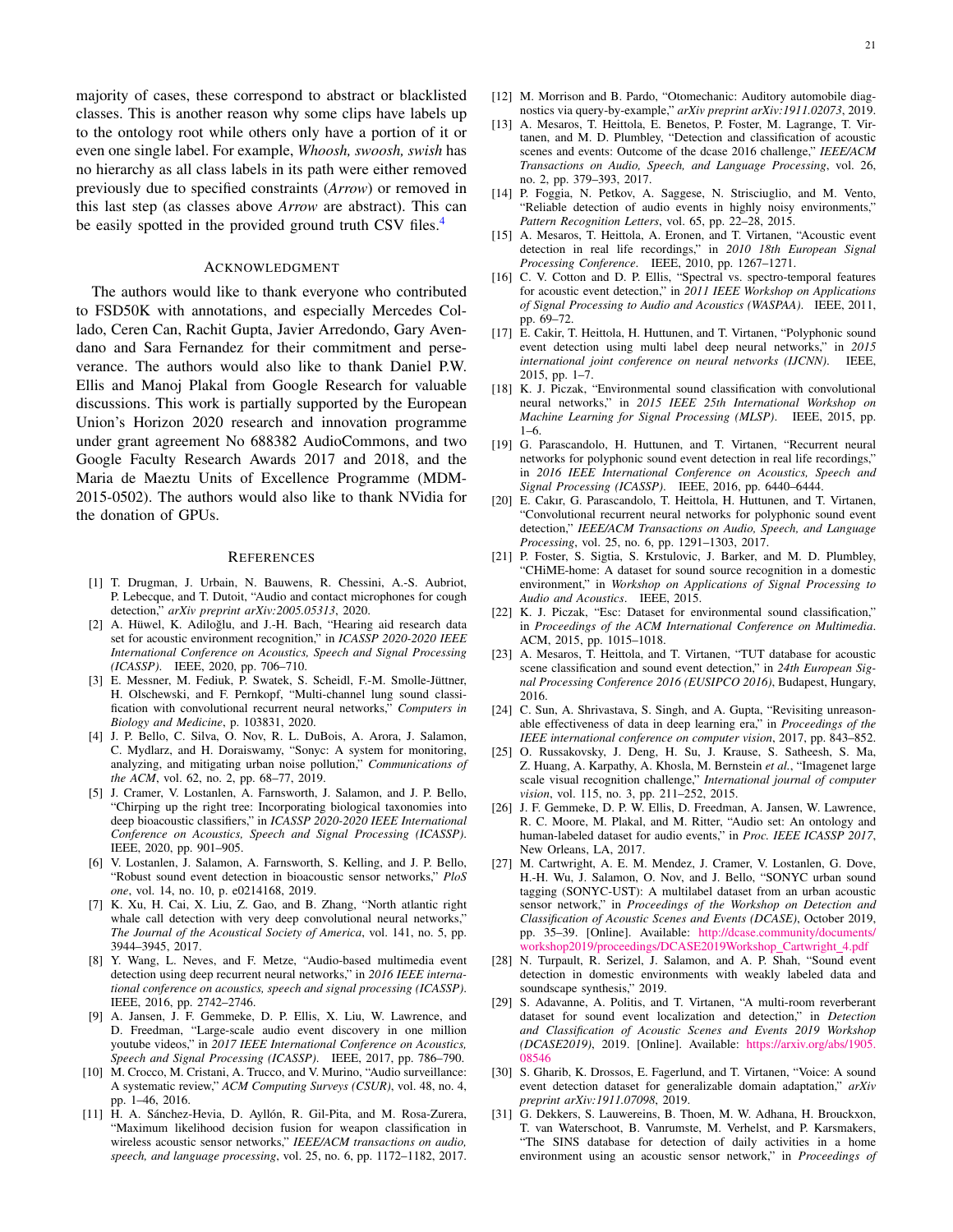*the Detection and Classification of Acoustic Scenes and Events 2017 Workshop (DCASE2017)*, November 2017, pp. 32–36.

- <span id="page-21-5"></span>[32] E. Fonseca, M. Plakal, D. P. W. Ellis, F. Font, X. Favory, and X. Serra, "Learning sound event classifiers from web audio with noisy labels," in *Proc. IEEE ICASSP 2019*, Brighton, UK, 2019.
- <span id="page-21-6"></span>[33] E. Fonseca, M. Plakal, F. Font, D. P. W. Ellis, and X. Serra, "Audio tagging with noisy labels and minimal supervision," in *Proceedings of the Detection and Classification of Acoustic Scenes and Events 2019 Workshop (DCASE2019)*, NY, USA, 2019.
- <span id="page-21-0"></span>[34] M. Cartwright, J. Cramer, A. E. M. Mendez, Y. Wang, H.-H. Wu, V. Lostanlen, M. Fuentes, G. Dove, C. Mydlarz, J. Salamon *et al.*, "Sonyc-ust-v2: An urban sound tagging dataset with spatiotemporal context," *arXiv preprint arXiv:2009.05188*, 2020.
- <span id="page-21-1"></span>[35] T.-Y. Lin, M. Maire, S. Belongie, J. Hays, P. Perona, D. Ramanan, P. Dollar, and C. L. Zitnick, "Microsoft COCO: Common objects in ´ context," in *European conference on computer vision*. Springer, 2014, pp. 740–755.
- [36] W. Li, L. Wang, W. Li, E. Agustsson, and L. Van Gool, "WebVision database: Visual learning and understanding from web data," *arXiv preprint arXiv:1708.02862*, 2017.
- <span id="page-21-2"></span>[37] A. Kuznetsova, H. Rom, N. Alldrin, J. Uijlings, I. Krasin, J. Pont-Tuset, S. Kamali, S. Popov, M. Malloci, T. Duerig *et al.*, "The open images dataset v4: Unified image classification, object detection, and visual relationship detection at scale," *arXiv preprint arXiv:1811.00982*, 2018.
- <span id="page-21-3"></span>[38] B. McFee, J. W. Kim, M. Cartwright, J. Salamon, R. M. Bittner, and J. P. Bello, "Open-source practices for music signal processing research: Recommendations for transparent, sustainable, and reproducible audio research," *IEEE Signal Processing Magazine*, vol. 36, no. 1, pp. 128–137, 2018.
- <span id="page-21-4"></span>[39] J. Salamon, C. Jacoby, and J. P. Bello, "A dataset and taxonomy for urban sound research," in *Proceedings of the ACM International Conference on Multimedia*. ACM, 2014, pp. 1041–1044.
- <span id="page-21-7"></span>[40] H. Chen, W. Xie, A. Vedaldi, and A. Zisserman, "Vggsound: A largescale audio-visual dataset," in *ICASSP 2020-2020 IEEE International Conference on Acoustics, Speech and Signal Processing (ICASSP)*. IEEE, 2020, pp. 721–725.
- <span id="page-21-8"></span>[41] E. Fonseca, S. Hershey, M. Plakal, D. P. Ellis, A. Jansen, and M. R. Channing, "Addressing missing labels in large-scale sound event recognition using a teacher-student framework with loss masking," *IEEE Signal Processing Letters*, 2020.
- <span id="page-21-9"></span>[42] B. McFee, J. Salamon, and J. P. Bello, "Adaptive pooling operators for weakly labeled sound event detection," *IEEE/ACM Transactions on Audio, Speech, and Language Processing*, vol. 26, no. 11, pp. 2180– 2193, 2018.
- <span id="page-21-10"></span>[43] B. Barz and J. Denzler, "Do we train on test data? purging cifar of near-duplicates," *Journal of Imaging*, vol. 6, no. 6, p. 41, 2020.
- <span id="page-21-11"></span>[44] A. Krizhevsky, G. Hinton et al., "Learning multiple layers of features from tiny images," 2009.
- <span id="page-21-12"></span>[45] B. Recht, R. Roelofs, L. Schmidt, and V. Shankar, "Do imagenet classifiers generalize to imagenet?" *arXiv preprint arXiv:1902.10811*, 2019.
- <span id="page-21-13"></span>[46] L. Beyer, O. J. Hénaff, A. Kolesnikov, X. Zhai, and A. v. d. Oord, "Are we done with imagenet?" *arXiv preprint arXiv:2006.07159*, 2020.
- <span id="page-21-14"></span>[47] J. Deng, W. Dong, R. Socher, L.-J. Li, K. Li, and L. Fei-Fei, "ImageNet: A large-scale hierarchical image database," in *2009 IEEE Conference on Computer Vision and Pattern Recognition*. IEEE, 2009, pp. 248–255.
- <span id="page-21-15"></span>[48] A. Jansen, M. Plakal, R. Pandya, D. P. Ellis, S. Hershey, J. Liu, R. C. Moore, and R. A. Saurous, "Unsupervised learning of semantic audio representations," in *2018 IEEE international conference on acoustics, speech and signal processing (ICASSP)*. IEEE, 2018, pp. 126–130.
- <span id="page-21-16"></span>[49] W. Han, E. Coutinho, H. Ruan, H. Li, B. Schuller, X. Yu, and X. Zhu, "Semi-supervised active learning for sound classification in hybrid learning environments," *PloS one*, vol. 11, no. 9, p. e0162075, 2016.
- [50] Y. Wang, A. E. M. Mendez, M. Cartwright, and J. P. Bello, "Active learning for efficient audio annotation and classification with a large amount of unlabeled data," in *ICASSP 2019-2019 IEEE International Conference on Acoustics, Speech and Signal Processing (ICASSP)*. IEEE, 2019, pp. 880–884.
- [51] Z. Shuyang, T. Heittola, and T. Virtanen, "An active learning method using clustering and committee-based sample selection for sound event classification," in *2018 16th International Workshop on Acoustic Signal Enhancement (IWAENC)*. IEEE, 2018, pp. 116–120.
- <span id="page-21-17"></span>[52] S. Zhao, T. Heittola, and T. Virtanen, "Active learning for sound event detection," *arXiv preprint arXiv:2002.05033*, 2020.
- <span id="page-21-18"></span>[53] F. Font, G. Roma, and X. Serra, "Freesound technical demo," in *Proceedings of the 21st ACM international conference on Multimedia*. ACM, 2013, pp. 411–412.
- <span id="page-21-19"></span>[54] D. Stowell and M. D. Plumbley, "An open dataset for research on audio field recording archives: freefield1010," *arXiv preprint arXiv:1309.5275*, 2013.
- <span id="page-21-20"></span>[55] E. Fonseca, M. Plakal, F. Font, D. P. Ellis, X. Favory, J. Pons, and X. Serra, "General-purpose tagging of Freesound audio with AudioSet labels: task description, dataset, and baseline," in *Proceedings of the Detection and Classification of Acoustic Scenes and Events 2018 Workshop (DCASE2018)*, 2018.
- <span id="page-21-21"></span>[56] E. Fonseca, J. Pons, X. Favory, F. Font, D. Bogdanov, A. Ferraro, S. Oramas, A. Porter, and X. Serra, "Freesound Datasets: a platform for the creation of open audio datasets," in *Proceedings of the 18th International Society for Music Information Retrieval Conference (ISMIR 2017)*, Suzhou, China, 2017, pp. 486–493.
- <span id="page-21-22"></span>[57] M. F. Porter *et al.*, "An algorithm for suffix stripping." *Program*, vol. 14, no. 3, pp. 130–137, 1980.
- <span id="page-21-23"></span>[58] R. Serizel, N. Turpault, A. Shah, and J. Salamon, "Sound event detection in synthetic domestic environments," in *ICASSP 2020-2020 IEEE International Conference on Acoustics, Speech and Signal Processing (ICASSP)*. IEEE, 2020, pp. 86–90.
- <span id="page-21-24"></span>[59] D. Hendrycks, K. Zhao, S. Basart, J. Steinhardt, and D. Song, "Natural adversarial examples," *arXiv preprint arXiv:1907.07174*, 2019.
- <span id="page-21-25"></span>[60] S. Wisdom, H. Erdogan, D. P. W. Ellis, R. Serizel, N. Turpault, E. Fonseca, J. Salamon, P. Seetharaman, and J. R. Hershey, "What's all the fuss about free universal sound separation data?" in *in preparation*, 2020.
- <span id="page-21-26"></span>[61] M. Cartwright, A. Seals, J. Salamon, A. Williams, S. Mikloska, D. MacConnell, E. Law, J. P. Bello, and O. Nov, "Seeing sound: Investigating the effects of visualizations and complexity on crowdsourced audio annotations," *Proceedings of the ACM on Human-Computer Interaction*, vol. 1, no. CSCW, pp. 1–21, 2017.
- <span id="page-21-27"></span>[62] R. EBU-Recommendation, "Loudness normalisation and permitted maximum level of audio signals," 2011.
- <span id="page-21-28"></span>[63] M. Sabou, K. Bontcheva, L. Derczynski, and A. Scharl, "Corpus annotation through crowdsourcing: Towards best practice guidelines." in *LREC*, 2014, pp. 859–866.
- <span id="page-21-29"></span>[64] M. Meire, P. Karsmakers, and L. Vuegen, "The impact of missing labels and overlapping sound events on multi-label multi-instance learning for sound event classification," in *Proceedings of the Detection and Classification of Acoustic Scenes and Events 2019 Workshop (DCASE2019)*, NY, USA, 2019.
- <span id="page-21-30"></span>[65] T. Virtanen, M. D. Plumbley, and D. Ellis, *Computational Analysis of Sound Scenes and Events*. Springer, 2018.
- <span id="page-21-31"></span>[66] B. Whitman, G. Flake, and S. Lawrence, "Artist detection in music with minnowmatch," in *Neural Networks for Signal Processing XI: Proceedings of the 2001 IEEE Signal Processing Society Workshop (IEEE Cat. No. 01TH8584)*. IEEE, 2001, pp. 559–568.
- <span id="page-21-32"></span>[67] M. I. Mandel and D. P. Ellis, "Song-level features and support vector machines for music classification," in *Proceedings of the International Society for Music Information Retrieval Conference (ISMIR 2005)*, 2005.
- <span id="page-21-33"></span>[68] A. Flexer and D. Schnitzer, "Album and artist effects for audio similarity at the scale of the web," *Children*, vol. 15, no. 15.95, pp. 4–07, 2009.
- <span id="page-21-34"></span>[69] K. Sechidis, G. Tsoumakas, and I. Vlahavas, "On the stratification of multi-label data," in *Joint European Conference on Machine Learning and Knowledge Discovery in Databases*. Springer, 2011, pp. 145–158.
- <span id="page-21-35"></span>[70] P. Toth and S. Martello, *Knapsack problems: Algorithms and computer implementations*. Wiley, 1990.
- <span id="page-21-36"></span>[71] X. Favory, E. Fonseca, F. Font, and X. Serra, "Facilitating the manual annotation of sounds when using large taxonomies," in *Proceedings of the 23rd Conference of Open Innovations Association FRUCT*. FRUCT Oy, 2018, p. 60.
- <span id="page-21-37"></span>[72] K.-H. Cheng, S.-Y. Chou, and Y.-H. Yang, "Multi-label few-shot learning for sound event recognition," in *2019 IEEE 21st International Workshop on Multimedia Signal Processing (MMSP)*. IEEE, 2019, pp. 1–5.
- <span id="page-21-38"></span>[73] A. Mesaros, T. Heittola, and T. Virtanen, "A multi-device dataset for urban acoustic scene classification," in *Proceedings of the Detection and Classification of Acoustic Scenes and Events 2018 Workshop (DCASE2018)*, November 2018, pp. 9–13. [Online]. Available: <https://arxiv.org/abs/1807.09840>
- <span id="page-21-39"></span>[74] J. Gao, Z. Li, R. Nevatia *et al.*, "Knowledge concentration: Learning 100k object classifiers in a single cnn," *arXiv preprint arXiv:1711.07607*, 2017.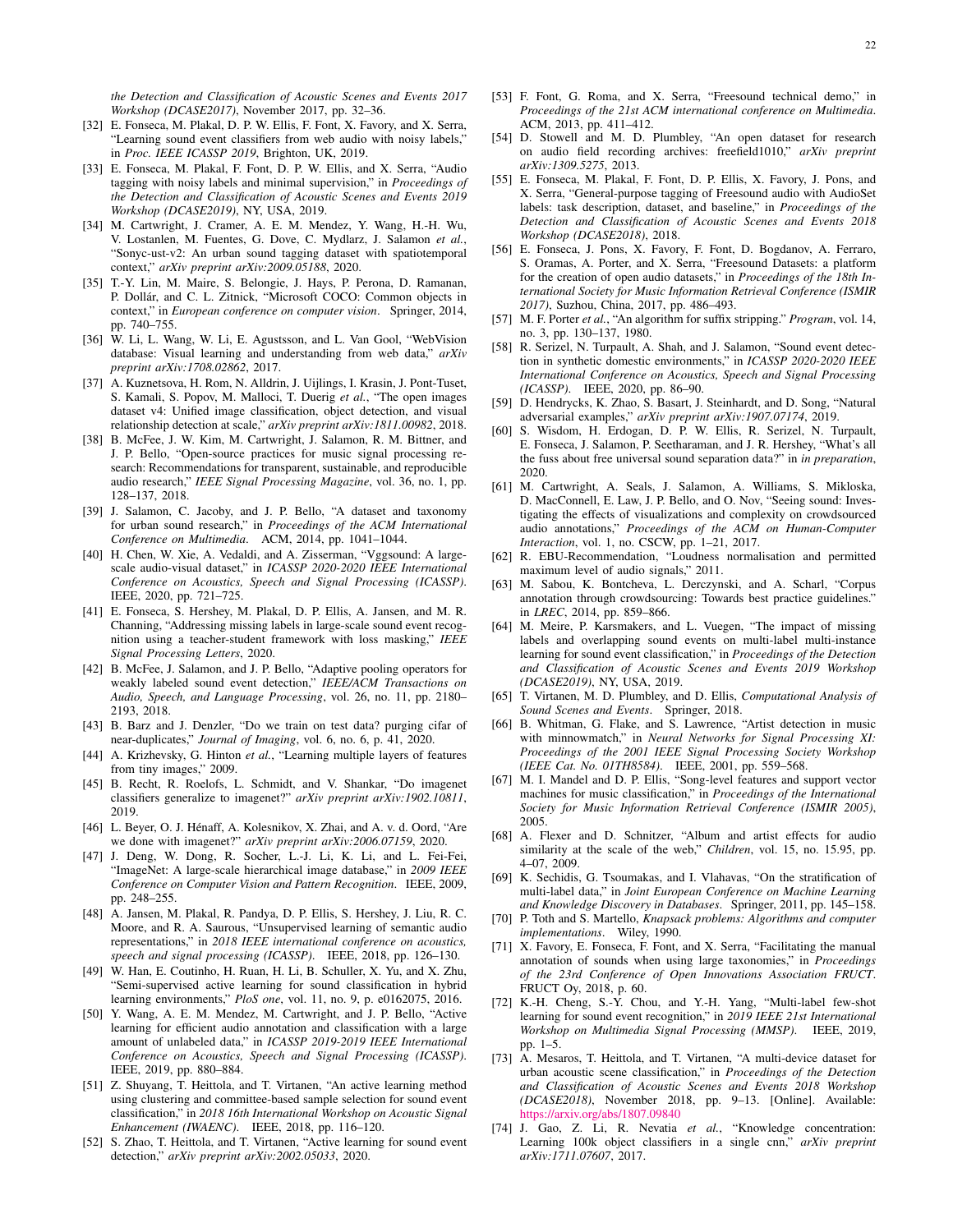- <span id="page-22-0"></span>[75] P. Schaeffer, *Traité des objets musicaux*. Le Seuil, 2016.
- <span id="page-22-1"></span>[76] J. Salamon, D. MacConnell, M. Cartwright, P. Li, and J. P. Bello, "Scaper: A library for soundscape synthesis and augmentation," in *2017 IEEE Workshop on Applications of Signal Processing to Audio and Acoustics (WASPAA)*. IEEE, 2017, pp. 344–348.
- <span id="page-22-2"></span>[77] A. Shah, A. Kumar, A. G. Hauptmann, and B. Raj, "A closer look at weak label learning for audio events," *arXiv preprint arXiv:1804.09288*, 2018.
- <span id="page-22-3"></span>[78] N. Turpault, R. Serizel, and E. Vincent, "Limitations of weak labels for embedding and tagging," in *ICASSP 2020-2020 IEEE International Conference on Acoustics, Speech and Signal Processing (ICASSP)*. IEEE, 2020, pp. 131–135.
- <span id="page-22-4"></span>[79] V. Morfi and D. Stowell, "Data-efficient weakly supervised learning for low-resource audio event detection using deep learning," in *Proceedings of the Detection and Classification of Acoustic Scenes and Events 2018 Workshop (DCASE2018)*.
- <span id="page-22-5"></span>[80] G. Lafay, E. Benetos, and M. Lagrange, "Sound event detection in synthetic audio: Analysis of the DCASE 2016 task results," in *2017 IEEE Workshop on Applications of Signal Processing to Audio and Acoustics (WASPAA)*, Oct 2017, pp. 11–15.
- <span id="page-22-6"></span>[81] A. Mesaros, T. Heittola, A. Diment, B. Elizalde, A. Shah, E. Vincent, B. Raj, and T. Virtanen, "DCASE 2017 challenge setup: Tasks, datasets and baseline system," in *Proceedings of the Detection and Classification of Acoustic Scenes and Events 2017 Workshop (DCASE2017)*, November 2017, pp. 85–92.
- <span id="page-22-7"></span>[82] J. Salamon and J. P. Bello, "Deep convolutional neural networks and data augmentation for environmental sound classification," *IEEE Signal Processing Letters*, vol. 24, no. 3, pp. 279–283, 2017.
- <span id="page-22-8"></span>[83] J. Li, M. L. Seltzer, X. Wang, R. Zhao, and Y. Gong, "Largescale domain adaptation via teacher-student learning," *arXiv preprint arXiv:1708.05466*, 2017.
- <span id="page-22-9"></span>[84] C. G. Northcutt, L. Jiang, and I. L. Chuang, "Confident learning: Estimating uncertainty in dataset labels," *arXiv preprint arXiv:1911.00068*, 2019.
- <span id="page-22-10"></span>[85] A. Kumar and V. K. Ithapu, "Secost: Sequential co-supervision for weakly labeled audio event detection," *arXiv preprint arXiv:1910.11789*, 2019.
- <span id="page-22-11"></span>[86] E. Fonseca, F. Font, and X. Serra, "Model-agnostic approaches to handling noisy labels when training sound event classifiers," in *Proceedings of IEEE Workshop on Applications of Signal Processing to Audio and Acoustics*, New York, US, 2019.
- <span id="page-22-12"></span>[87] T. Iqbal, Y. Cao, Q. Kong, M. D. Plumbley, and W. Wang, "Learning with out-of-distribution data for audio classification," in *ICASSP 2020- 2020 IEEE International Conference on Acoustics, Speech and Signal Processing (ICASSP)*. IEEE, 2020, pp. 636–640.
- <span id="page-22-13"></span>[88] H. Lei, J. Choi, A. Janin, and G. Friedland, "User verification: Matching the uploaders of videos across accounts," in *2011 IEEE International Conference on Acoustics, Speech and Signal Processing (ICASSP)*. IEEE, 2011, pp. 2404–2407.
- <span id="page-22-14"></span>[89] E. Cakir, E. C. Ozan, and T. Virtanen, "Filterbank learning for deep neural network based polyphonic sound event detection," in *2016 International Joint Conference on Neural Networks (IJCNN)*. IEEE, 2016, pp. 3399–3406.
- <span id="page-22-15"></span>[90] H. Park and C. D. Yoo, "Cnn-based learnable gammatone filterbank and equal-loudness normalization for environmental sound classification. *IEEE Signal Processing Letters*, vol. 27, pp. 411–415, 2020.
- <span id="page-22-16"></span>[91] B. Elizalde, S. Zarar, and B. Raj, "Cross modal audio search and retrieval with joint embeddings based on text and audio," in *ICASSP 2019-2019 IEEE International Conference on Acoustics, Speech and Signal Processing (ICASSP)*. IEEE, 2019, pp. 4095–4099.
- <span id="page-22-17"></span>[92] X. Favory, K. Drossos, T. Virtanen, and X. Serra, "Coala: Co-aligned autoencoders for learning semantically enriched audio representations," in *Workshop on Self-supervision in Audio and Speech at the 37th International Conference on Machine Learning, Vienna, Austria.*, 2020.
- <span id="page-22-18"></span>[93] H. Shrivaslava, Y. Yin, R. R. Shah, and R. Zimmermann, "Mt-gcn for multi-label audio tagging with noisy labels," in *ICASSP 2020- 2020 IEEE International Conference on Acoustics, Speech and Signal Processing (ICASSP)*. IEEE, 2020, pp. 136–140.
- <span id="page-22-19"></span>[94] A. Jati, N. Kumar, R. Chen, and P. Georgiou, "Hierarchy-aware loss function on a tree structured label space for audio event detection," in *ICASSP 2019-2019 IEEE International Conference on Acoustics, Speech and Signal Processing (ICASSP)*. IEEE, 2019, pp. 6–10.
- <span id="page-22-20"></span>[95] A. Kumar and B. Raj, "Audio event and scene recognition: A unified approach using strongly and weakly labeled data," in *2017 International Joint Conference on Neural Networks (IJCNN)*. IEEE, 2017, pp. 3475–3482.
- <span id="page-22-21"></span>[96] S. Gharib, K. Drossos, E. Cakir, D. Serdyuk, and T. Virtanen, "Unsupervised adversarial domain adaptation for acoustic scene classification," *arXiv preprint arXiv:1808.05777*, 2018.
- <span id="page-22-22"></span>[97] D. Bogdanov, A. Porter, H. Boyer, X. Serra *et al.*, "Cross-collection evaluation for music classification tasks," in *Devaney J, Mandel MI, Turnbull D, Tzanetakis G, editors. ISMIR 2016. Proceedings of the 17th International Society for Music Information Retrieval Conference; 2016 Aug 7-11; New York City (NY).[Canada]: ISMIR; 2016. p. 379- 85.* International Society for Music Information Retrieval (ISMIR), 2016.
- <span id="page-22-23"></span>[98] X. Favory, F. Font, and X. Serra, "Search result clustering in collaborative sound collections," in *Proceedings of the 2020 International Conference on Multimedia Retrieval*, 2020, pp. 207–214.
- <span id="page-22-24"></span>[99] I. Kavalerov, S. Wisdom, H. Erdogan, B. Patton, K. Wilson, J. Le Roux, and J. R. Hershey, "Universal sound separation," in *IEEE Workshop on Applications of Signal Processing to Audio and Acoustics (WASPAA)*, October 2019, pp. 175–179. [Online]. Available: <https://arxiv.org/abs/1905.03330>
- <span id="page-22-25"></span>[100] N. Turpault, S. Wisdom, H. Erdogan, J. Hershey, R. Serizel, E. Fonseca, P. Seetharaman, and J. Salamon, "Improving sound event detection in domestic environments using sound separation," *arXiv preprint arXiv:2007.03932*, 2020.
- <span id="page-22-26"></span>[101] D. A. Van Leeuwen and N. Brümmer, "An introduction to applicationindependent evaluation of speaker recognition systems," in *Speaker classification I*. Springer, 2007, pp. 330–353.
- <span id="page-22-27"></span>[102] Ç. Bilen, G. Ferroni, F. Tuveri, J. Azcarreta, and S. Krstulović, "A framework for the robust evaluation of sound event detection," in *ICASSP 2020-2020 IEEE International Conference on Acoustics, Speech and Signal Processing (ICASSP)*. IEEE, 2020, pp. 61–65.
- <span id="page-22-28"></span>[103] S. Hershey, S. Chaudhuri, D. P. Ellis, J. F. Gemmeke, A. Jansen, R. C. Moore, M. Plakal, D. Platt, R. A. Saurous, B. Seybold *et al.*, "Cnn architectures for large-scale audio classification," in *2017 ieee international conference on acoustics, speech and signal processing (icassp)*. IEEE, 2017, pp. 131–135.<br>[104] S. learn documentation 0.23.2.
- <span id="page-22-29"></span>learn documentation 0.23.2. Precision-recall. [Online]. Available: [https://scikit-learn.org/stable/auto](https://scikit-learn.org/stable/auto_examples/model_selection/plot_precision_recall.html)\_examples/model\_ [selection/plot](https://scikit-learn.org/stable/auto_examples/model_selection/plot_precision_recall.html) precision recall.html
- <span id="page-22-30"></span>[105] ——. Metrics and scoring: quantifying the quality of predictions. [Online]. Available: [https://scikit-learn.org/stable/modules/model](https://scikit-learn.org/stable/modules/model_evaluation.html#precision-recall-f-measure-metrics) [evaluation.html#precision-recall-f-measure-metrics](https://scikit-learn.org/stable/modules/model_evaluation.html#precision-recall-f-measure-metrics)
- <span id="page-22-31"></span>[106] VLFeat.org. Plotting ap and roc curves. [Online]. Available: <https://www.vlfeat.org/overview/plots-rank.html>
- <span id="page-22-32"></span>[107] D. M. Green, J. A. Swets *et al.*, *Signal detection theory and psychophysics*. Wiley New York, 1966, vol. 1.
- <span id="page-22-33"></span>[108] D. P. Kingma and J. Ba, "Adam: A method for stochastic optimization," in *ICLR*, 2015. [Online]. Available: <https://arxiv.org/abs/1412.6980>
- <span id="page-22-34"></span>[109] J. Davis and M. Goadrich, "The relationship between precision-recall and roc curves," in *Proceedings of the 23rd international conference on Machine learning*, 2006, pp. 233–240.
- <span id="page-22-35"></span>[110] M. Abadi, A. Agarwal, P. Barham, E. Brevdo, Z. Chen, C. Citro, G. S. Corrado, A. Davis, J. Dean, M. Devin, S. Ghemawat, I. Goodfellow, A. Harp, G. Irving, M. Isard, Y. Jia, R. Jozefowicz, L. Kaiser, M. Kudlur, J. Levenberg, D. Mané, R. Monga, S. Moore, D. Murray, C. Olah, M. Schuster, J. Shlens, B. Steiner, I. Sutskever, K. Talwar, P. Tucker, V. Vanhoucke, V. Vasudevan, F. Viégas, O. Vinyals, P. Warden, M. Wattenberg, M. Wicke, Y. Yu, and X. Zheng, "TensorFlow: Large-scale machine learning on heterogeneous systems," 2015, software available from tensorflow.org. [Online]. Available: <https://www.tensorflow.org/>
- <span id="page-22-36"></span>[111] Q. Kong, Y. Cao, T. Iqbal, Y. Wang, W. Wang, and M. D. Plumbley, "Panns: Large-scale pretrained audio neural networks for audio pattern recognition," *arXiv preprint arXiv:1912.10211*, 2019.
- [112] E. Fonseca, R. Gong, D. Bogdanov, O. Slizovskaia, E. Gómez, and X. Serra, "Acoustic scene classification by ensembling gradient boosting machine and convolutional neural networks," in *Proceedings of the Detection and Classification of Acoustic Scenes and Events 2017 Workshop (DCASE2017)*, November 2017, pp. 37–41.
- <span id="page-22-37"></span>[113] E. Fonseca, R. Gong, and X. Serra, "A simple fusion of deep and shallow learning for acoustic scene classification," in *Proceedings of the 15th Sound & Music Computing Conference (SMC 2018)*, Limassol, Cyprus, 2018.
- <span id="page-22-38"></span>[114] A. Pérez-López, E. Fonseca, and X. Serra, "A hybrid parametric-deep learning approach for sound event localization and detection," *arXiv preprint arXiv:1908.10133*, 2019.
- <span id="page-22-39"></span>[115] J. Ebbers and R. Häb-Umbach, "Convolutional recurrent neural network and data augmentation for audio tagging with noisy labels and